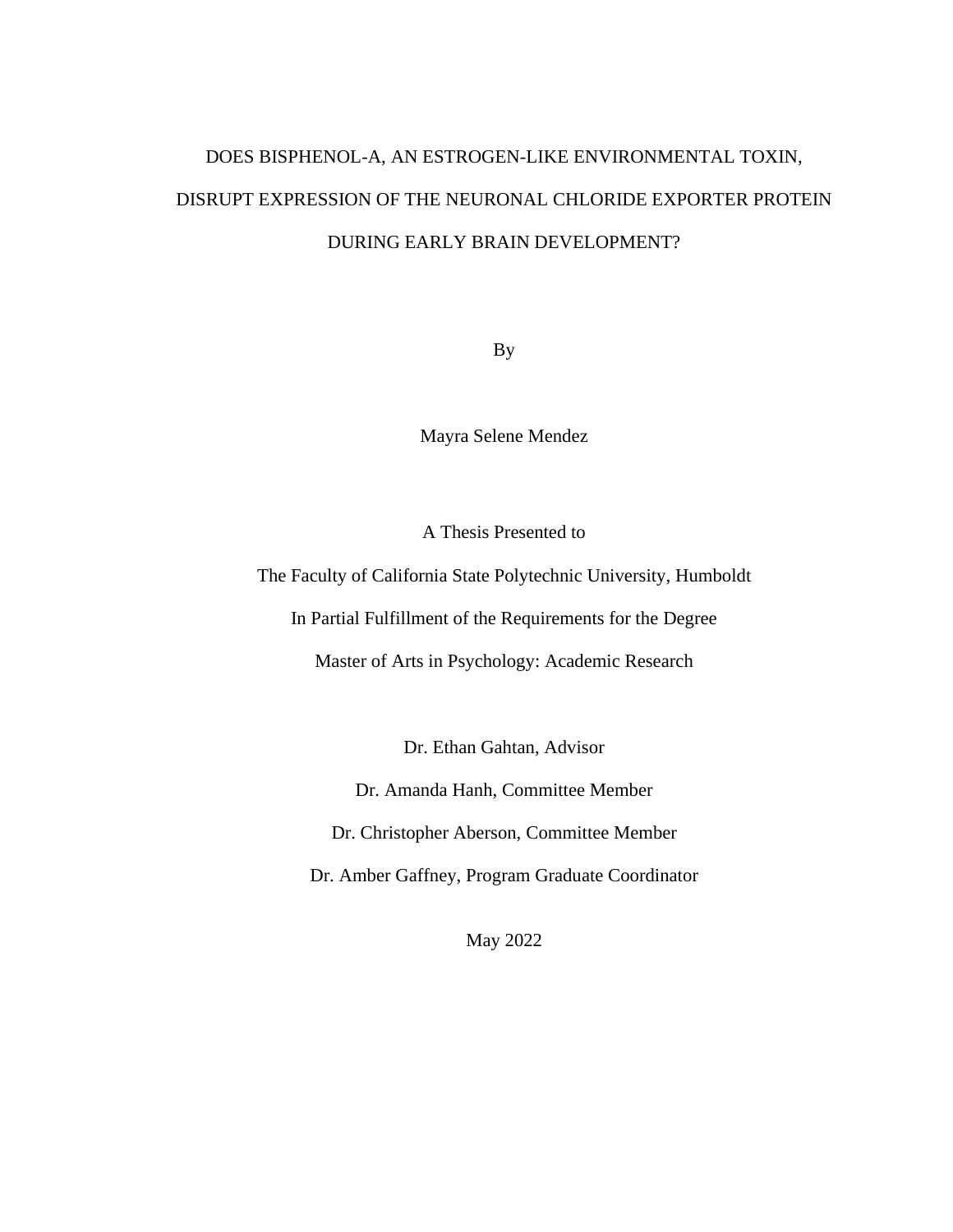#### **Abstract**

### <span id="page-1-0"></span>DOES BISPHENOL-A, AN ESTROGEN-LIKE ENVIRONMENTAL TOXIN, DISRUPT EXPRESSION OF THE NEURONAL CHLORIDE EXPORTER PROTEIN DURING EARLY BRAIN DEVELOPMENT?

#### Mayra Selene Mendez

Bisphenol A (BPA), a manufactured compound found in consumer products, is known to adversely affect early brain development by disrupting normal estrogen signaling. Recently, BPA was reported to suppress expression of a gene encoding the neuronspecific chloride ion transporter, KCC2. Human and animal studies show suppressing KCC2 can cause neuronal and behavioral hyperactivity. Therefore, some adverse effects of BPA may be due to KCC2 suppression and consequent neuronal hyperactivity. This study aimed to determine whether BPA exposure during brain development alters KCC2 expression. A secondary purpose was to evaluate whether a new transgenic zebrafish line, KCC2:mCitrine, could be used to track changes in KCC2 expression in vivo by fluorescence imaging. Zebrafish embryos treated with 2.5µM BPA during days 0-5 postfertilization were tested for (1) KCC2:mCitrine fluorescence brightness; (2) KCC2 gene expression using RT qPCR as an external validation for fluorescence; (3) Behavioral activity level, and; (4) estrogen signaling, as a BPA manipulation check. Results showed that BPA produced expected estrogenic effects in the developing brain and decreased KCC2 expression at specific developmental time points. However, BPA did not produce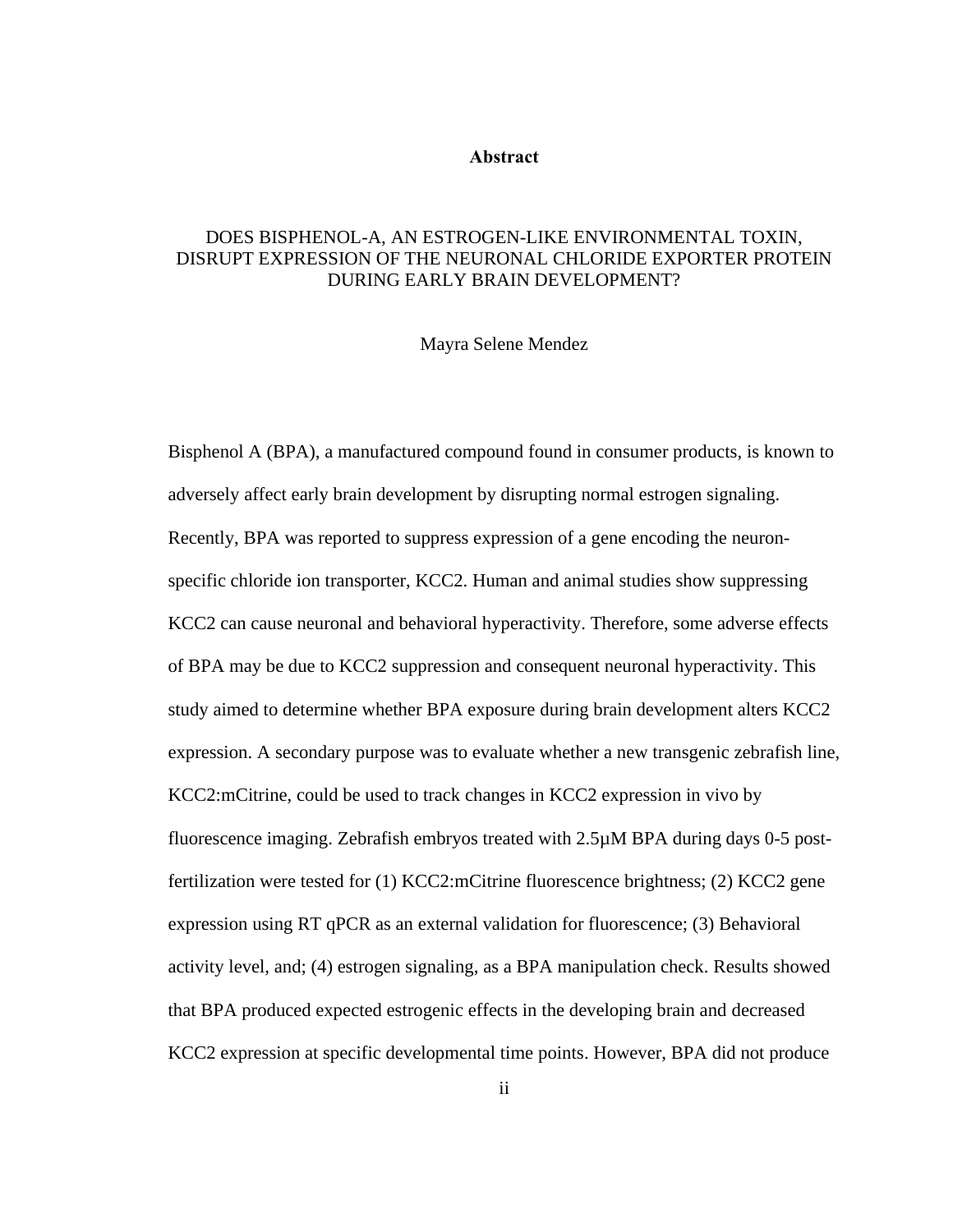expected behavioral hyperactivity. Lastly, RT-qPCR data were uninterpretable so fluorescence brightness could not be externally validated as a measure of gene expression. This pattern of results supports the conclusion that estrogenic effects of BPA can suppress KCC2 expression in developing zebrafish brain, consistent with previous research implicating BPA as a teratogen, and KCC2 expression as a mechanism -- and potential treatment target -- in human developmental disorders.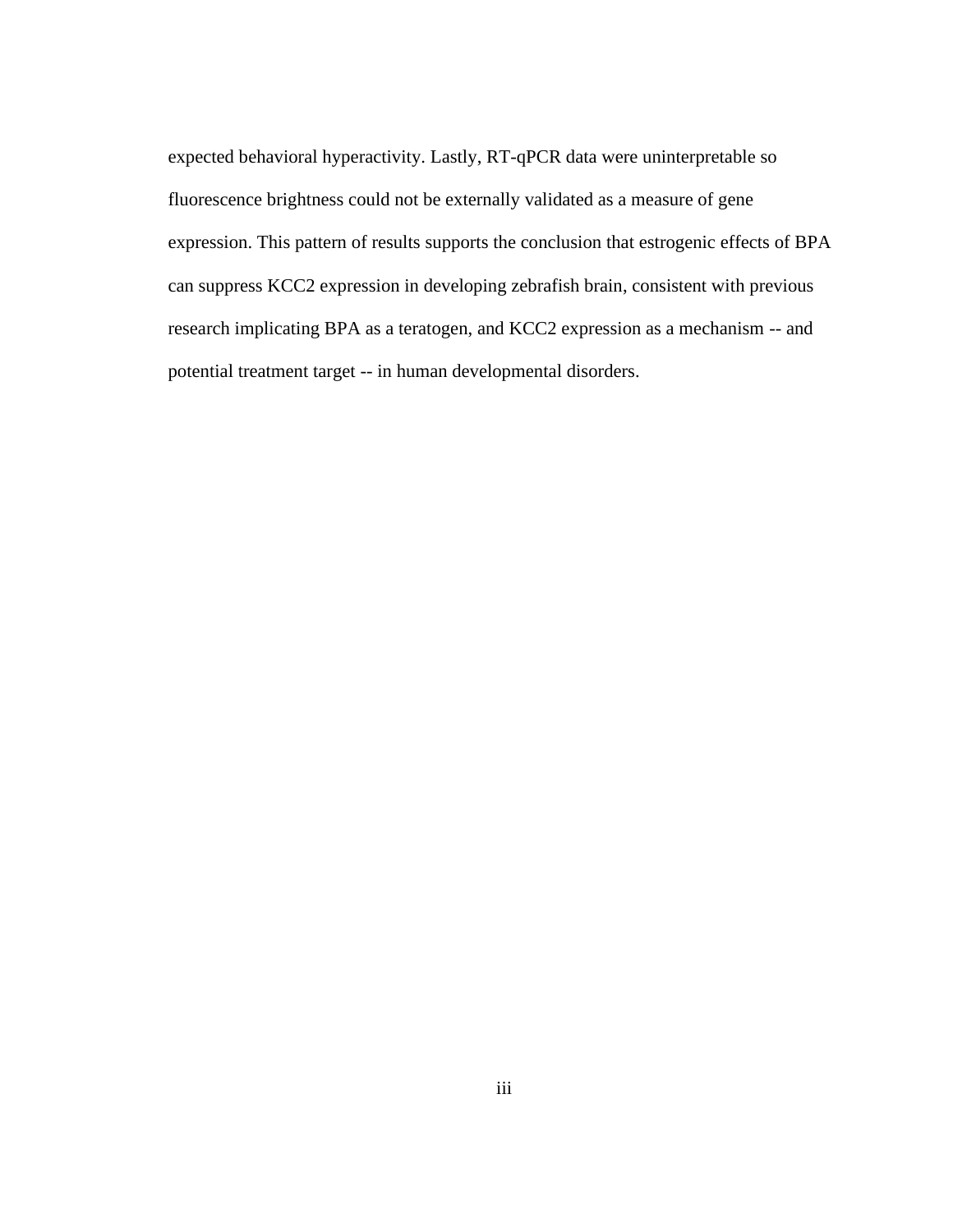#### **Acknowledgements**

<span id="page-3-0"></span>This thesis would not have been possible without the support, mentorship, and guidance of people who encouraged me to pursue higher education and become a better scientist. First and foremost, I would like to thank Dr. Ethan Gahtan for teaching, mentoring, and guiding me through my academics and completing my thesis. Thanks to his mentorship, I learned and acquired the skills to succeed in a Ph.D. program. I would also like to express my gratitude to Lisa Collins for always being available when I needed to talk to someone. She taught me never to give up when things get tough but face it head-on. Lisa, thanks for your unconditional support and for guiding me through this journey. I am grateful for all these years I have known you, and I am looking forward to many more years of friendship. Lastly, I would like to thank the undergraduate students in the Gahtan lab who assisted and helped in this series of experiments. This thesis would not be possible without everyone's help.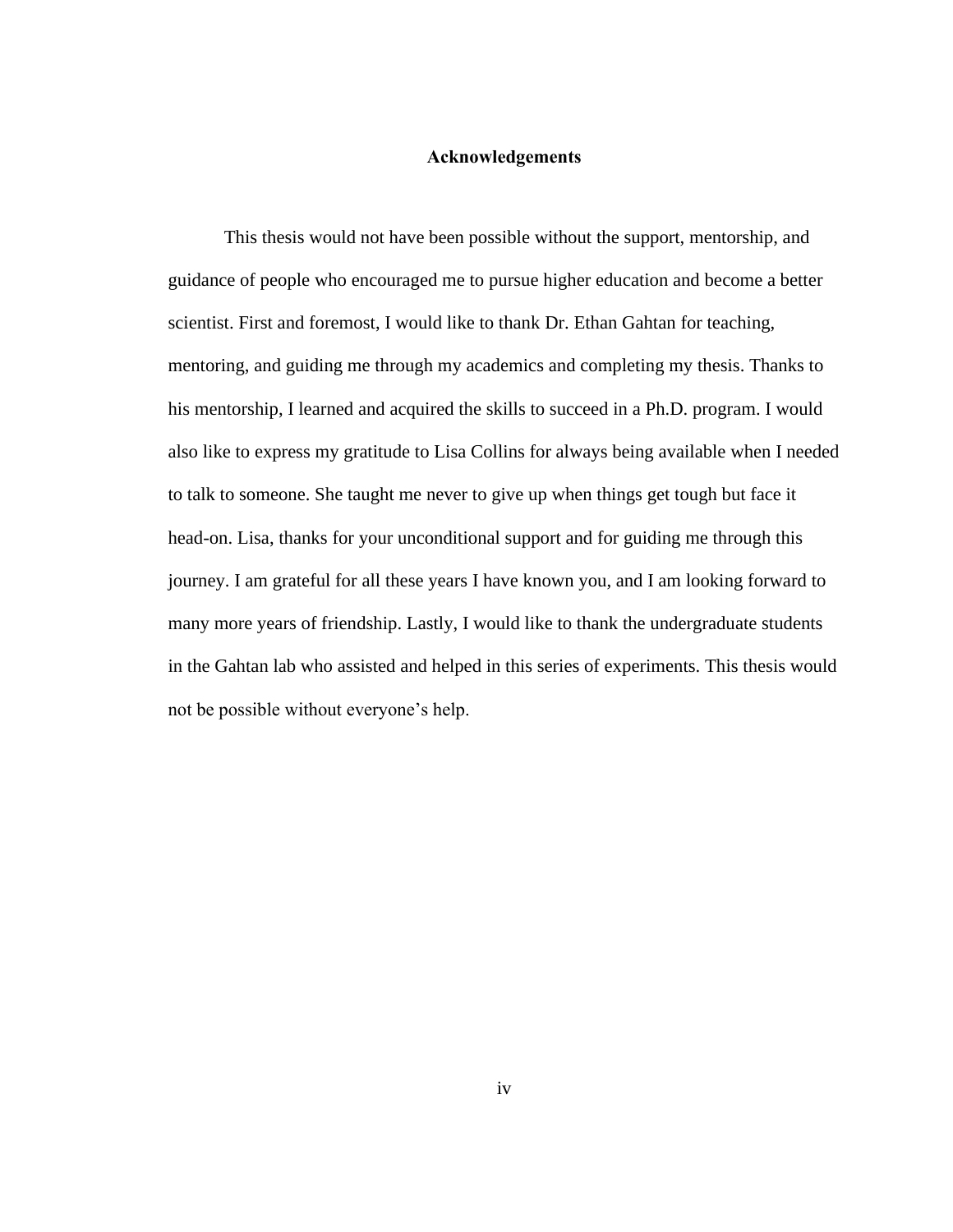## **Table of Contents**

| Control of intracellular Cl- by Cl- transporters during development  2 |
|------------------------------------------------------------------------|
|                                                                        |
|                                                                        |
|                                                                        |
|                                                                        |
|                                                                        |
|                                                                        |
|                                                                        |
|                                                                        |
|                                                                        |
|                                                                        |
| 22                                                                     |
|                                                                        |
|                                                                        |
|                                                                        |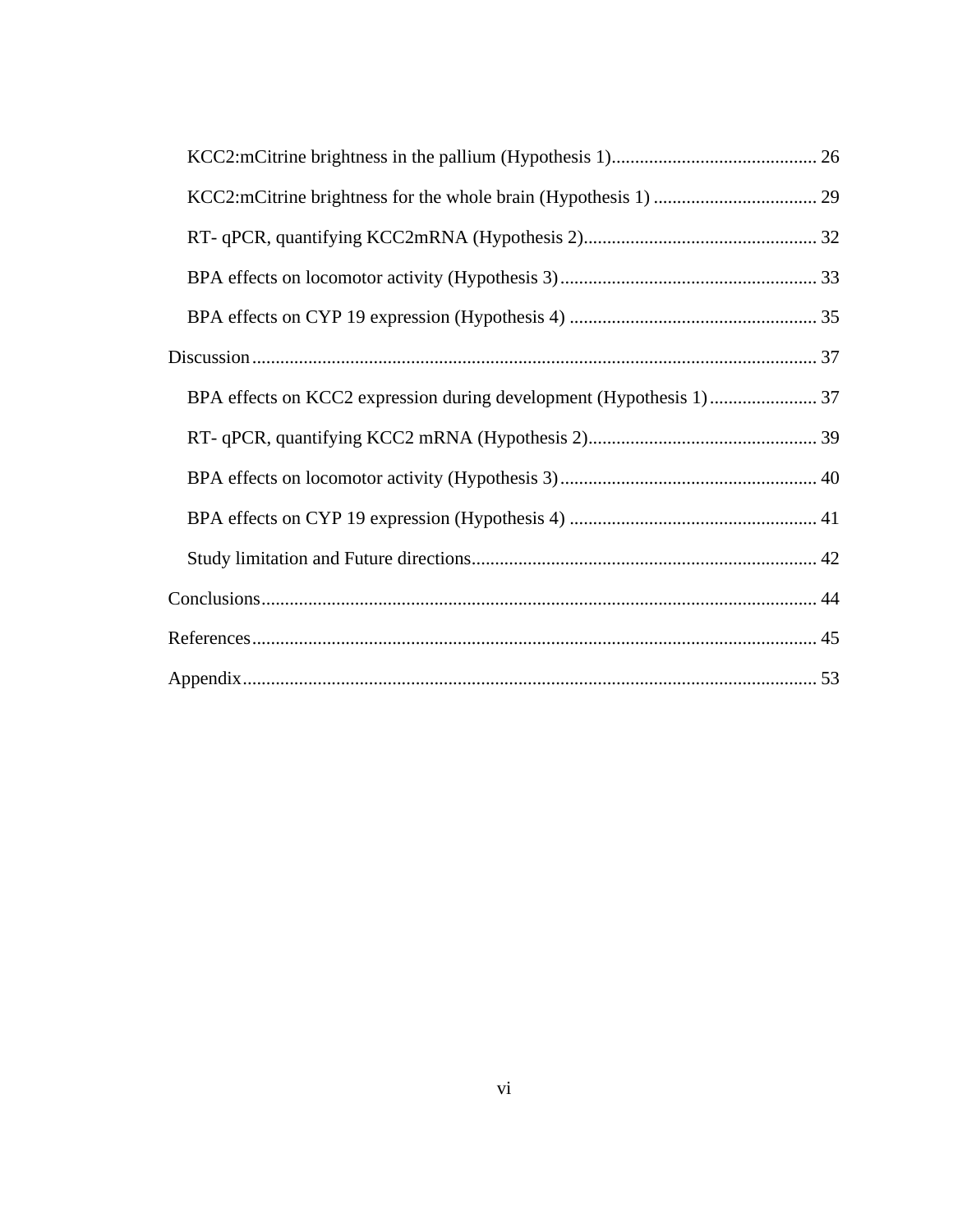## **List of Tables**

<span id="page-6-0"></span>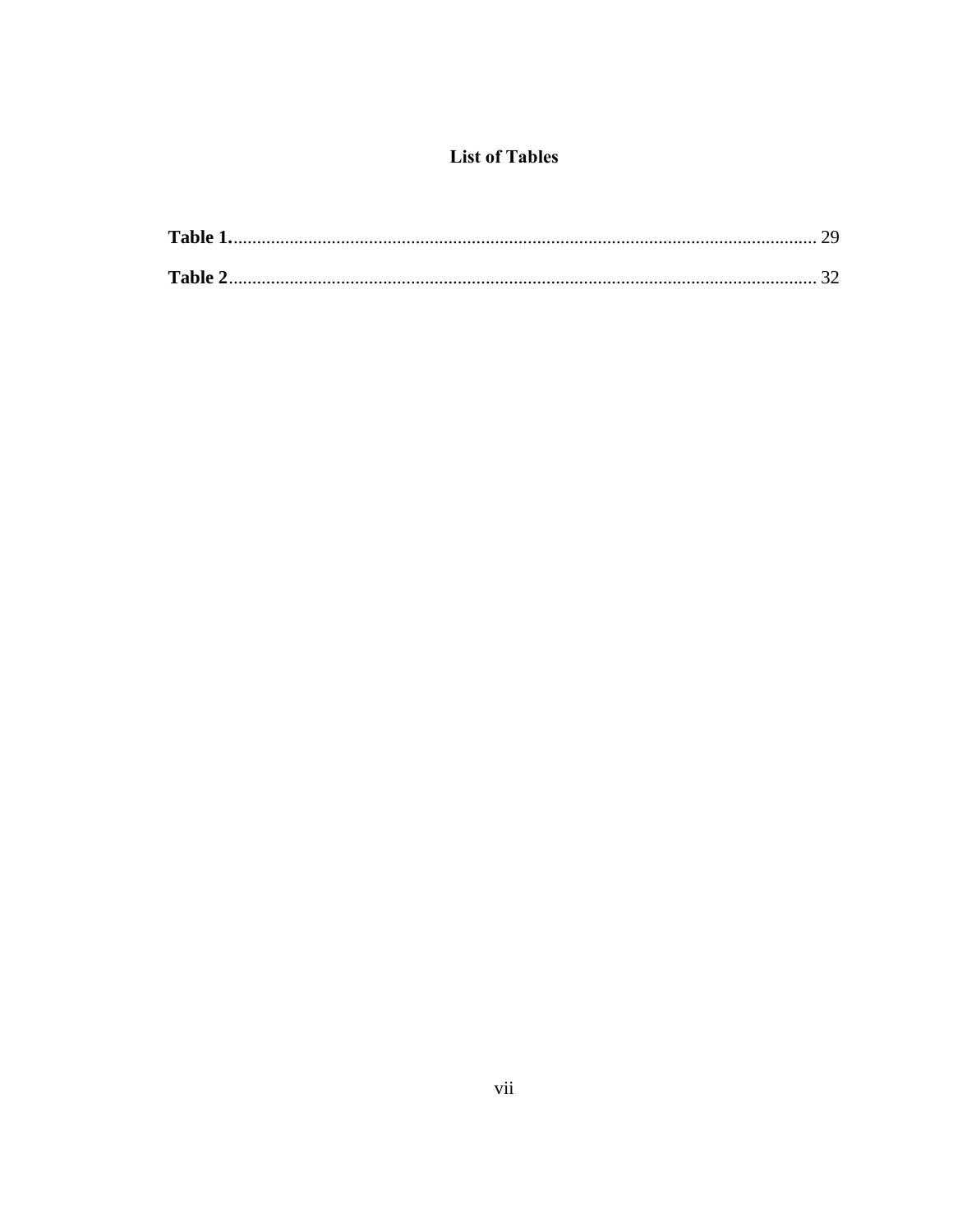## **List of Figures**

<span id="page-7-0"></span>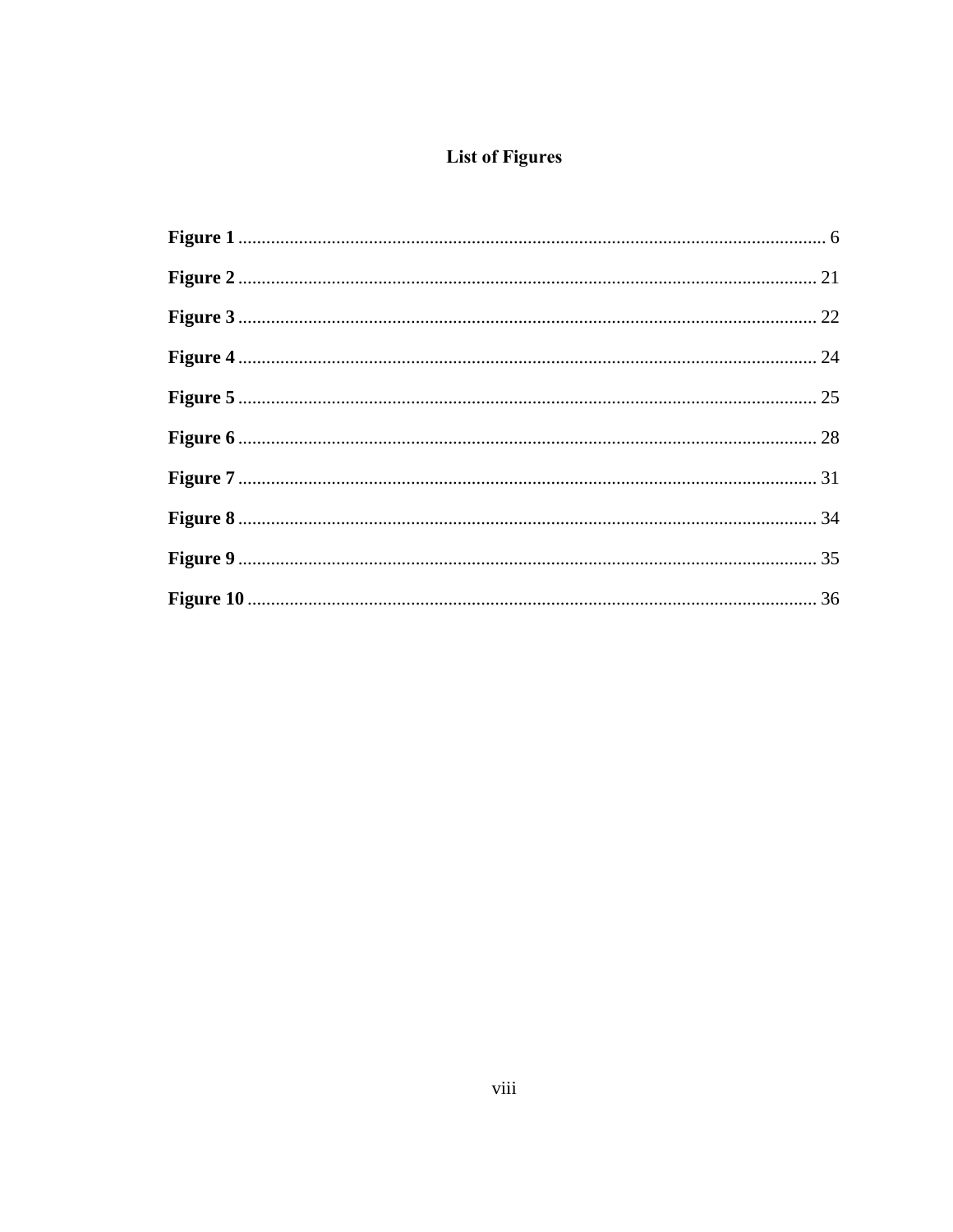## <span id="page-8-0"></span>DOES BISPHENOL-A DISRUPT EXPRESSION OF THE NEURONAL KCC2? 1 **Introduction**

Each year, 1 in 54 people are diagnosed with autism spectrum disorder (Hyman et al., 2020). Epilepsy is also a common brain disorder, affecting about 0.05% of the population, or 1 in 200 people (Sander & Shorvon, 1996). Both of these neurological disorders, and others, are characterized by increased brain electrical activity, and the search for biological causes of neural hyperactivity has pointed toward dysfunctions in the γ-aminobutyric acid (GABA) neurotransmitter system, which is the main inhibitory neurotransmitter system in the brain. The following sections explain (a) how GABA's effect on neural activity depends on the regulation of chloride (Cl-) ions inside neurons; (b) how disruption of one key protein that controls neuronal Cl- levels, called KCC2, during early brain development, may lead to brain hyperactivity and neurological disorders; and (c) how a widespread industrial chemical, bisphenol-A (BPA), may disrupt KCC2 and increase the risk for disorders involving brain hyperactivity. Finally, I propose an experiment in zebrafish to test the potential of BPA to disrupt KCC2 expression during critical periods of brain development. The proposed experiment can be classified as a developmental neurotoxicology study and as part of an effort being made by multiple neuroscience researchers today to use animal models to assess the potential clinical relevance of KCC2 expression levels.

#### <span id="page-8-1"></span>**GABA effects depend on intracellular chloride concentration**

The neurotransmitter, GABA, is generally thought of as an inhibitory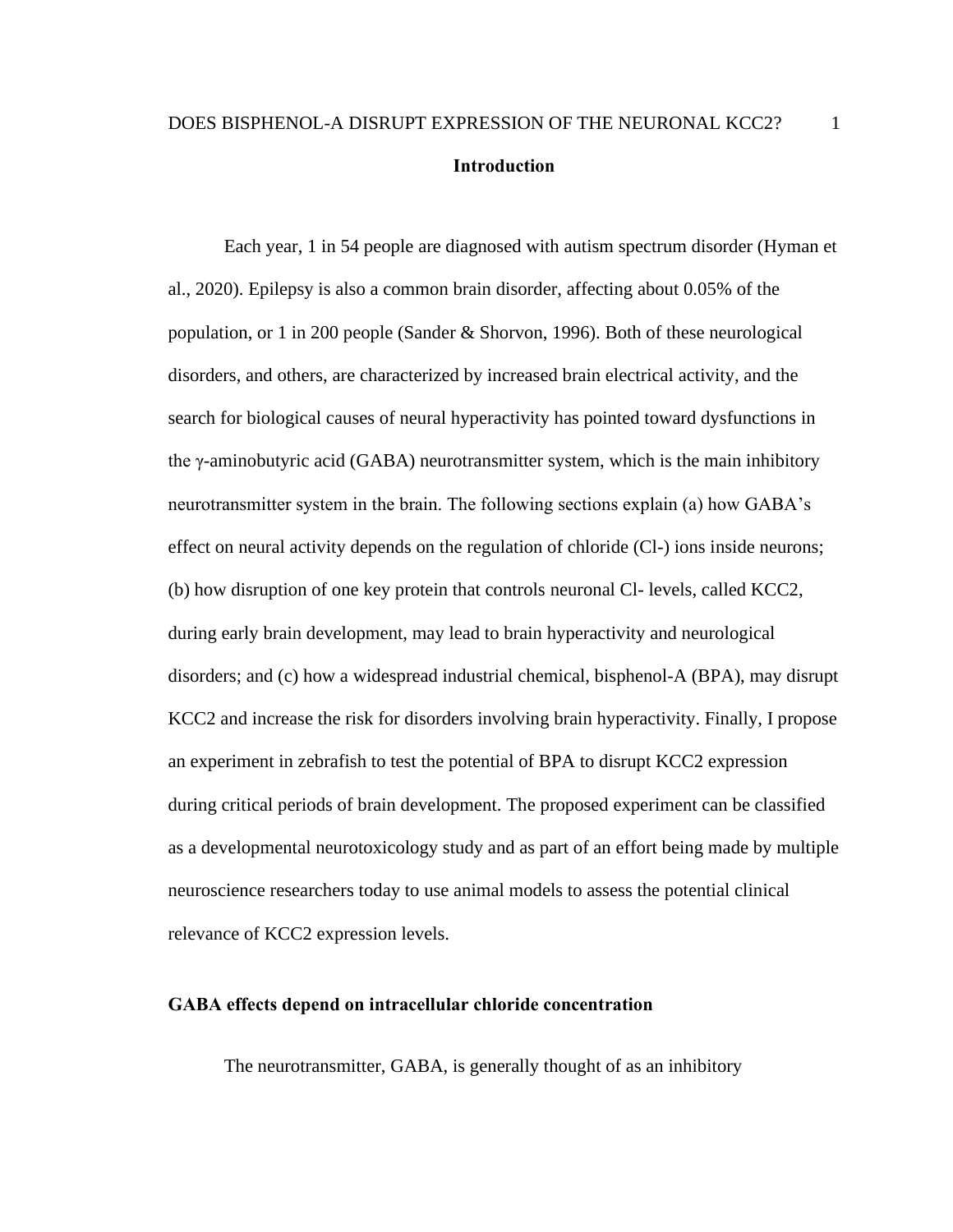neurotransmitter because that is its function in most mature neurons. This fact about GABA is known to most people who understand that the action of common depressant drugs, such as alcohol and benzodiazepines, is to increase GABA effects. Such drugs inhibit the brain. However, in immature neurons, such as neurons in a fetal brain, the neurotransmitter, GABA, is excitatory. These varying effects of GABA signaling can be explained by the concentration of chloride ions (Cl-) in the neuron. GABA, acting through  $GABA_A$  receptors  $(GABA_AR)$ , serves to open Cl- ion channels in neuron membranes, but whether Cl- ions flow in or out of those channels depends on the baseline concentration of Cl- in the neurons: if baseline concentration is low, diffusion forces Clto flow in when channels open, and this inhibits neurons because the membrane voltage becomes more negative, but if baseline concentration starts high, Cl- ions will flow out, increasing net positive charge and electrically exciting the neuron. The key to understanding whether GABA is inhibitory or excitatory, therefore, is understanding the regulation of Cl- concentration in neurons.

#### <span id="page-9-0"></span>**Control of intracellular Cl- by Cl- transporters during development**

There are two ion transporters that are constantly regulating intracellular Cl- in neurons, one that continuously pumps Cl- in and another that continuously pumps Clout. Both transporters are membrane-bound proteins comprised of twelve transmembrane domains that use cellular energy to actively transport ions. The Cl- importer protein is officially called the potassium-chloride cotransporter 1 (NKCC1). It is encoded by a gene called *SLC12a2* and is expressed in neurons and other tissues in the body (Ben-Ari,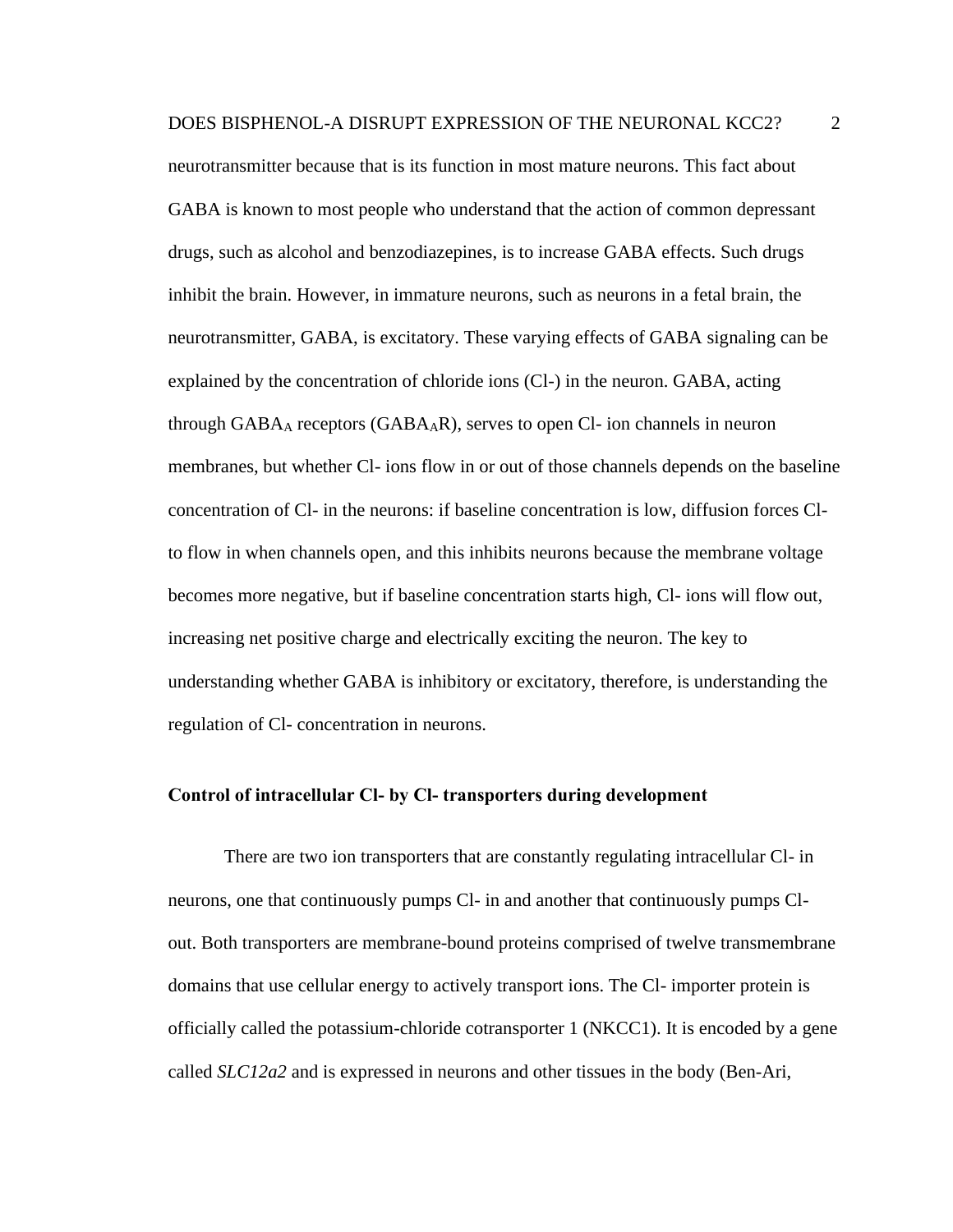2002). The Cl- exporter protein, called the potassium–chloride cotransporter 2 (KCC2), is encoded by the gene, *SLC12a5*, and is expressed only in neurons. These two proteins have antagonistic effects on intracellular Cl- concentration, so their relative level of activity determines net Cl- concentration in neurons. A major factor influencing the activity of either transporter is the amount of gene transcription (gene activation), which determines the number of copies of the protein that exist within the cell.

The major insight explaining why developing neurons switch from having GABA-induced excitation to GABA inhibition is that expression of the Cl- exporter gene is delayed relative to the Cl- importer (Barbato et al., 2010). Immature neurons predominantly express Cl- importers, leading to high intracellular Cl- concentration. When GABA signaling then occurs and opens Cl- diffusion channels, the diffusion force pushes Cl- out of the cell down its concentration gradient (Ben-Ari, 2002). The rapid outflow of negatively charged Cl- ions makes the neuron more electrically positive relative to the extracellular fluid, which is the definition of neural excitation. When excitation is sufficiently strong and the electrical charge in the neuron reaches a threshold of positive intracellular charge, many neurons generate action potentials, and in immature neurons GABA-induced Cl- efflux can be sufficient to cause action potentials. Action potentials are what conduct electrical signals long distances in the nervous system, such as from one brain area to another, so when GABA is excitatory due to high intracellular Cl- that does not affect just the neuron responding to GABA, because GABA-induced action potentials in those neurons are conducted to downstream connected brain areas. This state of heightened electrical excitability may be adaptive in immature neurons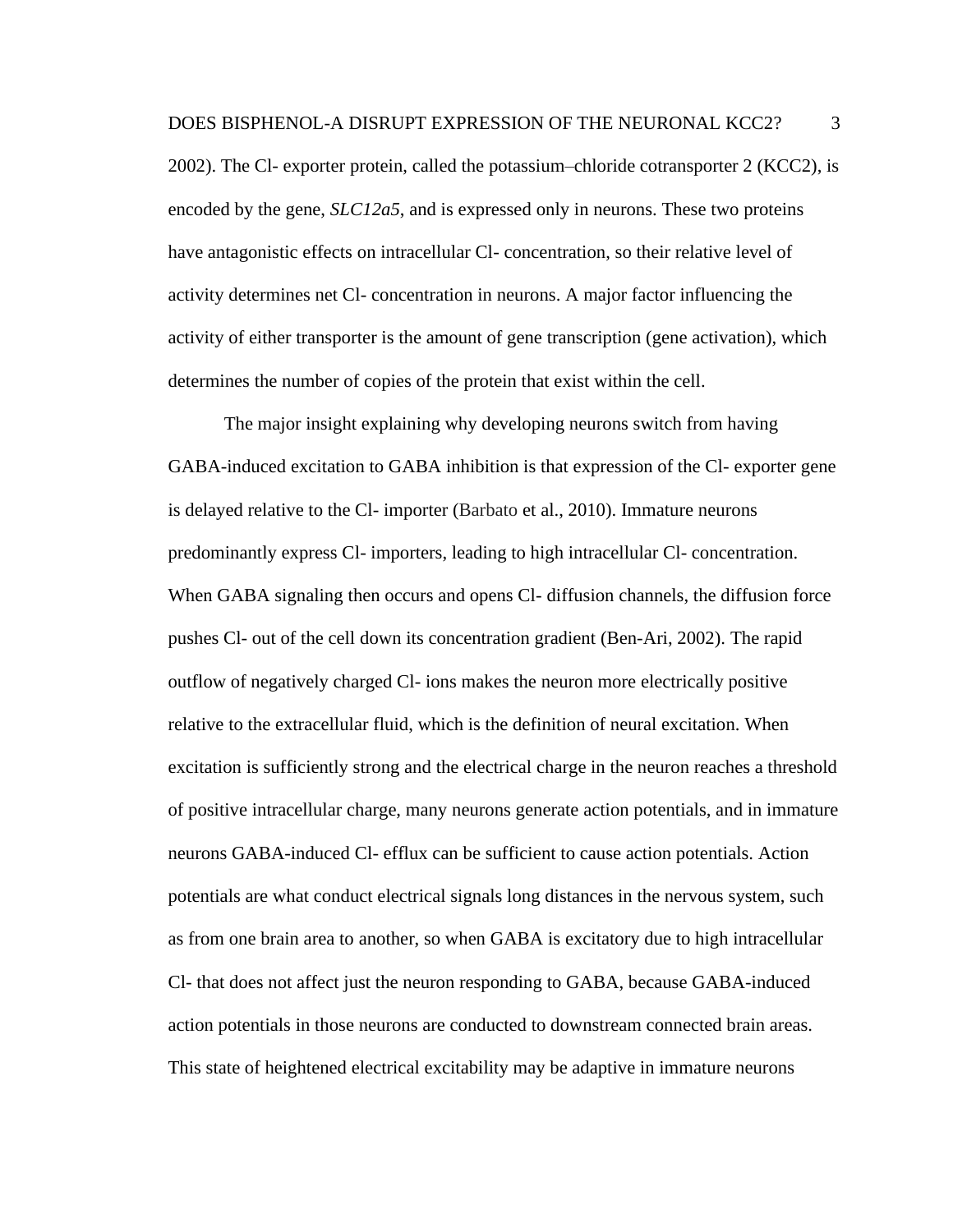## DOES BISPHENOL-A DISRUPT EXPRESSION OF THE NEURONAL KCC2? 4 because activity is important for brain development (Watanabe et al., 2019).

In later stages of development, neurons begin to increase expression of Clexporters (the KCC2 protein), and to decrease expression of Cl- importers (NKCC1), which together drive down intracellular Cl- concentration from about 20 $\mu$ M to about 4mM (Watanabe et al., 2019). This switches the direction of the diffusion force on Cl- so that GABA signaling induces Cl- inflow, which is inhibitory. These developmental dynamics in Cl- transporter expression (increased KCC2, decreased NKCC1) are a normal part of development, and is essential for GABA to transition from excitatory to inhibitory at the right time in development (Figure 1).

Disruption in these processes of Cl- regulation is linked to neurological symptoms (Cellot & Cherubini, 2014; Tang, 2020; Watanabe et al., 2019). For example, in human idiopathic epilepsy there is a downregulation of KCC2 (Duy et al., 2019). In mouse models, complete knockout of the KCC2 gene results in fatality immediately after birth due to respiratory complications and grievous motor dysfunctions, while less extreme deficiencies in KCC2 activity results in neural network hyperexcitability and neurobehavioral disorders including autism-like and seizure-like symptoms (Hübner et al 2001; Tang, 2020; Merner et al., 2015; Kaila et al., 2014). Increasing levels of KCC2, in contrast, can be an effective treatment for epileptic seizures and other disorders of neural hyperactivity including neuropathic pain, and Rett syndrome (Tang, 2020; Cellot & Cherubini, 2014). Rett syndrome is a neurodevelopmental disorder found in the autism spectrum disorder and these individuals suffer from seizures, intellectual disability (Tang et al., 2016), a decline in motor skills, and respiratory problems (Tang, 2020). In animal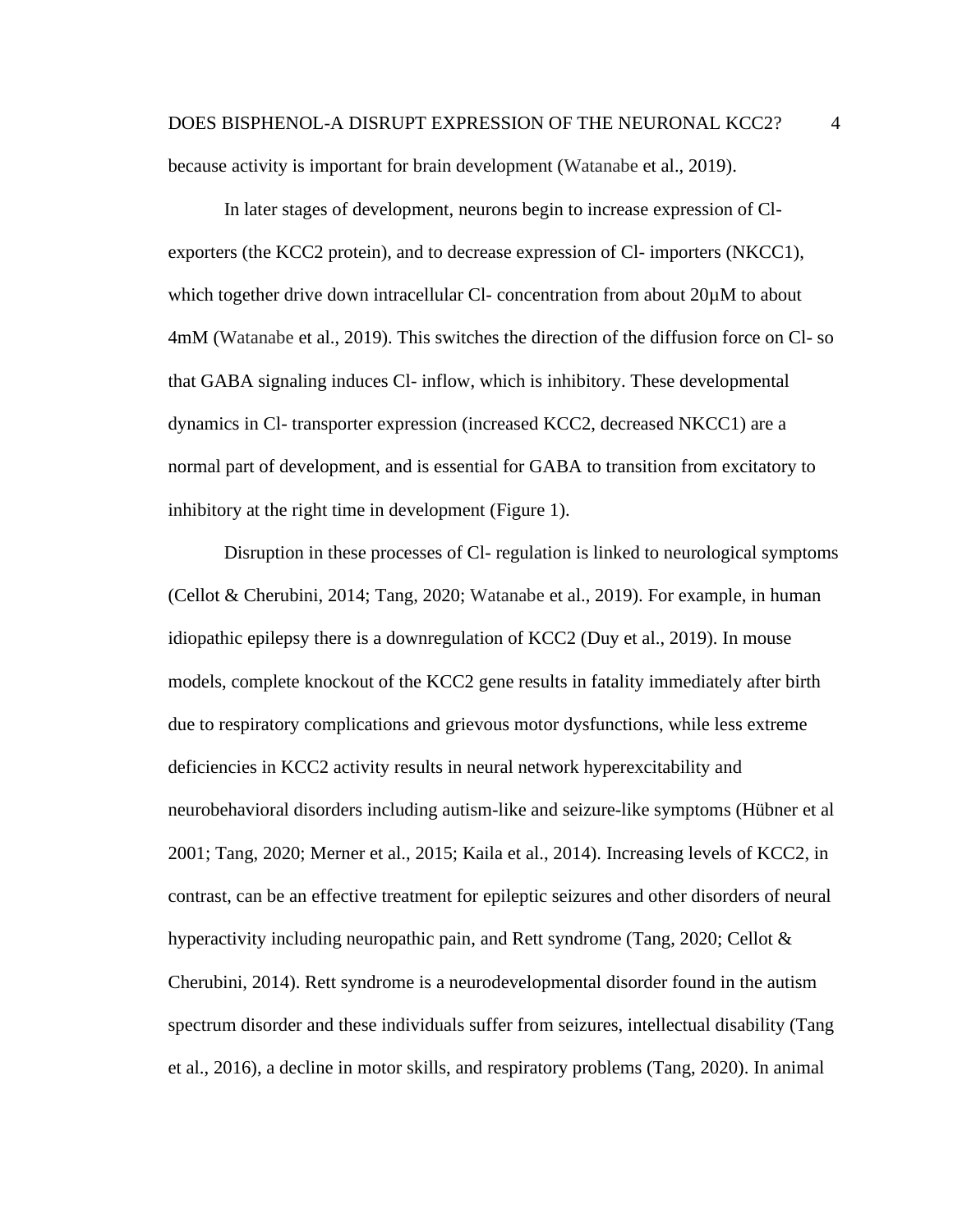models of Rett and autism, and in human patients, decreasing activity of the Cl- importer NKCC1 with the drug bumetanide (which has the same effect on cellular Cl- balance as increasing KCC2), can reduce autism and epilepsy symptoms (Holmes et al.,2015; Lemonnier et al., 2012). Together these findings underscore the harm of Cldysregulation and the potential therapeutic benefits of safe ways to control intracellular Cl- levels through Cl- transporters. This study focuses on KCC2 since it is a neuronspecific protein and therefore a reasonable suspect in distinctly neurological syndromes such as autism.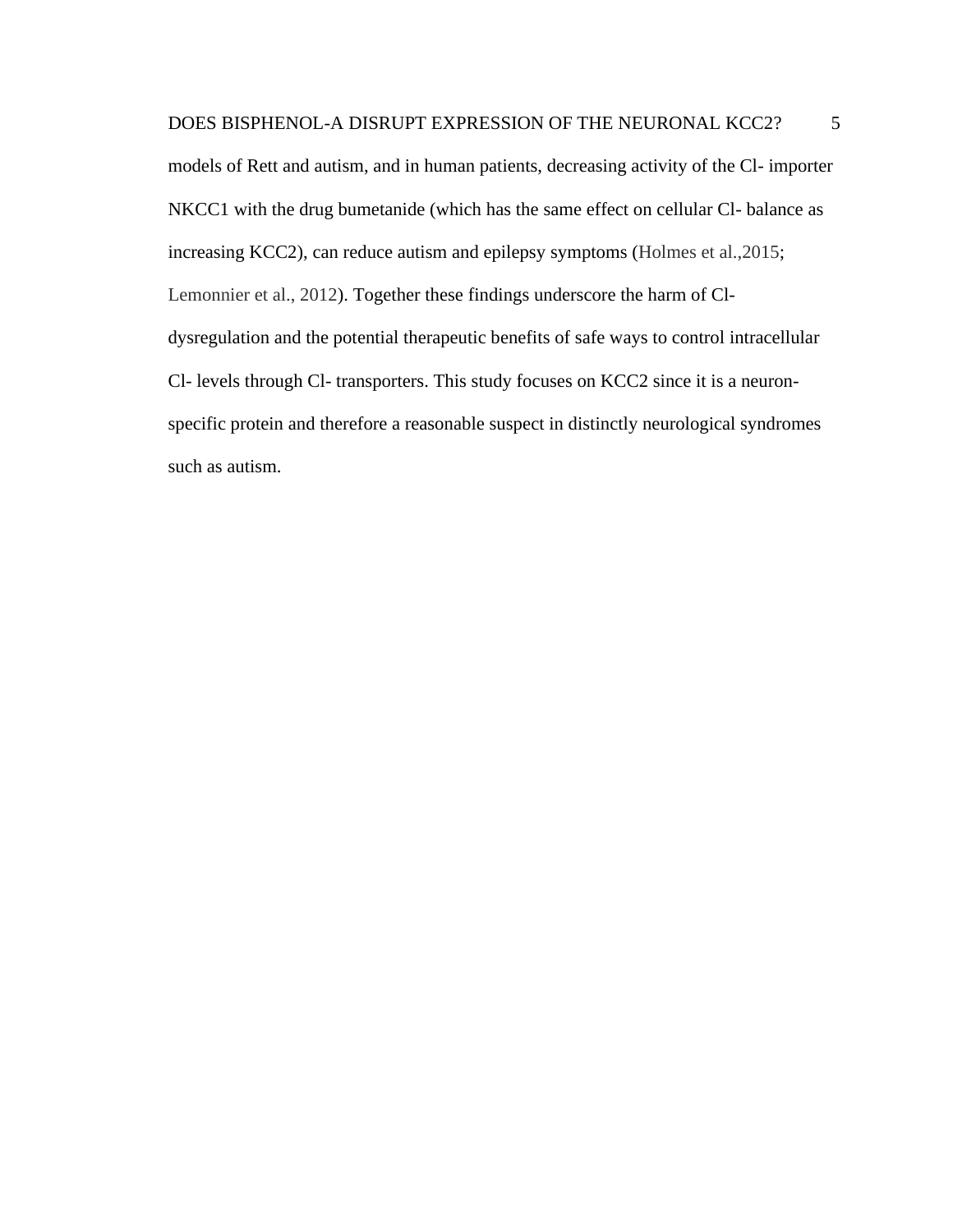<span id="page-13-0"></span>*Ion flow in immature and mature neurons*



*Note.* In Figure 1A: Immature neurons in the central nervous system predominantly express NKCC1, a Cl- importer, compared to KCC2, a Cl- exporter. When GABA signaling occurs, it leads to the opening of Cl- channels, leading to the diffusion of Clions out of the cell down its concentration gradient. The efflux of negatively charged Clions results in the neuron's intracellular space being more positive than the extracellular space. The outflow of Cl- causes the cell to depolarize and reach the threshold of excitation to send an action potential, resulting in a neural excitation. Figure 1B: Mature neurons in the central nervous system have an upregulation of KCC2 and a downregulation of NKCC1, a Cl- importer. When GABA signaling occurs, it leads to the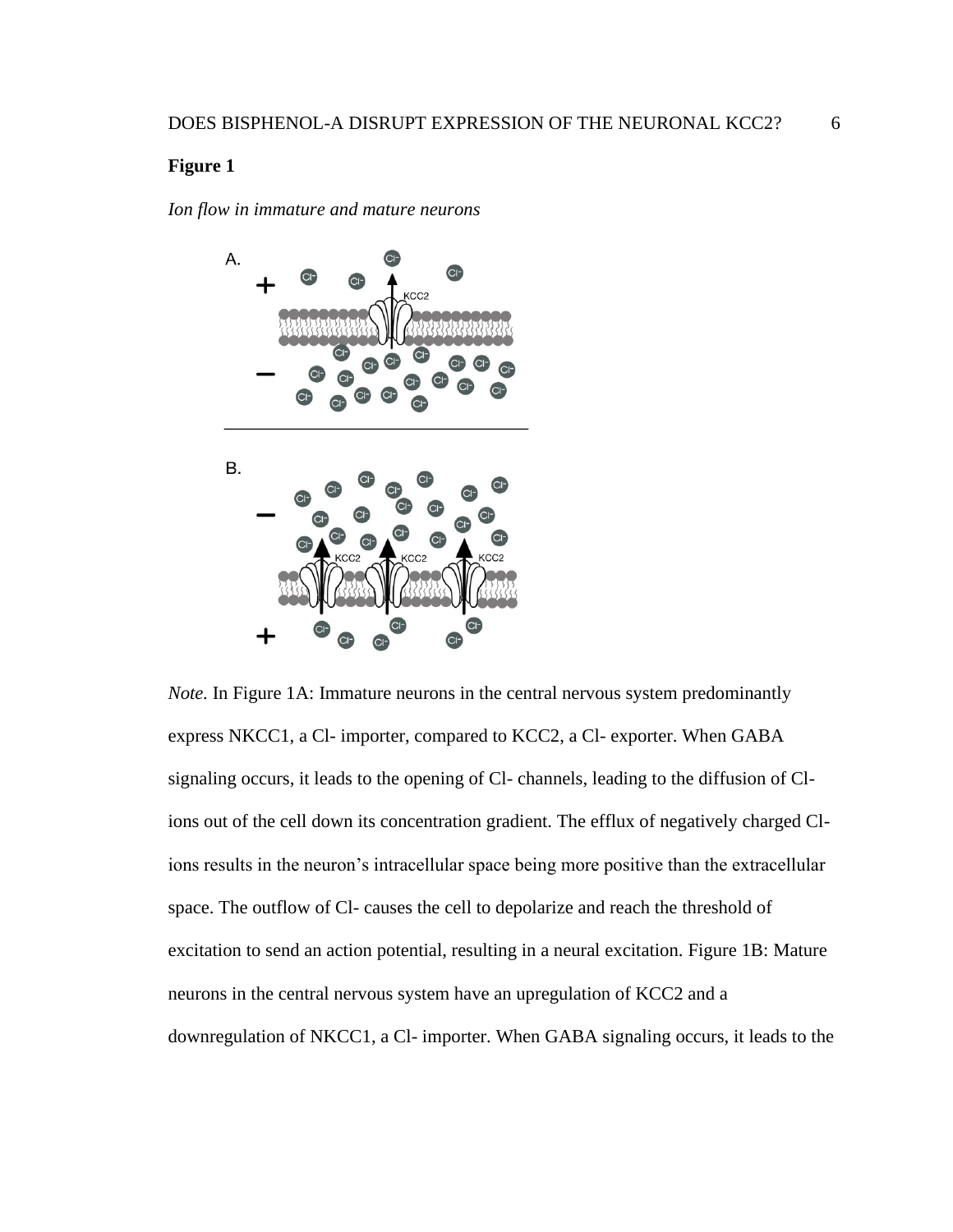opening of Cl- channels, leading to an influx of negatively charged Cl- ions in the neuron. The influx of Cl- ion leads to the intracellular space being more negatively compared to the extracellular space, thus causing hyperpolarization.

#### <span id="page-14-0"></span>**Multiple functions of Cl- Exporter, KCC2, in Development**

KCC2 is a protein that has multiple functions during development. In mice development, during the first two postnatal weeks, there is an increase of KCC2, a Cl- ion exporter in the hippocampus (Virtanen et al., 2021). The steep increase in KCC2 results in the GABA Cl- shift from excitatory to inhibitory but has other functions in developing neurons as well. Specifically, KCC2 is known to have an anti-apoptosis function, control aspects of neuron migration, and promote synapse formation (synaptogenesis) when neurons stop migrating and begin integrating into circuits. These alternative functions of KCC2 are briefly elaborated on below.

KCC2 has been shown to have an antiapoptotic role during prenatal development of the mouse neocortex (Virtanen et al., 2021). Apoptosis is the process of programmed cell death, which occurs in several phases during brain development as is a normal part of eliminating excess or damaged neurons. Mavrovic et al., 2020, created knockout KCC2 mice and observed a significant decrease in neurons after 2 days. This, along with supporting studies, was interpreted as suggesting that KCC2 normally protects neurons against elimination by apoptosis. KCC2 knockout in mice also altered the migration pattern of newly born neurons, suggesting that under normal conditions KCC2 upregulation is needed by neurons as a signal to stop migrating and begin forming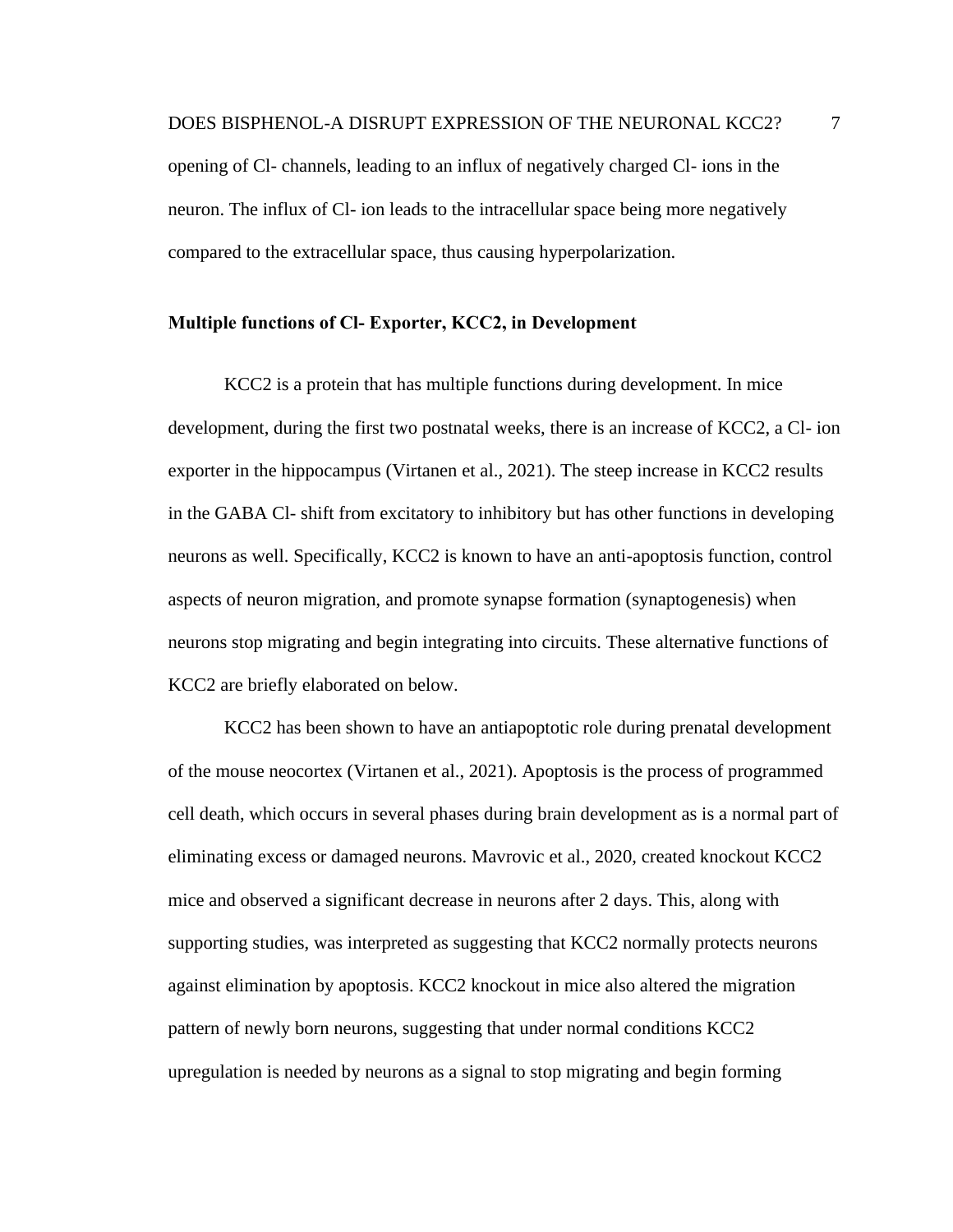synapses (Virtanen et al., 2021). Lastly, KCC2 has a role in synaptogenesis. Researchers investigated whether a depletion or overexpression of KCC2 would have adverse effects on the formation of synapsis. In one study KCC2 knockdown was shown to alter the morphology of dendritic spines, which are post synapse structures that form on certain neurons (Virtanen et al., 2021).

#### <span id="page-15-0"></span>**Bisphenol A**

Bisphenol A (BPA) is a ubiquitous organic compound, it has been found in consumer products such as water bottles, medical equipment, food containers (Liang et al., 2018; Yeo et al., 2013; Weber et al., 2015), thermal paper, baby bottles and dental sealants (Liang et al., 2018; Yeo et al., 2013; Xu et al., 2014). In addition, BPA was detected in meat products and canned food (Weber et al., 2015). In addition, BPA is known to be an endocrine disruptor (Xu et al., 2010, Kinch et al., 2015, Yang et al., 2018). BPA has the ability to mimic endogenous estrogen and bind to estrogen receptors (Yoon et al., 2014) as well as thyroid, androgen receptors, and estrogen-related receptors (Kinch et al., 2015). These are all nuclear receptors, meaning their effects are mediated by changes in gene expression, so the mechanism of BPA's effects, while largely still unknown, are also believed to involve changes in gene expression. Since estrogen is known to influence early development and BPA as a mimicking molecule, BPA itself would appear to have the potential to alter the development processes. In addition, estradiol is known to regulate Dickkopf 1 (Dkk1) which is known to activate and inhibit the Wnt signaling pathway. An increase in Dkk1 results in the inhibition of the Wnt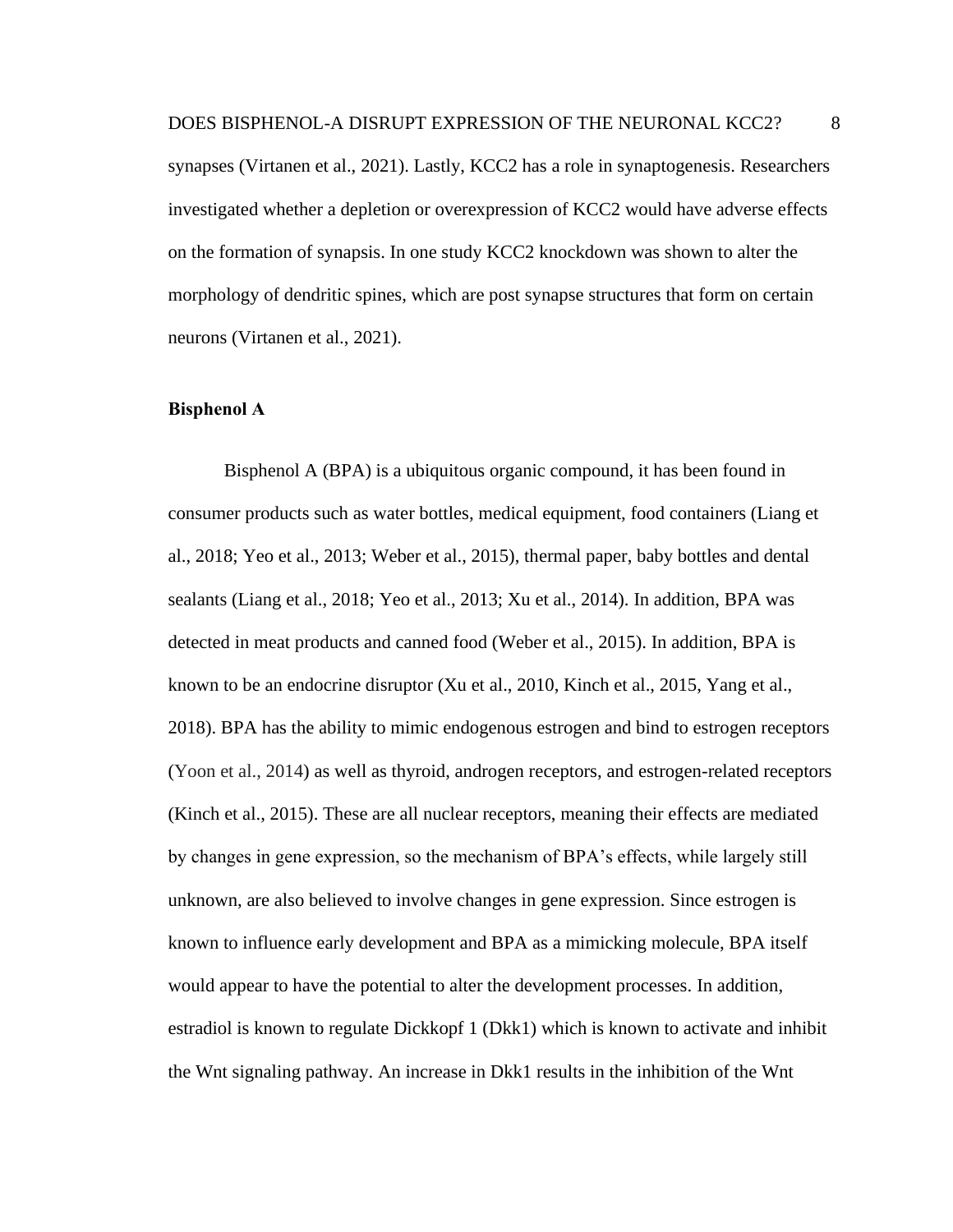signaling pathway. However, estradiol is able to downregulate Dkk1 resulting in the activation of the Wnt signaling pathway and the transcription of β-catenin (Arevalo et al., 2015).

Since humans are constantly exposed to BPA it is essential to determine the adverse effects it has on neurodevelopment. The effects that BPA has on development are not completely understood. Researchers associated the exposure of BPA to increase dendritic spines and synapses (Yang et al., 2018; Xu et al., 2014). The result that BPA increases synapse formation seems to conflict with the finding that BPA exposure also decreases KCC2 expression in neurons (Yeo et al., 2013), because, as reviewed previously, KCC2 knockout in mice decreases (as opposed to increases) synapse formation (Virtanen et al., 2021). This discrepancy highlights the need for more research on BPA's neurodevelopmental effects.

In neurodevelopment is it important for the brain to develop normally to avoid neurological disorders. There are studies that indicate BPA exposure is harmful to fetal brains during development (Nishikawa et al., 2010). In one study, exposing mice to 100nM of BPA did not result in the elimination of the GABA Cl- shift. However, there was a delay in the GABA Cl- shift which resulted in a significant decrease in *KCC2/kcc2* mRNA expression (Yeo et al., 2013). Also, the exposure of BPA to pregnant mice resulted in a downregulation of *KCC2* mRNA in utero (Yeo et al., 2013). Moreover, BPA exposure can affect neuronal function and development by interfering with gene regulation. Another study found BPA exposure during fetal development may be harmful to the fetus. In the brain, BPA inhibits cell proliferation through inhibition of the Wnt/B-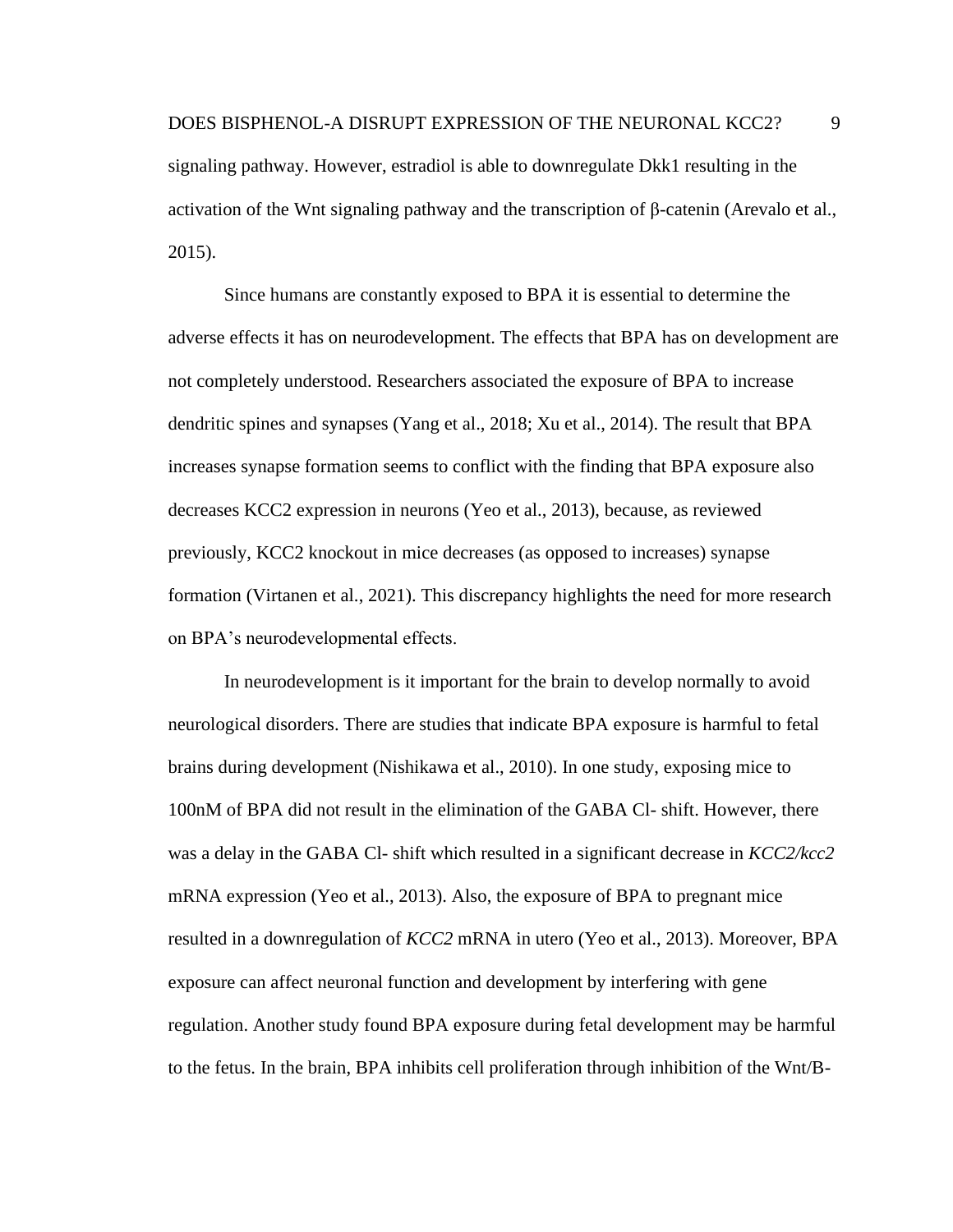During development, BPA has shown different effects on neurogenesis in the brain. In an *in vitro* experiment, the hippocampus was exposed to different concentrations of BPA. At 10-100mM of BPA, there was an increase in dendritic spines, spinogenesis, and synaptogenesis (Yang et al., 2018). In addition, Xu et al. 2014 found after 24 hours of exposing BPA, there was an increase in dendritic length, motility, the dendritic density of the hippocampus neuronal cultures, and an increase in N-methyl-D-aspartate (NMDA) receptors. BPA has been theorized to be associated with neuronal growth (Xu et al., 2014; Kinch et al., 2015). In addition, BPA is known to disrupt the wnt/ $\beta$ -catenin pathway resulting in a significant decrease in neural stem cell proliferation and differentiation. In cultured neurons, BPA at doses lower than 10µM BPA enhances proliferation in the neural stem cells however doses higher than 100µM promote apoptosis. (Tiwari et al., 2015).

#### <span id="page-17-0"></span>**Zebrafish model organism**

Zebrafish (*Danio rerio*) are commonly used as a model organism in biology research. These small tropic fish are used to study neurological disorders and human diseases. Zebrafish embryos facilitate research because they are translucent and develop rapidly. As zebrafish develop, the embryos are translucent which facilitates and enables non-invasive and detailed characterization of embryonic phenotypes (Santoriello & Zon, 2012). Besides being translucent and developing rapidly, zebrafish genes have high level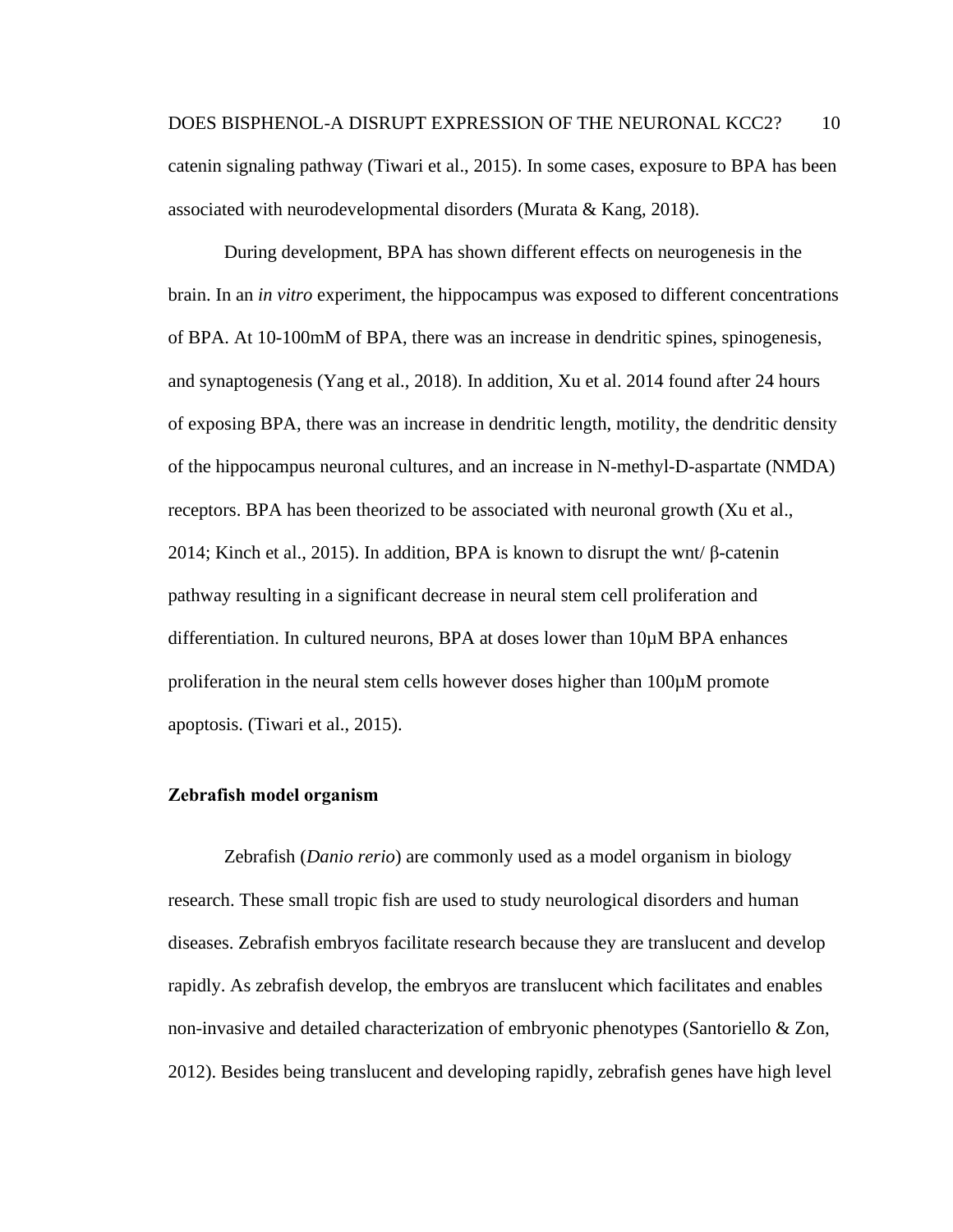of functional conservation, having a 76% sequence overlap with the human genome (Howe et al., 2013). Consequently, zebrafish make a useful model organism for studying human diseases or neurological disorders since the zebrafish neuroanatomical and neurochemical pathways are similar to humans (Lucini et al., 2018). Lastly, zebrafish and humans have similar brain structures such as the medulla, cerebellum, and hypothalamus (Howe, 2013). In addition, the zebrafish pallium has a role in the control of sensory and motor autonomic function (Ganz et al., 2014). Furthermore, the pallium is homologous to the mammalian hippocampus, which is an area where seizures initiate (Podlasz et al., 2018). The mammalian hippocampus and the zebrafish pallium are rich in galanin protein, and a decrease in galanin protein have been found in mammals with epileptic seizure (Podlasz et al., 2018). Therefore, zebrafish can be used to research human neurological diseases (Ganz et al., 2014).

Bisphenol A has been shown to affect neurodevelopment in zebrafish. During hypothalamus development, zebrafish undergo neural differentiation between 18 hours post-fertilization (hpf) to 36 hpf and by 48 hpf most brain structures have developed (Kinch et al., 2015). BPA is known to promote neurogenesis in the hypothalamus. Kinch et al., 2015 exposed zebrafish larvae to 0.0068µM BPA from 0-5 dpf. Those that were exposed to BPA from 0-5 dpf showed significantly greater quantities of new neurons in the hypothalamus compared to the control group. In another experiment, a low dose exposure of BPA (0.01µM), in line with environmental exposure levels, led to learning deficits in adult zebrafish and hyperactivity in larval zebrafish (Saili et al., 2012). The fact that BPA affects zebrafish brain development and behavior suggests that zebrafish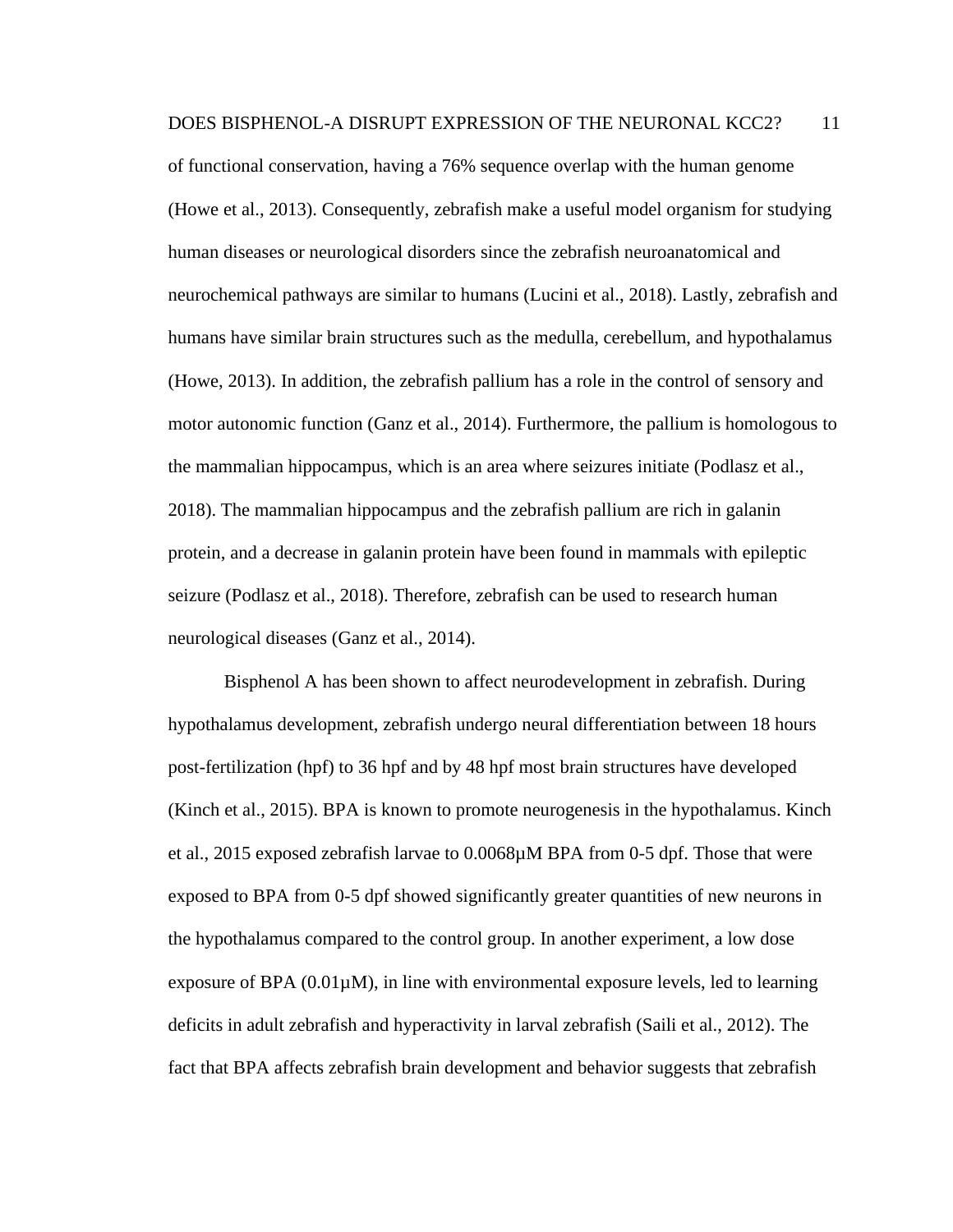# DOES BISPHENOL-A DISRUPT EXPRESSION OF THE NEURONAL KCC2? 12 can be useful in modeling the effects of BPA on these processes in humans. Specifically, studies in zebrafish could reveal whether any of these effects of BPA are mediated through effects on the Cl- exporter, KCC2.

Galanopoulou & Moshé 2003, investigated whether KCC2mRNA is regulated by sex hormones, which is relevant to BPA since it is an estrogen mimicking compound. The researchers analyzed substantia nigra reticulate (SNR) neurons in male and female rodents on postnatal day 15 (PN15). The results showed male PN15 rodents had an increase in KCC2mRNA expression after being exposed to testosterone and dihydrotestosterone (Galanopoulou & Moshé 2003). Interestingly, females also demonstrated a significant increase in KCC2mRNA expression after being exposed to testosterone. However, when male and female PN15 rodents were exposed to 17 β-Estradiol there was a downregulation of KCC2mRNA expression in SNR in males compared to females (Galanopoulou & Moshé 2003). The sex difference that occurred is hypothesized to be due to the sexual dimorphic GABA<sub>A</sub> receptor signing pathway (Galanopoulou & Moshé 2003). In this current study, larval zebrafish will be used to examine the effects of BPA on KCC2 expression. Since there is no major chromosomal sex-determining locus in the zebrafish genome, sex of larvae cannot be determined and these sex effects on the regulation of KCC2, while clearly important in rodents, will not be examined in the current study (Kossack & Draper, 2019).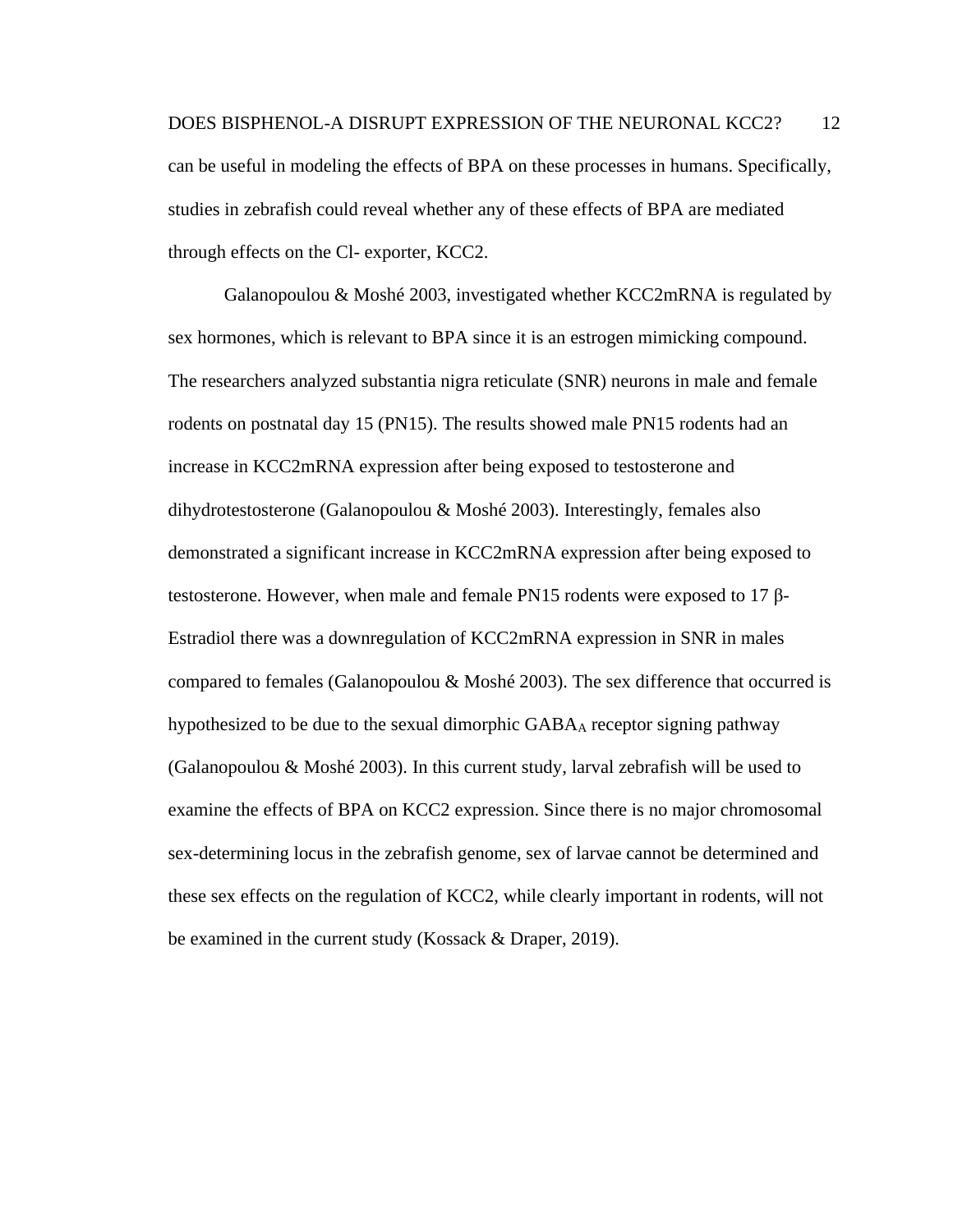## <span id="page-20-0"></span>DOES BISPHENOL-A DISRUPT EXPRESSION OF THE NEURONAL KCC2? 13 **Statement of the Problem**

Bisphenol A (BPA) is a widespread toxin that may disrupt neurodevelopment processes normally controlled by estrogen. Potassium-chloride cotransporter 2 (KCC2) has an essential role in early development. KCC2 is a neuron-specific Cl- ion exporter that strongly influences the electrical excitability of neurons, with more KCC2 associated with more inhibition, and suppression of KCC2 associated with brain hyperexcitability and neurological disorders. Since estrogen has been shown to suppress KCC2 gene expression, it is possible that BPA can also suppress KCC2 and contributes to the risk for disorders of brain hyperexcitability including autism and epilepsy. Therefore, it is important to determine whether BPA affects KCC2 expression. The basic experimental strategy was to expose zebrafish embryos to BPA and measure KCC2 expression. KCC2 expression will be measured in two ways. One way is a novel transgenic zebrafish line (KKC2:mCitrine) in which a fluorescent protein (mCitrine) is expressed under the control of the KCC2 gene promotor, theoretically allowing KCC2 expression to be measured as fluorescence brightness using a fluorescence microscope. However, since that method of assessing KCC2 expression is not validated, reverse transcriptase-quantitative polymerase chain reaction (RT-qPCR) will be used as a secondary method of assessing KCC2 expression level.

In addition, BPA has been associated with anxiety-like behavior and epilepsy and this experiment also sought to examine locomotor activity. If BPA treated zebrafish embryos had a significant decrease in KCC2 expression then it would result in an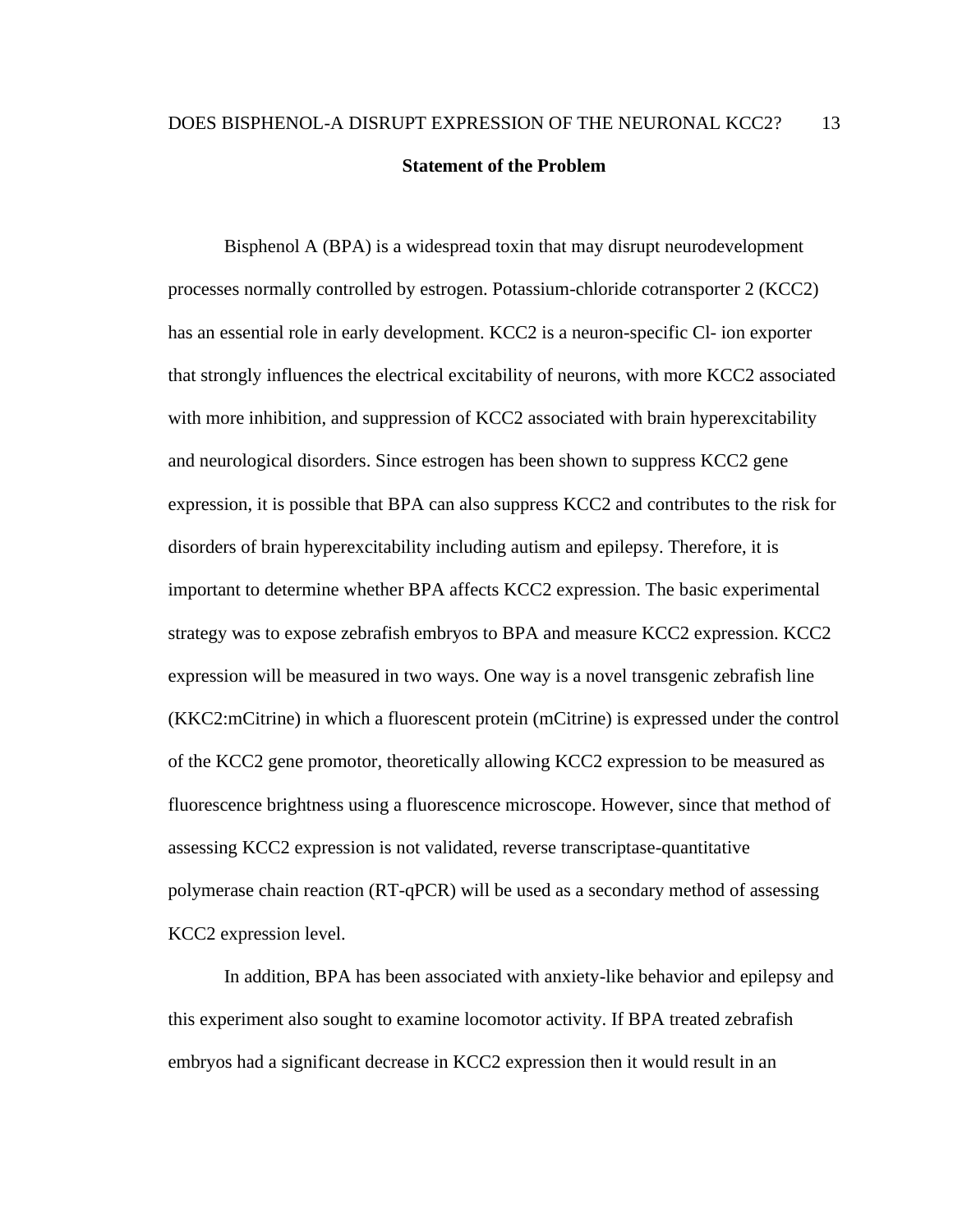inhibitory/excitatory imbalance, leading to spontaneous locomotor activity (i.e. hyperactivity bursts). The spontaneous locomotor activity would be indicative of anxietylike behavior. A behavioral assay was conducted to demonstrate whether BPA exposure during early development would result in spontaneous locomotor activity due to the decrease of KCC2.

A positive control was used in this experiment. Estrogen has been known to regulate several developmental processes by estrogen receptors (ERs), which regulate transcription factors that regulate CYP19a1b. BPA has been thought to have epileptogenic suppression of KCC2mRNA by its ability to weakly mimic estrogen. Therefore, by using exposing BPA to a transgenic CYP19a1b zebrafish line there would result in an increase in CYP19a1b.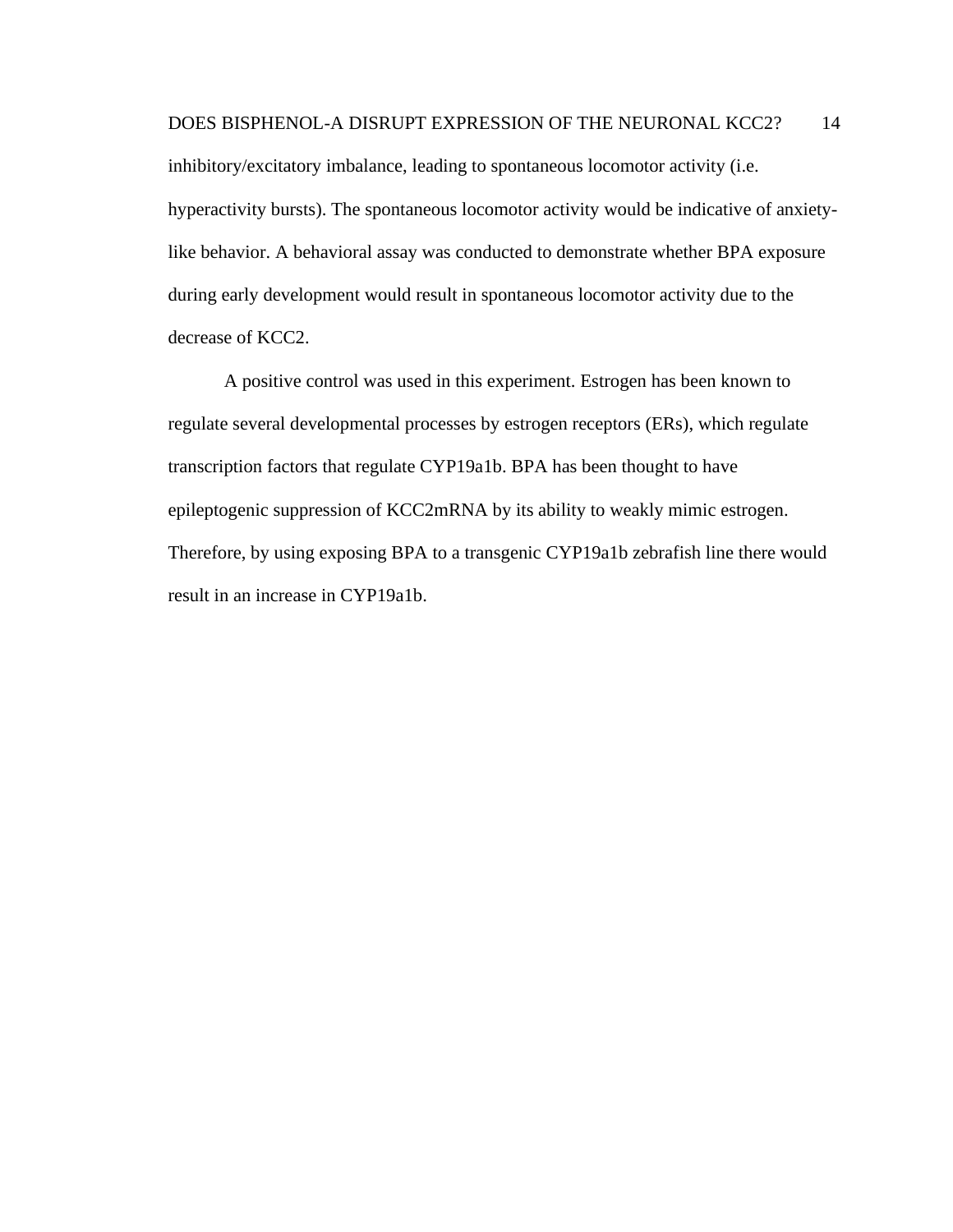## <span id="page-22-0"></span>DOES BISPHENOL-A DISRUPT EXPRESSION OF THE NEURONAL KCC2? 15 **Hypotheses**

**Hypothesis 1:** Zebrafish embryos exposed to 2.5µM BPA from 8 hours post-fertilization (hpf) – 6 days post-fertilization (dpf) will significantly decrease KCC2-linked fluorescence brightness in neurons, especially in the pallium and the whole brain in KCC2:mCitrine zebrafish, compared to sibling control larvae raised in regular water.

**Hypothesis 2:** A secondary measurement, RT-qPCR, was used to validate transgenic fluorescence measurement. Zebrafish embryos exposed to 2.5µM BPA from 8hpf– 6dpf will show a decrease in KCC2mRNA expression compared to their sibling control.

**Hypothesis 3:** Zebrafish KCC2:mCitrine transgenic line embryos exposed to 2.5µM BPA from 8hpf – 6dpf will demonstrate significantly higher behavioral activity at 7dpf compared to their control siblings' larvae raised in water.

**Hypothesis 4:** Zebrafish embryos treated with 2.5µM BPA from 5hpf – 7dpf will increase CYP19a1b (brain aromatase) enzyme expression in neurons compared to their sibling control.

**Rationale for Hypothesis 1-4.** Previous studies have shown that this BPA exposure protocol in zebrafish (equivalent dose and exposure timing) affects the rate of neurogenesis in the hypothalamus and increases locomotor activity levels in larval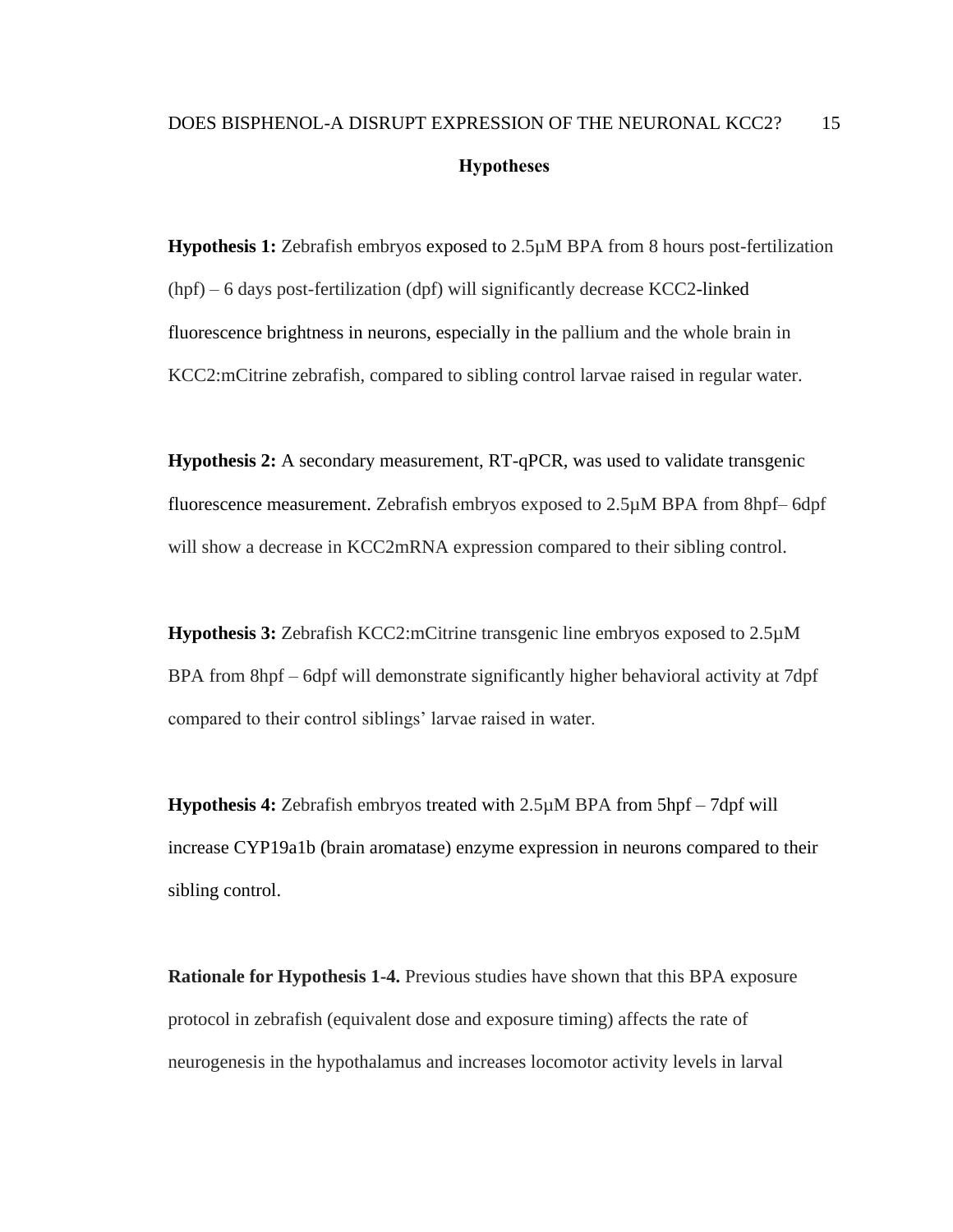zebrafish. BPA has also been shown to directly suppress KCC2 expression in cultured neurons and rodent brains. Therefore, it is plausible that one of the effects of BPA in developing zebrafish brain is the suppression of KCC2 expression. Low levels of KCC2 expression is associated with neurological disorders in humans, so it is important to understand factors that could suppress KCC2. BPA is potentially one such factor. It is an industrial waste product present in the environment and in human bodies. Although toxic effects of BPA in humans has been of concern for many years, KCC2 suppression is a recent hypothesis for the mechanism of BPA toxicity. Our lab recently generated a transgenic zebrafish with fluorescence in neurons linked to KCC2 expression. This is a novel and unvalidated method for measuring dynamic changes in KCC2 expression during development. Therefore, a secondary method for measuring KCC2 expression is proposed, RT-qPCR, which measures KCC2mRNA copy and should be sensitive to any BPA-induced changes in expression level. This study is thus designed both to measure BPA effects on KCC2 expression and to validate our new transgenic fluorescence-based readout of KCC2 expression. Lastly, estrogen has been known to regulate several developmental processes by ERs, which regulate CYP19a1b. In addition, CYP19a1b has been known to be sensitive to estrogen levels.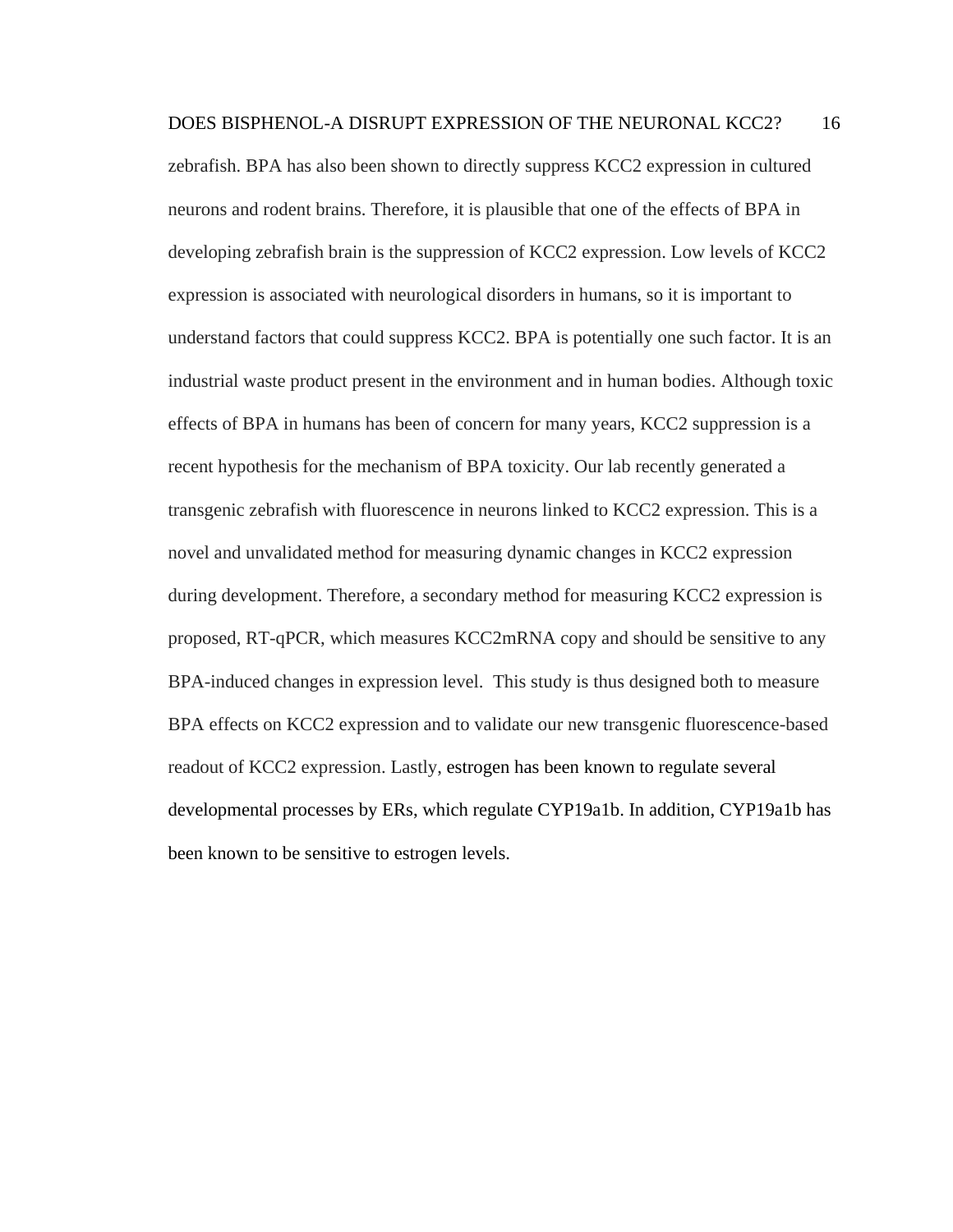#### <span id="page-24-1"></span><span id="page-24-0"></span>**Subjects**

This study was conducted under the approval of the Institution Animal are and Use Committee (IACUC) protocol. Adult male and female KCC2:mCritrine zebrafish were placed in a tank for mating in order to collect embryos for the study.

#### <span id="page-24-2"></span>**Drug Dosage**

The treatment solutions were dissolved in egg water and  $pH'd$  to  $\sim$  7.2. There were two solutions, BPA at 2.5µM and control. Since BPA requires 0.01% of the solvent, dimethyl sulfate (DMSO), to go into aqueous solution, the control solution also contained 0.01% DMSO.

#### <span id="page-24-3"></span>**Experimental Design**

Adult zebrafish KCC2:mCitrine females and males were removed from their home tanks and placed into a 1-liter mating tank. The mating tank contained a plastic divider separating female and male KCC2:mCitrine zebrafish. On the next day, the plastic divider was removed, and then I checked every 30-minute interval for fertilized eggs. All 8hpf fertilized eggs were removed and rinsed using a suction pipette and placed into petri dishes. Each petri dish contained 20mL of the treatment solution (2.5µM BPA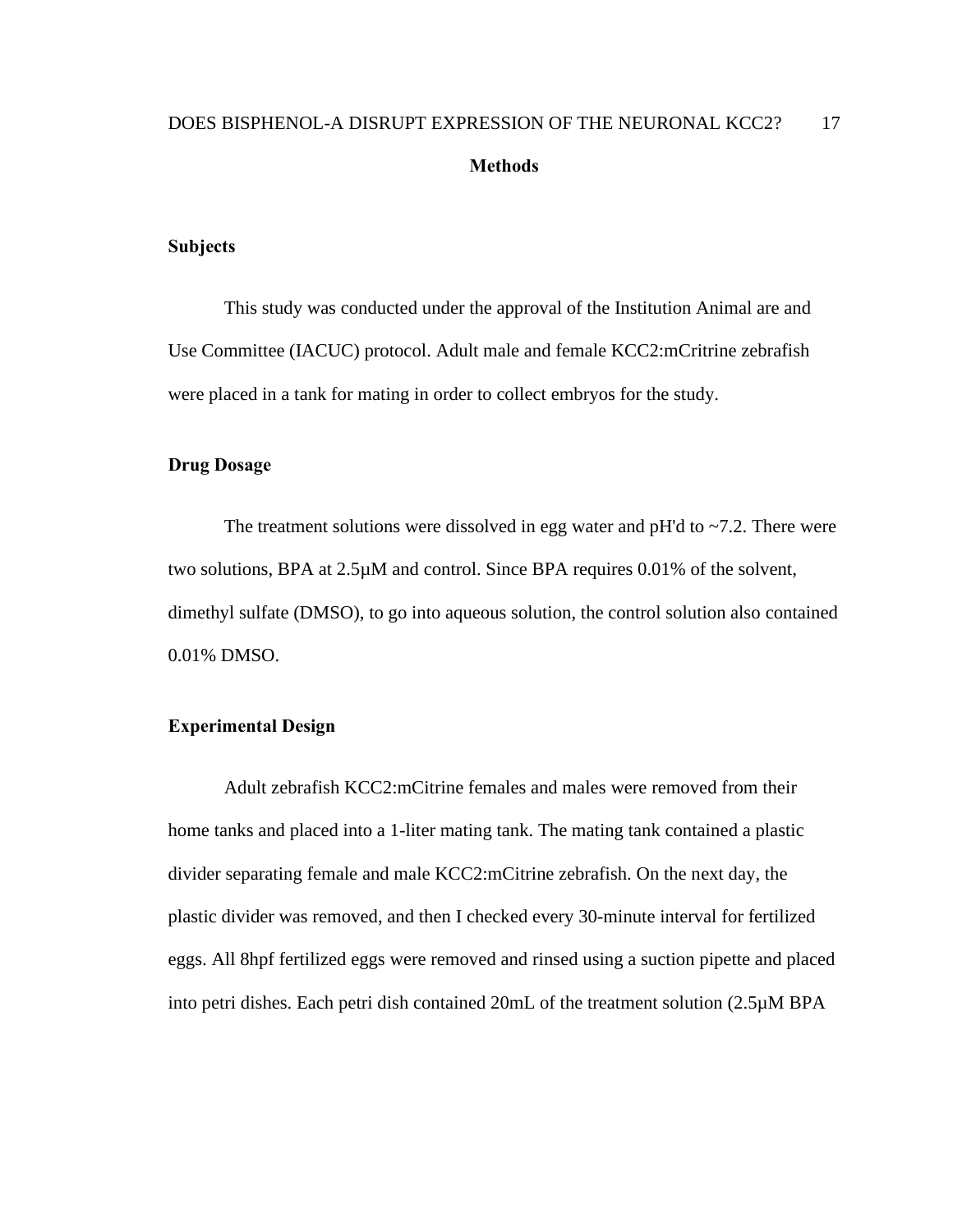Every day the treatment solution was replaced, and dead embryos were removed and discarded using a suction pipette. The same embryos were measured repeatedly over time for a within subject analysis. Individual embryos were separated in separate wells of a 24well tissue culture plate and returned to the same well after each imaging point, allowing tracking of the same individual embryos over time. The imaging setting for the epifluorescence camera and confocal were kept constant across brains within each time point.

#### <span id="page-25-0"></span>**BPA effects on KCC2:mCitrine expression**

KCC2:mCitrine embryos  $(N = 48)$  were randomly selected from the clutch. BPA  $(n = 24)$  and control  $(n = 24)$  zebrafish embryos were placed in two separate 24 well tissue culture plates. Starting at 2dpf, fluorescence scans were taken to capture KCC2-linked mCitrine fluorescence from neurons. At 2dpf and 4dpf each embryo was placed on a coverslip for epifluorescence imaging. The embryos were positioned on the ventral side to capture a ventral view of the brain using the epifluorescence camera. The 2dpf embryos  $(N = 48)$  were not anesthetized because they were still and easy to manipulate their orientation to capture an image. At 3dpf, a control zebrafish embryo died so it was not used for imaging. At 4dpf, the control (*n* = 23) and BPA (*n* = 24) treated embryos had already hatched from their egg and had to be anesthetized to capture a still image. All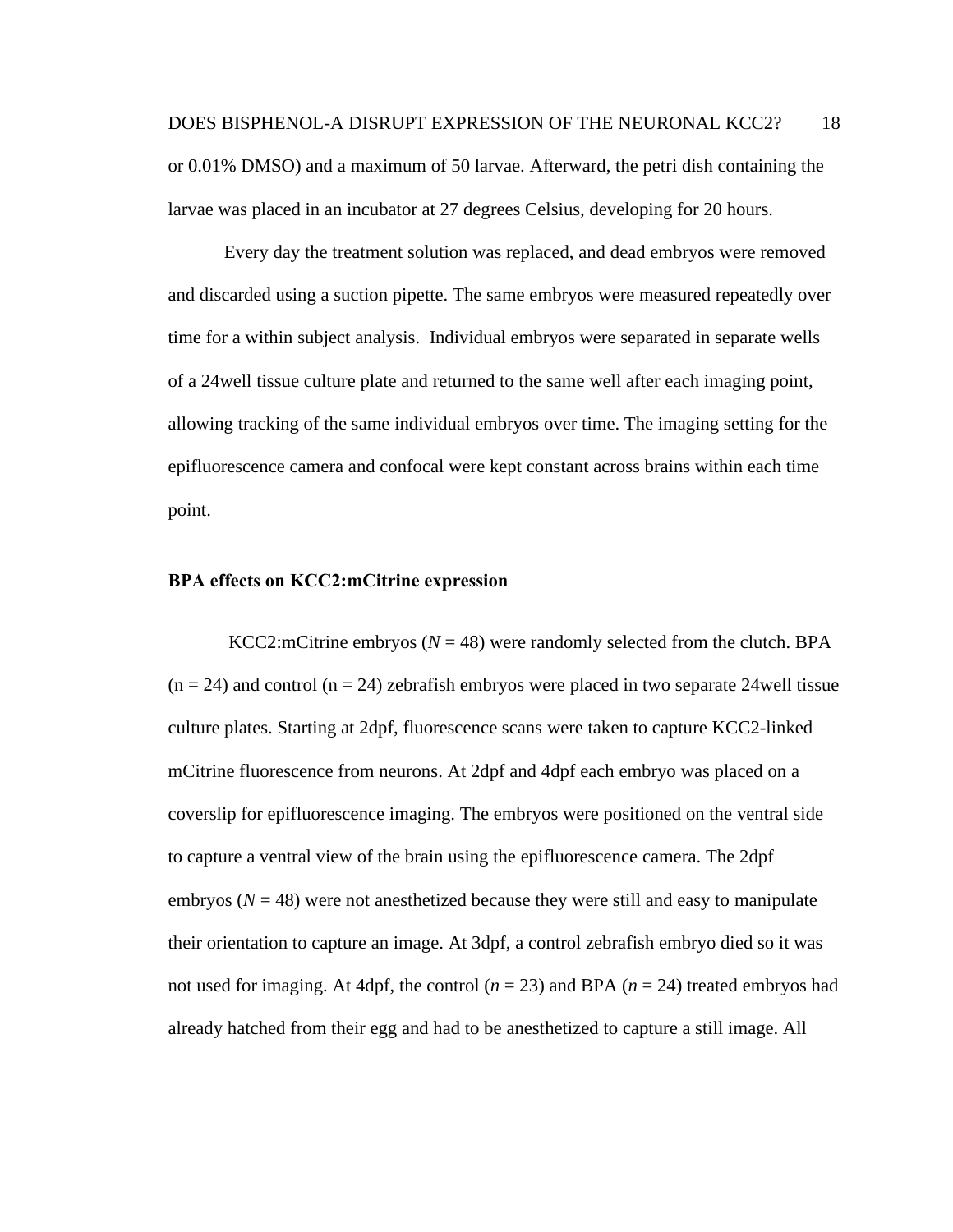A BPA treated larvae died, so no data was obtained from the larvae. At 6dpf, the BPA (*n* = 23) and control (*n* = 23) larvae were anesthetized and embedded in agar for confocal imaging. Confocal images were captured in 16bit format with pixel brightness intensity ranging from 0-65,536. A series of 31 images were obtained through the dorsalventral axis of the brain, with 8µm steps between images. The start point of each depth series, at the dorsal surface of the brain, was determined by getting a clear view of the skin pigmentation on the zebrafish's dorsal surface. Individual embryos underwent ~20min of fluorescence imaging before being returned to their home dish of egg water in the incubator. After completing planned imaging time points, embryos were euthanized by rapid chilling in accordance with the IACUC-approved procedures.

The epifluorescence and confocal images were analyzed using ImageJ to determine the intensity of KCC2:mCitrine fluorescence. The confocal images captured at 16bit were transformed to 8bit to allow direct comparison to the 8bit epifluorescence images. Furthermore, slices 3-31 were used from the confocal images because they captured the whole brain. Then the images were cropped and rotated so that the sagittal midline lined up as straight as possible (Figure 2A). Then a montage (Figure 3) was made to aid in determining a region of interest (ROI) from which to quantify fluorescence brightness. After looking at the montage, it showed that the ROI should be around the pallium because it was free of pigment and visible in all specimens. An ROI was created and placed above the horizontal sulcus and most lateral on the right side to capture the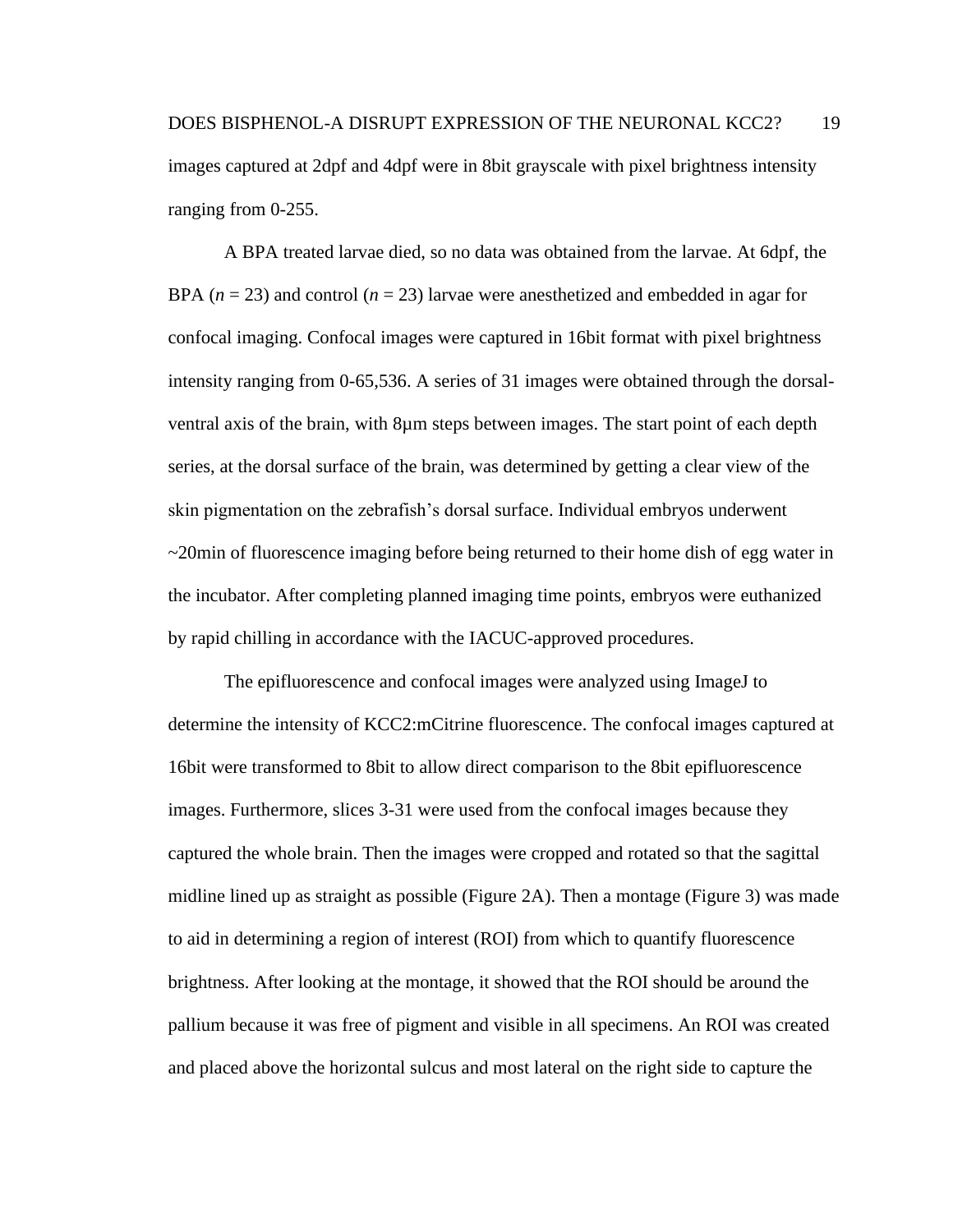pallium (Figure 2B). The left pallium was used when the pigment was covering the right side of the pallium. In addition, another ROI was created to capture the whole zebrafish brain. ROI size and shape were kept consistent across brains. Lastly, attempts were made to adjust image brightness to normalize background brightness across specimens, but it was determined that this correction did not affect the outcome of statistical tests, so that effort was dropped and only data from uncorrected images are presented.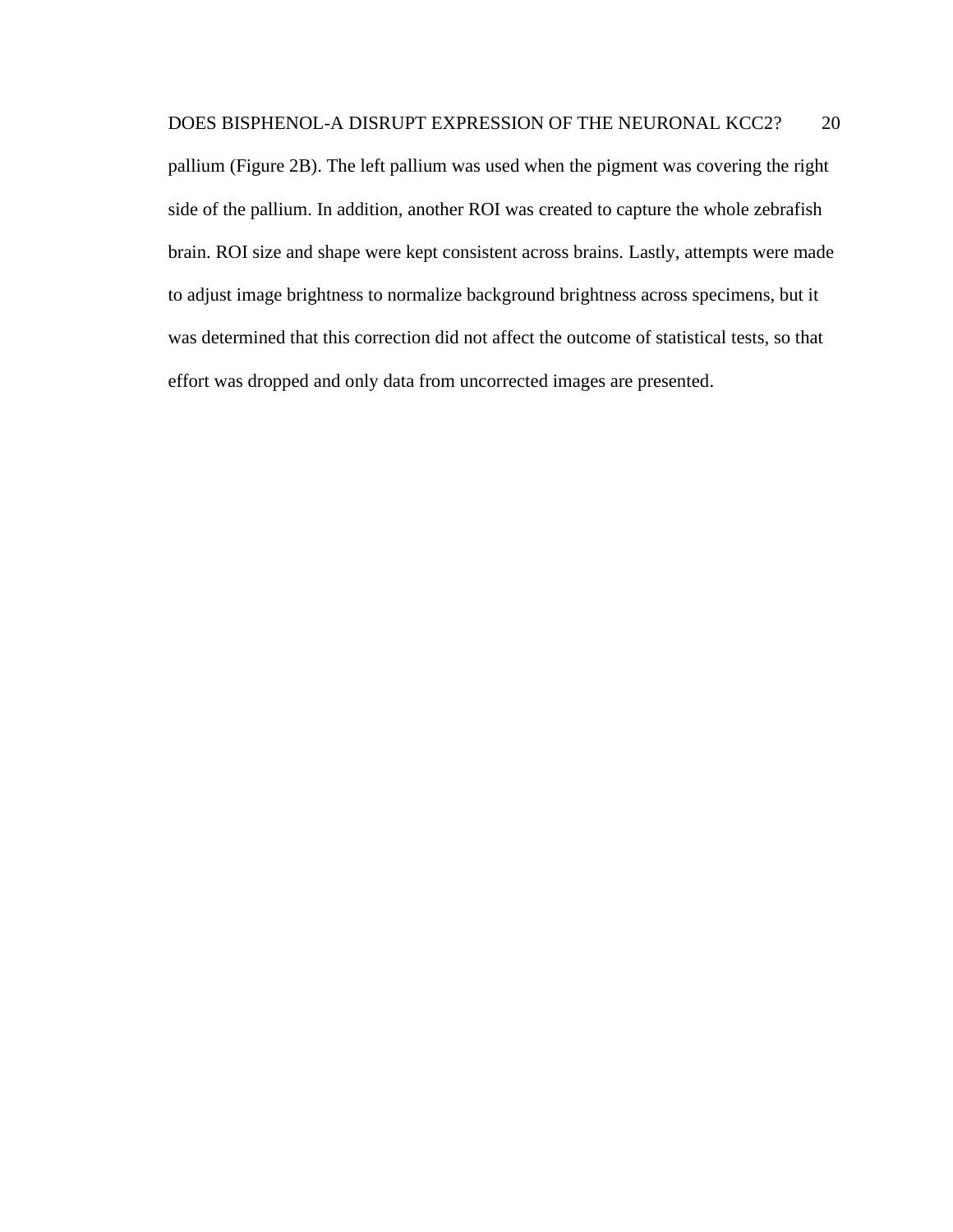<span id="page-28-0"></span>*A whole brain confocal image at 6dpf zebrafish larva*



*Note.* Each image is a projection of 29 images taken through the dorsal-ventral axis of the brain. Figure 2A demonstrates how the images that were obtained were cropped, rotated, and lined up. Figure 2B shows one example of an ROI that was created to capture the pallium.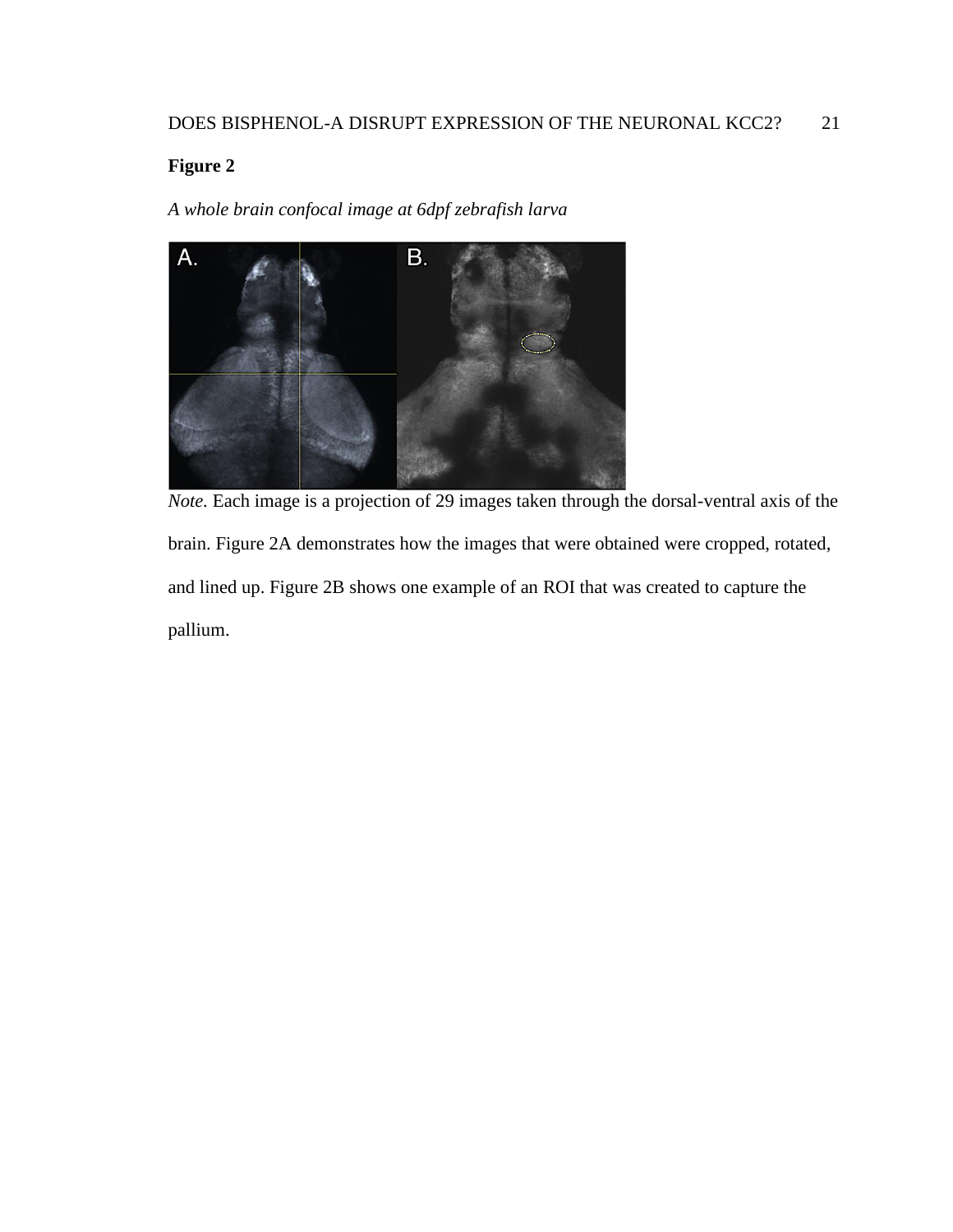### <span id="page-29-1"></span>**Figure 3**

*A 6dpf zebrafish brain montage*



*Note.* The confocal images were used to create a montage. The images were captures at 6dpf for BPA treated and control group.

### <span id="page-29-0"></span>**RNA extraction and RT-qPCR**

A secondary method for measuring KCC2 gene expression level was RT-qPCR, which measures KCC2mRNA copy number and was expected to be sensitive to any BPA-induced changes in expression level. Embryos were collected and treated as described above for fluorescence measurements. Following BPA or control treatment, embryos were euthanized by rapid chilling in ice, and processed in the RT-qPCR procedure, which is outlined in detail in the QuantiNova SYBR Green RT-PCR protocol. RT-qPCR determines the starting amount of mRNA of a target transcript (KCC2 in our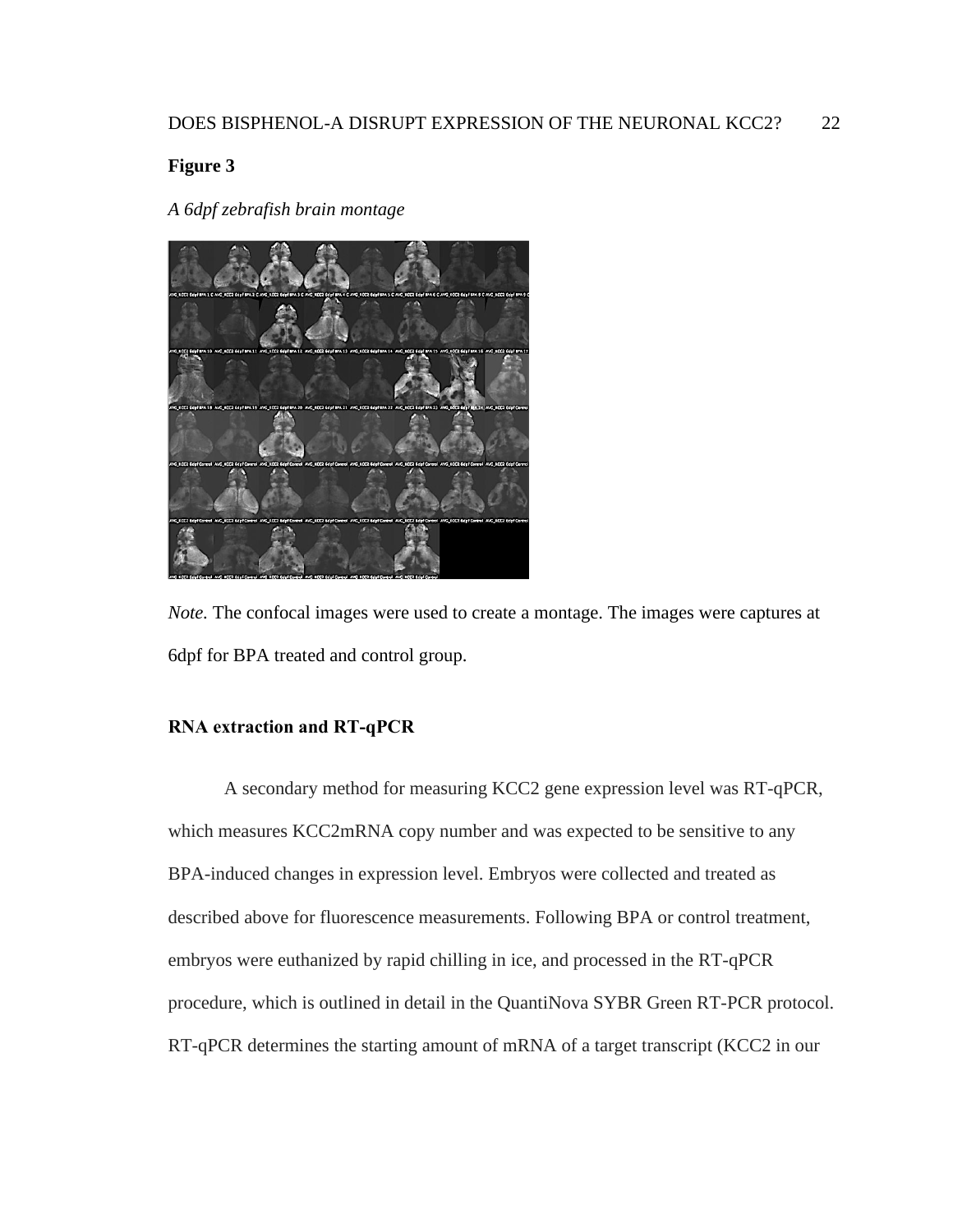case) by measuring how many DNA amplification cycles (temperature cycles in which DNA is copied/amplified once each cycle) are required to reach a set amplification level, a measurement referred to as the Cq index. Two standard baseline zebrafish genes were used, elf-alpha and rpl13, which, as controls, were expected to have similar levels of amplification across conditions. In addition, primers were designed to target and amplify the KCC2b gene. In this experiment, the Quick-RNA Miniprep Kit was used for RNA extraction, and the QuantiNova SYBR Green RT-PCR kit for RT-qPCR.

#### <span id="page-30-0"></span>**BPA effects on CYP 19 expression**

CYP19a1b:GFP embryos  $(N = 24)$  were randomly selected for this positive control experiment. CYP19a1b:GFP embryos (*n* = 12) were collected and treated with BPA as described above for KCC2:mCitrine embryos used in fluorescence measurements. A BPA treated larvae died, so it was not used for imaging. At 7dpf, CYP19a1b larvae were anesthetized and embedded in agar for confocal imaging. The confocal setting was set at 16bit and the depth stack captured 31 slices at every 5µm moving dorsal to ventral. The start point was determined by getting a clear view of the skin pigmentation on the zebrafish's dorsal surface. Eleven BPA and twelve control zebrafish larvae underwent imaging. After all the images were collected, slices 4-31 were used because they captured most of the green fluorescent protein (GFP) expression from the brain. The slices were combined using the maximum brightness projection method to make a single image which was then cropped and rotated to normalize orientation across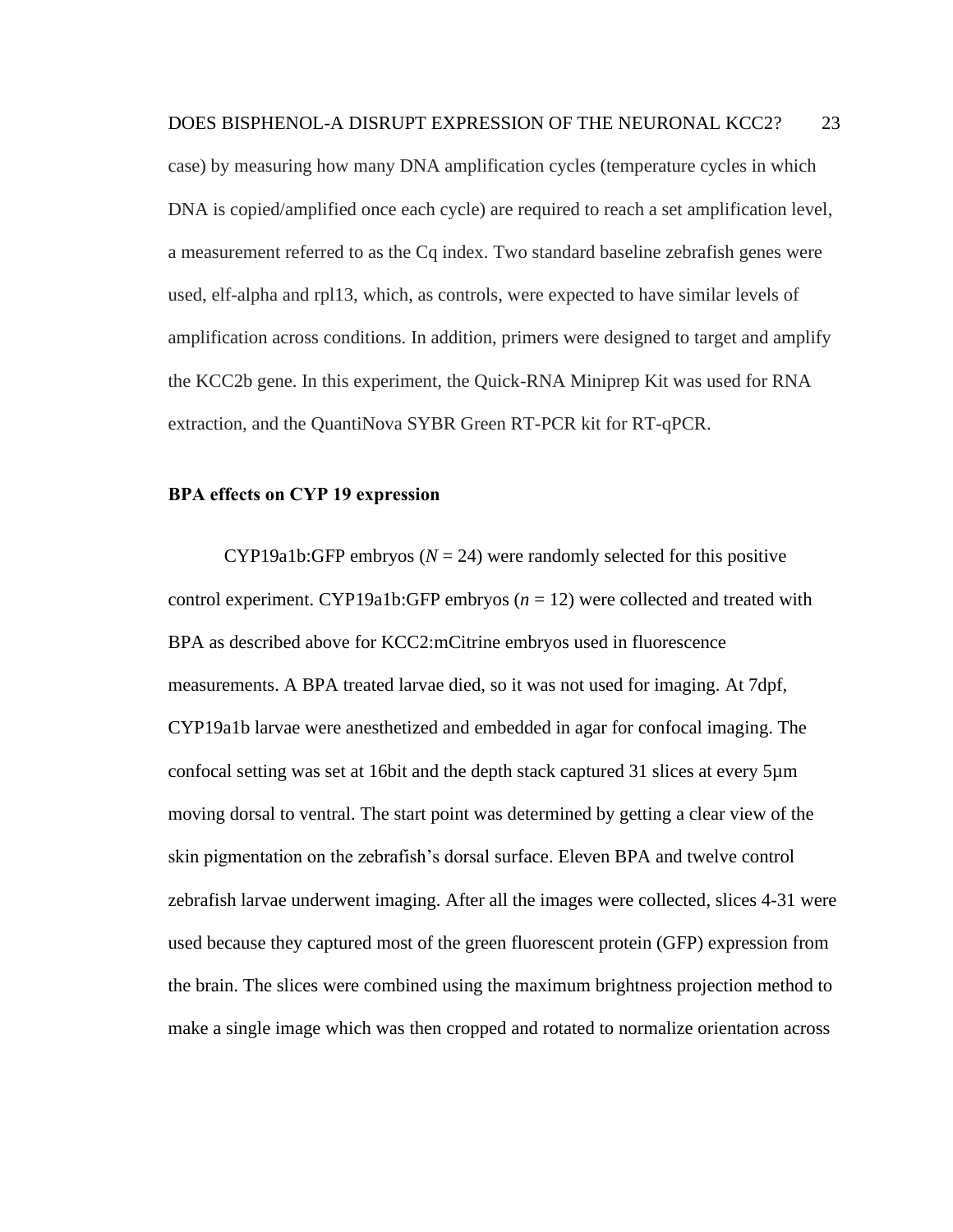brains. An ROI was created (seen in Figure 4) to capture the midline because that was where CYP19a1b:GFP was highly expressed.

### <span id="page-31-1"></span>**Figure 4**

*ROI capturing CYP19a1b expression at 7dpf*



*Note.* This is a maximum projection of 27 confocal images through the dorsal-ventral axis of the brain showing CYP19a1b:GFP fluorescence in the brains of 7dpf zebrafish larvae.

#### <span id="page-31-0"></span>**BPA effects on CYP 19 locomotor activity**

At 7dpf, the BPA treated  $(n = 24)$  and control  $(n = 24)$  zebrafish were used in a behavioral assay to measure locomotor activity. In this locomotor behavioral assay, 24 BPA treated and 24 control zebrafish were placed in two 24 well plates (see Figure 5). The camera was positioned to capture both plates and two lightbulbs were placed on each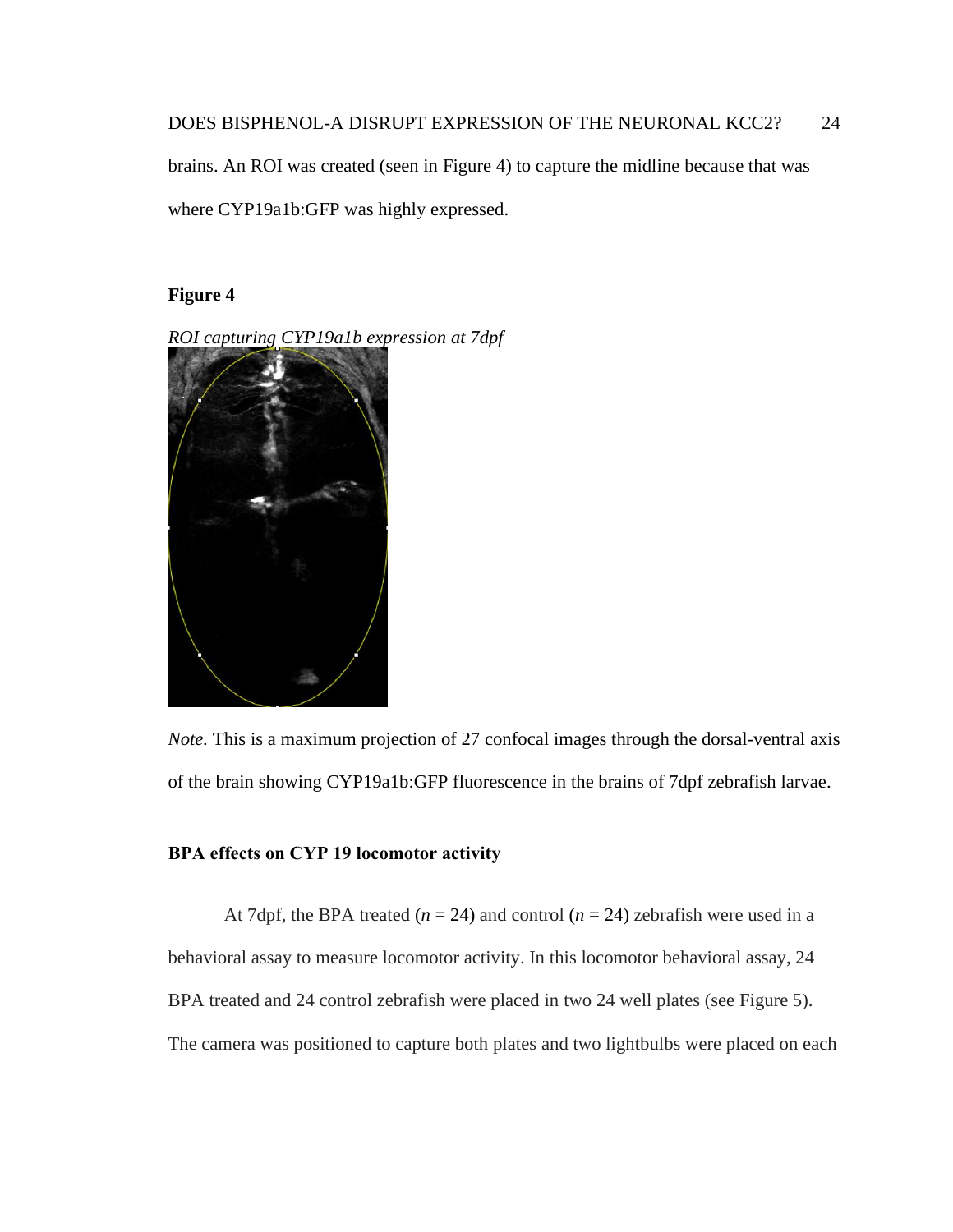side for even illumination of the imaging field. DAQFactory was used to create a series of codes to control the camera. The recording block duration was set at 300sec (5mins), at 1 second per frame, then stop recording for 3300sec (55min). The series of codes was set to record for a total of 1,800 seconds (30 minutes) for a span of 6 hours. The goal was to capture a representative sample of behavioral activity by recording for 5 minutes per hour for 6 hours. After the completion of the 6 hours, the camera was programmed to stop recording.

#### <span id="page-32-0"></span>**Figure 5**

Larvae exposed to BPA and the control solution were placed in individual wells for the *recording of spontaneous swimming activity.*



*Note.* Example of spontaneous swimming activity in 7-day old BPA-treated larvae (left plate) and control larvae (right plate). The image shows an overlay of a single unprocessed video frame in gray, and in red a projection of 300 video frames taken at a rate of 1 frame per second, spanning 5 minutes.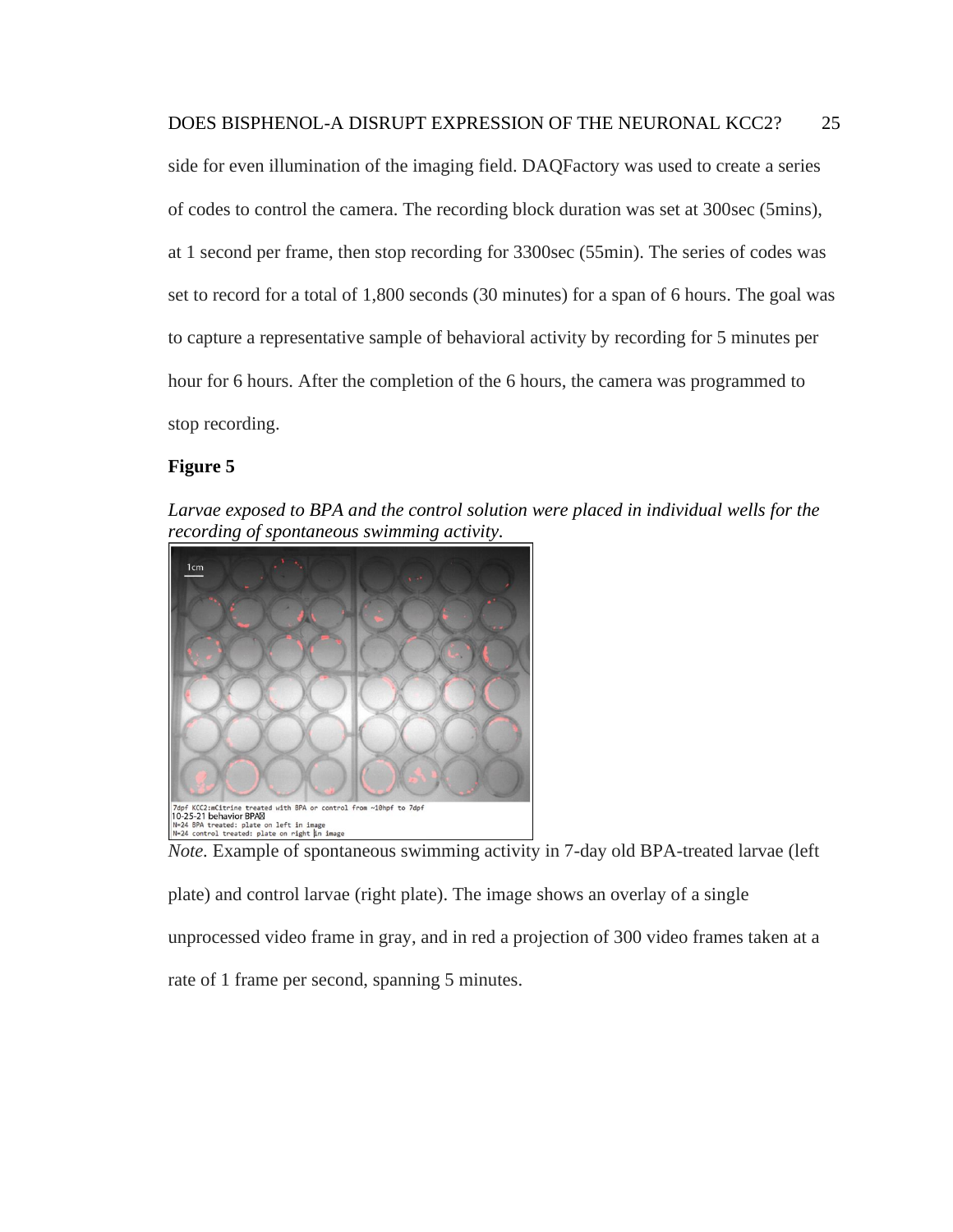#### <span id="page-33-1"></span><span id="page-33-0"></span>**KCC2:mCitrine brightness in the pallium (Hypothesis 1)**

This analysis attempted to examine whether there was a statistically significant difference in KCC2:mCitrine fluorescence intensity in the zebrafish pallium. A mixed model ANOVA was conducted to determine if there was a statistically significant difference in KCC2:mCitrine fluorescence brightness in the pallium of zebrafish embryos exposed to 2.5µM BPA versus their sibling control larvae raised in regular water with 0.01% DMSO over the course of 2, 4, and 6dpf. There was no violation in sphericity, and the results indicated there was a main effect for time (age),  $2dpf(M = 124.39, SD =$ 34.47), 4dpf (*M* = 167.52, *SD* = 37.04), and 6dpf (*M* = 280.73, *SD* = 107.66), *F*(2, 88) = 73.98, *p* < .001, *ges* = .49. There was no main effect for BPA treatment (*M* = 177.90, *SD*  $= 102.13$ , and  $M = 203.85$ ,  $SD = 86.09$ ), for BPA and control groups, respectively,  $F(1, 6)$  $44$ ) = 4.03,  $p = 0.05$ ,  $ges = 0.04$ . These main effects were not qualified by a significant interaction,  $F(2, 88) = .39$ ,  $p = .06$ ,  $ges = .005$  (shown in Table 1). A series of paired ttests were conducted and showed that at 2dpf, BPA  $(M = 115.10, SD = 34.74)$  treated embryos showed a significant difference in KCC2 brightness compared to 4dpf (*M* = 147.75,  $SD = 32.06$ ,  $t(22) = 4.1$ ,  $p < .001$ ,  $d = .98$ . At 4dpf, BPA treated embryos showed significantly less KCC2 brightness expression compared to 6dpf (*M* = 270.86, *SD* = 126.09),  $t(22) = 4.8$ ,  $p < .001$ ,  $d = 1.01$ . When looking at the control group the paired t-tests showed a significant increase in KCC2 brightness from 2dpf (*M* = 133.69,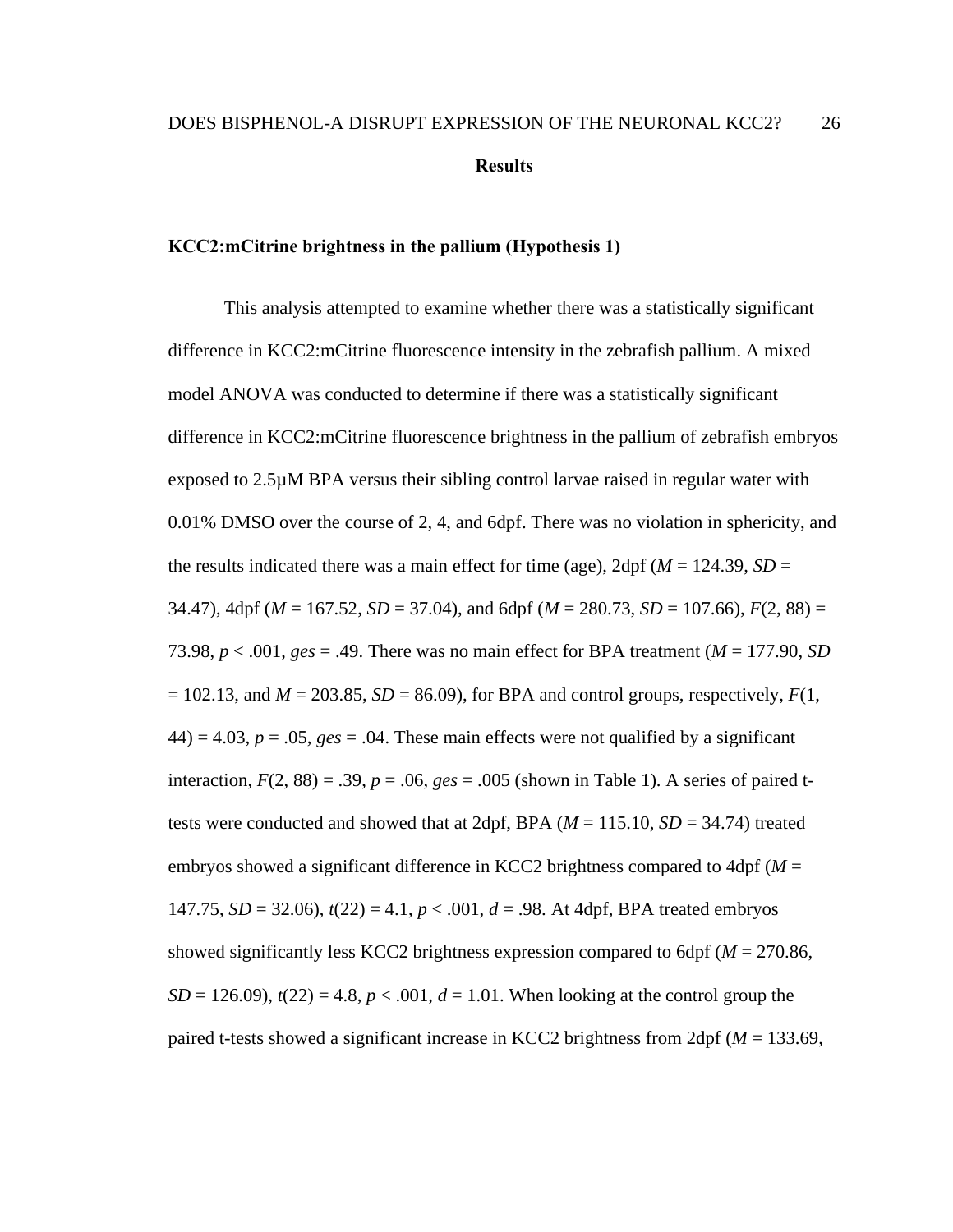*SD* = 32.29) to 4dpf ( $M = 187.29$ ,  $SD = 31.02$ ),  $t(22) = 5.2$ ,  $p < .001$ ,  $d = 1.08$ , and from 4dpf to 6dpf ( $M = 290.60$ ,  $SD = 87.22$ ),  $t(22) = 5.38$ ,  $p < .001$ ,  $d = 1.12$ . In addition, a series of one-tail independent samples t-tests were conducted and demonstrated that at 2dpf BPA treated embryos ( $M = 115.10$ ,  $SD = 34.74$ ), had significantly less KCC2 expression than their control siblings ( $M = 133.69$ ,  $SD = 32.29$ ),  $t(44) = 1.9$ ,  $p = .03$ ,  $d =$ 0.55. Embryos at 4dpf treated with BPA ( $M = 147.75$ ,  $SD = 32.06$ ) had significantly less KCC2 brightness compared to the control ( $M = 187.29$ ,  $SD = 31.01$ ),  $t(44) = 4.25$ ,  $p <$ .001,  $d = 1.25$ . However at 6dpf embryos exposed to 2.5 $\mu$ M BPA ( $M = 270.86$ ,  $SD =$ 126.09) had no significant difference in KCC2 brightness compared to the control ( $M =$ 290.59, *SD* = 87.22), *t*(44) = .62, *p* = .27, *d* = .18 (Figure 6).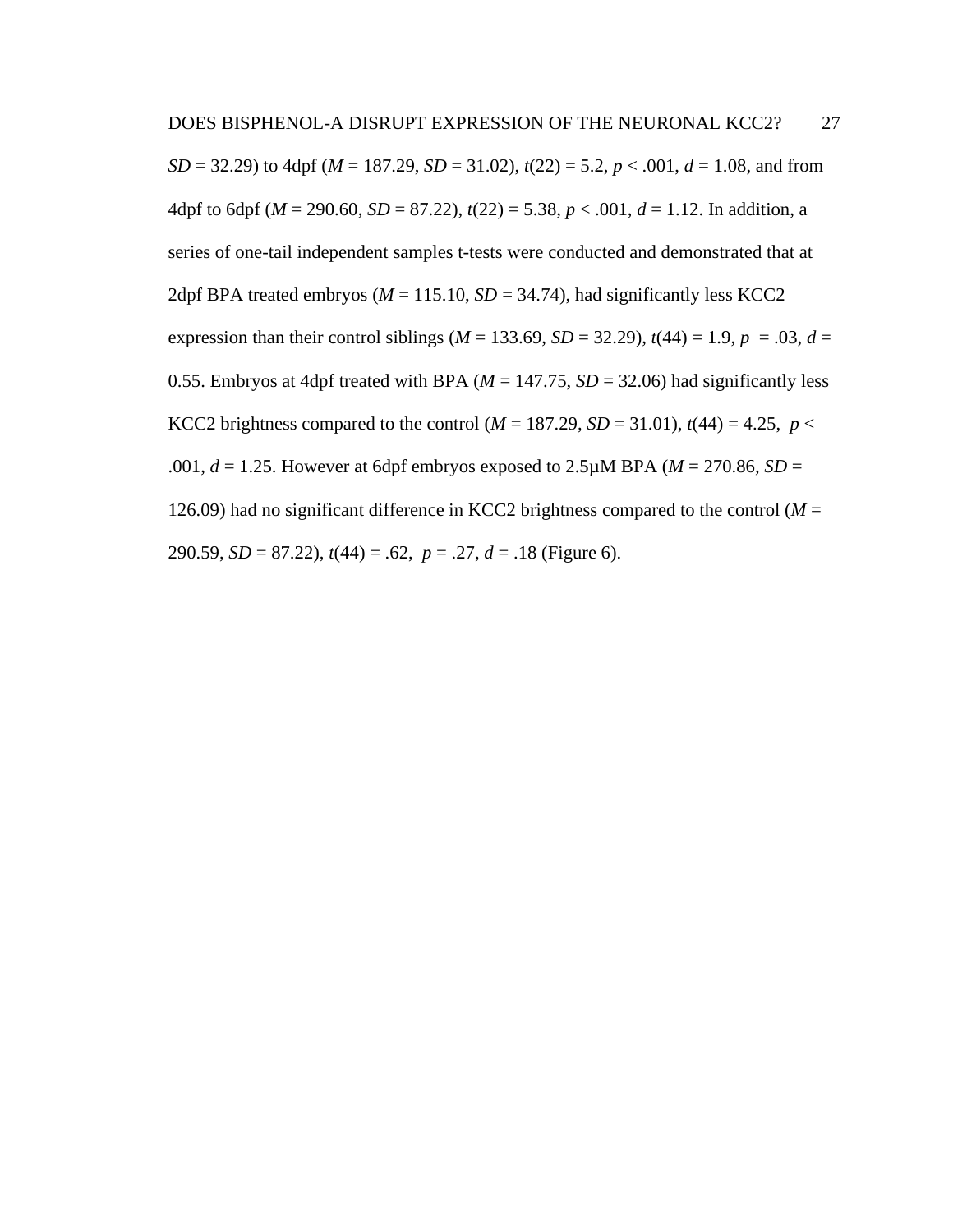

<span id="page-35-0"></span>*KCC2 Fluorescence Intensity in the Pallium* KCC2 Pallium Brightness Intensity from 2dpf to 6dpf

*Note.* The graph depicts that at 2dpf and 4dpf the control group had more KCC2:mCitrine fluorescence intensity in the pallium compared to the BPA treated larvae. However at 6dpf there was no significant difference in KCC2:mCitrine fluorescence intensity in the pallium between the control and BPA treated larvae. Lastly, there was a steep increase from 4dpf to 6dpf, consistent with the 'GABA switch' hypothesis of delayed upregulation of KCC2 expression.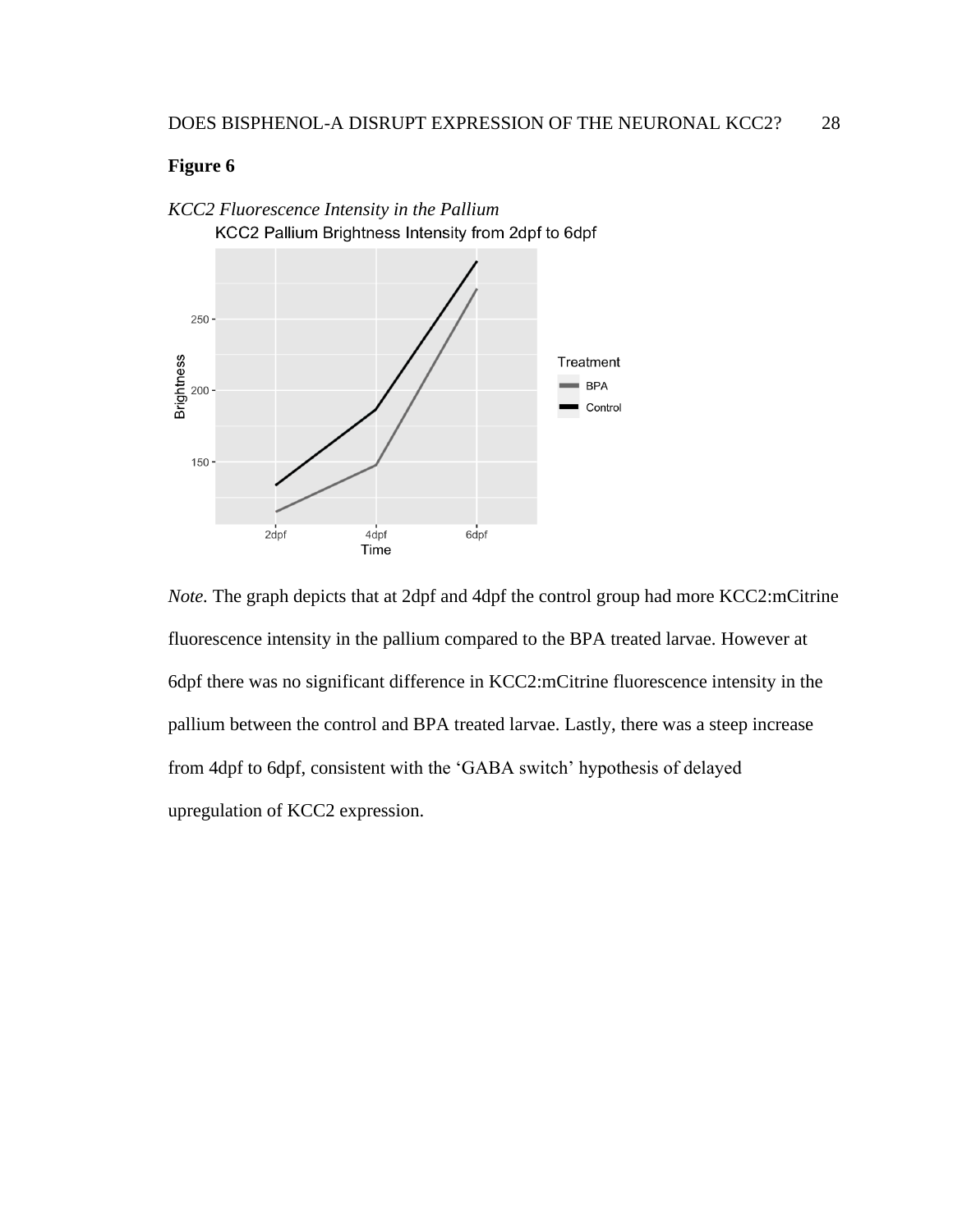<span id="page-36-1"></span>**Table 1.**

KCC2 fluorescence intensity in the Pallium

| <b>Effect</b>          |          | u | MS       |          |
|------------------------|----------|---|----------|----------|
| Treatment              | 23242.4  |   | 23242.4  | 4.0      |
| Time                   | 599770.8 |   | 299885.4 | $73.9**$ |
| Treatment: Time 3189.4 |          |   | 1594.7   | 0.4      |

*Note.* **\*\*** p < .001. No sphericity adjustments were made. The table shows the main effects and age x treatment interaction of KCC2 fluorescence intensity in the pallium. There was no significant effect in treatment, however, there was a significant difference in time (age). These main effects were not qualified by a significant interaction.

#### <span id="page-36-0"></span>**KCC2:mCitrine brightness for the whole brain (Hypothesis 1)**

This second analysis used a mixed model ANOVA to examine whether KCC2:mCitrine fluorescence intensity measured across the entire brain was statistically different across ages or treatment conditions. A preliminary analysis showed there was no violation in sphericity. A mixed model ANOVA determined there were there was a statistically significant effect in treatment, BPA (*M* = 145.50, *SD* = 35.96) and control (*M*  $= 157.82$ , *SD* = 39.19),  $F(1, 44) = 5.60$ ,  $p = .02$ ,  $ges = .05$ . There was also a main effect in time (age), for 2dpf ( $M = 140.52$ ,  $SD = 9.07$ ), 4dpf ( $M = 126.88$ ,  $SD = 10.99$ ), and 6dpf  $(M = 187.57, SD = 45.99), F(2, 88) = 80.40, p < .001, ges = .50.$  These main effects were qualified by a statistically significant interactions,  $F(2, 88) = 5.91$ ,  $p = .003$ ,  $ges = .07$ (shown in Table 2). A series of paired t-tests were conducted to look at KCC2:mCitrine brightness intensity for the whole brain over time for the control and BPA treated larvae.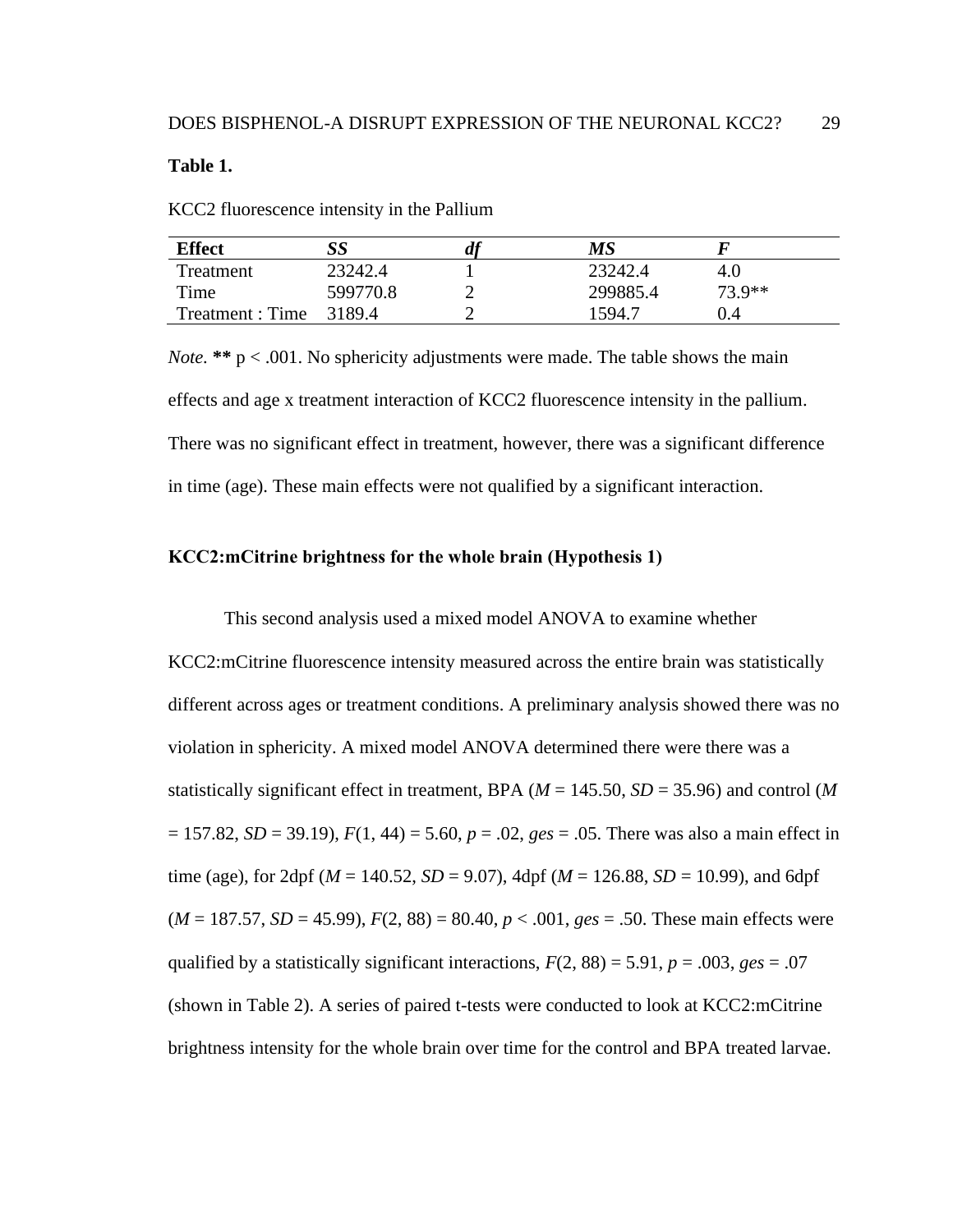A paired t-test showed at 2dpf, BPA  $(M = 140.19, SD = 9.00)$  treated embryos had significantly lower KCC2:mCitrine brightness compared to  $4dpf (M = 124.80, SD =$ 11.55),  $t(22) = 7.1$ ,  $p < .001$ ,  $d = 1.48$ . When comparing 4dpf to 6dpf ( $M = 171.47$ ,  $SD =$ 50.97),  $t(22) = 3.1$ ,  $p = .005$ ,  $d = .86$  there was a significant increase in KCC2:mCitrine brightness intensity. When looking at KCC2:mCitrine brightness intensity of the whole brain over time in the control group a paired t-test showed that  $2dpf(M = 140.84, SD =$ 9.33) had a significantly lower KCC2:mCitrine brightness compared to 4dpf (*M* = 128.96, *SD* = 10.22),  $t(22) = 5.4$ ,  $p < .001$ ,  $d = 1.41$ . Lastly, when comparing 4dpf to 6dpf  $(M = 203.66, SD = 34.46), t(22) = 11.8, p < .001, d = 2.94$  there was a significant increase in brightness intensity. In addition, a series of one-tail independent samples t-tests were conducted to determine if there was a significant difference in the KCC2:mCitrine brightness for the whole brain in BPA treated embryos over time. A one-tail independent t-test at 2dpf demonstrated that BPA  $(M = 140.19, SD = 9.00)$  did not differ in KCC2 brightness intensity from the control ( $M = 140.84$ ,  $SD = 9.33$ ),  $t(44) = .24$ ,  $p = .41$ ,  $d =$ .07. At 4dpf there was no significant difference in KCC2 brightness intensity between BPA ( $M = 124.80$ ,  $SD = 11.55$ ) and control ( $M = 128.96$ ,  $SD = 10.22$ ),  $t(44) = 1.29$ ,  $p =$ .10, *d* = .38. At 6dpf KCC2:mCitrine brightness was significantly lower in zebrafish larvae that were treated with BPA  $(M = 171.49, SD = 50.97)$  compared to the sibling controls ( $M = 203.66$ ,  $SD = 34.46$ ),  $t(44) = 2.51$ ,  $p = .008$ ,  $d = .74$  (Figure 7).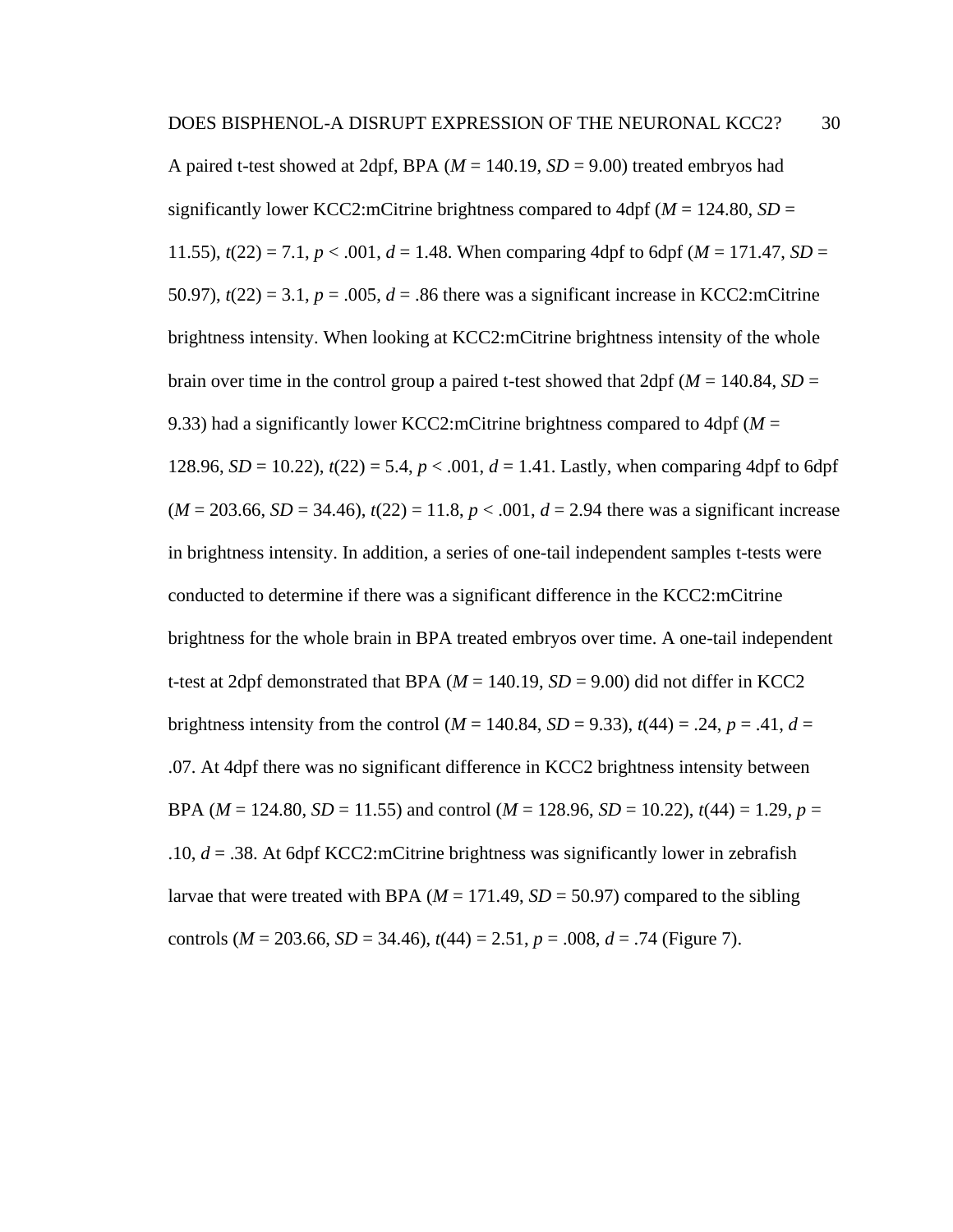<span id="page-38-0"></span>*KCC2:mCitrine Brightness for the Whole Brain from 2dpf to 6dpf*



KCC2 Whole Brain Brightness Intensity from 2dpf to 6dpf

*Note.* A 2dpf and 4dpf there was not a significant difference in KCC2:mCitrine brightness intensity between the BPA treated zebrafish larvae and their sibling control. At 6dpf the zebrafish larvae control showed higher KCC2:mCitrine brightness intensity compared to the BPA treated larvae.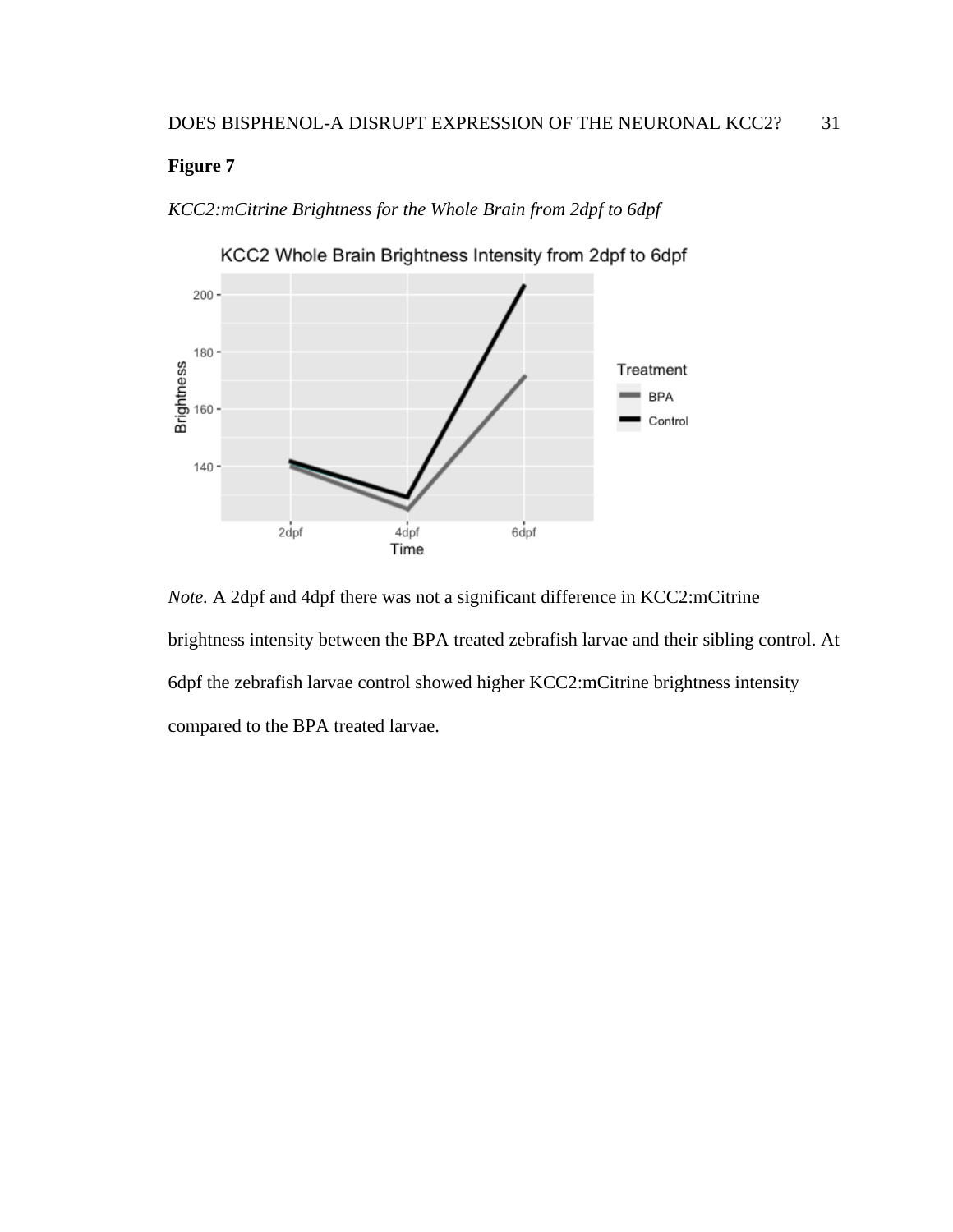#### <span id="page-39-1"></span>**Table 2**

| <b>Effect</b>    |         |   | MS      |          |  |
|------------------|---------|---|---------|----------|--|
|                  |         | ш |         |          |  |
| Treatment        | 5239.4  |   | 5239.4  | $5.6*$   |  |
| Time             | 93288.2 |   | 46644.1 | $80.4**$ |  |
| Treatment : Time | 6860.3  |   | 3430.2  | $5.9*$   |  |

KCC2 fluorescence intensity for the whole larvae brain

*Note.* \*  $p < .05$ , \*\*  $p < .001$ . No sphericity adjustments were made. The table shows the main effects and age x treatment interaction of KCC2 fluorescence intensity in the whole brain. The exposure of BPA did decrease KCC2:mCitrine brightness intensity compared to the BPA group over time. There was a significant main effect in treatment, time (age), and treatment x time (age) interaction.

#### <span id="page-39-0"></span>**RT- qPCR, quantifying KCC2mRNA (Hypothesis 2)**

Two runs of the RT-qPCR experiment were conducted, on 2/26/2022 and 3/16/2022. Unfortunately, the data to date are equivocal. The primary measurement in RT-qPCR is called a cQ value, which is a measure of how much target cDNA has been amplified, which is dependent on the starting amount of mRNA in the sample from which the cDNA was made. cQ values, as a measure of the starting amount of target mRNA, is an estimate of the level of transcription of the gene of interest. I was primarily interested in the amount of KCC2b mRNA. However, cQ values for target genes must be interpreted relative to a baseline gene that is expected to have stable expression regardless of the experimental manipulation (in this case, BPA exposure). I used two standard baseline genes for zebrafish, *elf-alpha* and *rpl13*, which, as controls, were expected to show similar levels of amplification across conditions. On the first attempt,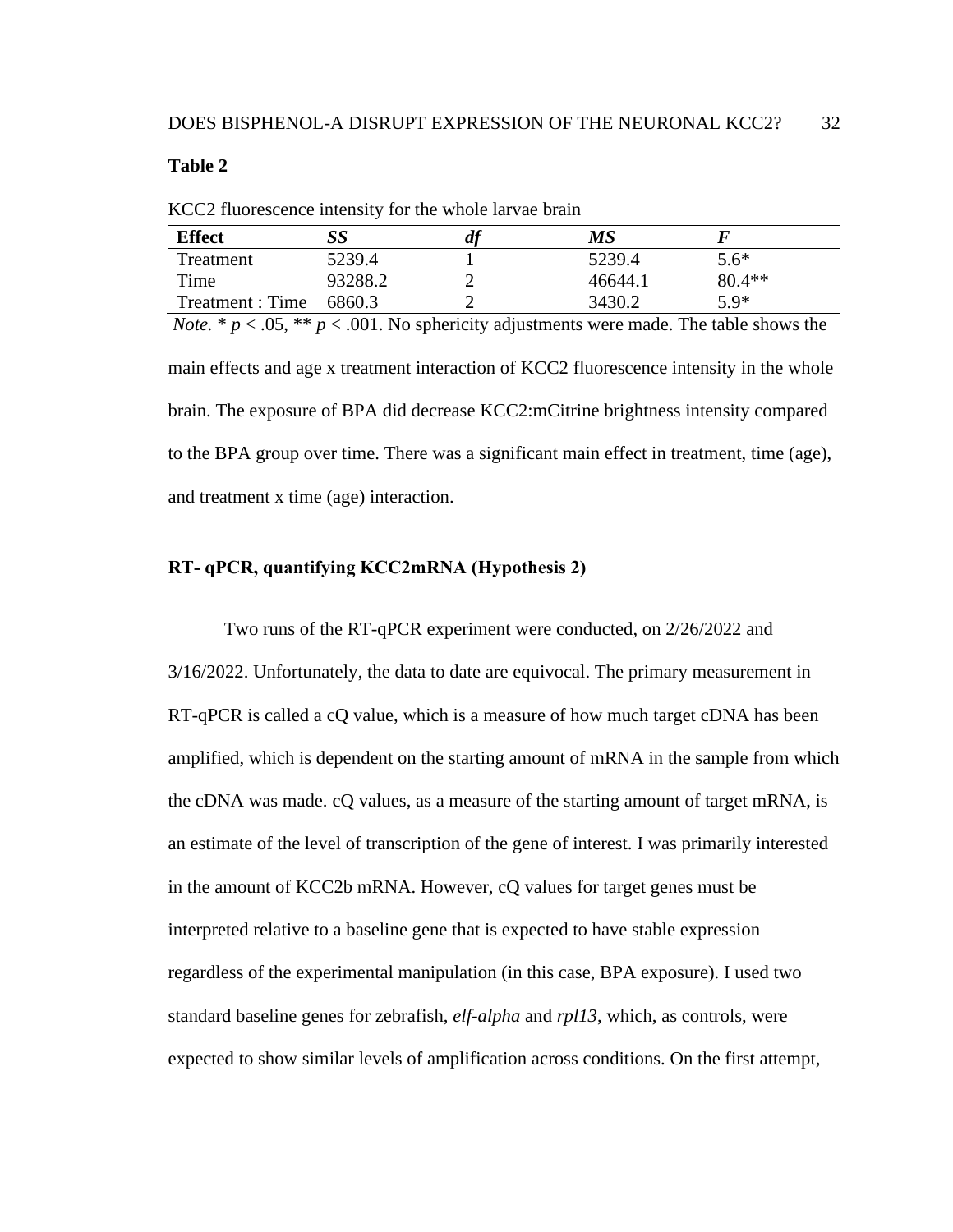only 4 out of 80 reaction wells that were expected to show amplification did, meaning the PCR machine did not produce a cQ value for 76 samples. This included 4 baseline gene samples that were expected to amplify, strongly suggesting technical problems with the experiment. The suspected problem was an insufficient concentration of RNA in the original sample because nanodrop readings of RNA concentration showed marginal concentrations (below 90ng/ml) for some samples. In the second run, a different RNA extraction procedure was used, and higher RNA concentrations were recorded (all above 90ng/ml). However, no amplification was detected in any of the PCR reactions, suggesting a different technical problem. Therefore, no conclusions can be drawn from these RT-qPCR experiments.

#### <span id="page-40-0"></span>**BPA effects on locomotor activity (Hypothesis 3)**

A stacked image capturing locomotor activity was obtained across 6 hours, with 5 minutes sampled per hour using a video rate of one frame per second (shown in Figure 8). A one-tailed Independent Samples T-test was conducted to determine if zebrafish embryos exposed to 2.5 µM BPA showed the expected increase in spontaneous locomotor activity compared to the control group. The analysis indicated BPA treated zebrafish  $(M = .36, SD = .18)$  did not significantly differ in locomotor activity compared to their control siblings raised in 0.01% DMSO ( $M = .42$ ,  $SD = .22$ ),  $t = .98$ ,  $p = .16$ ,  $d =$ .28 (Figure 9).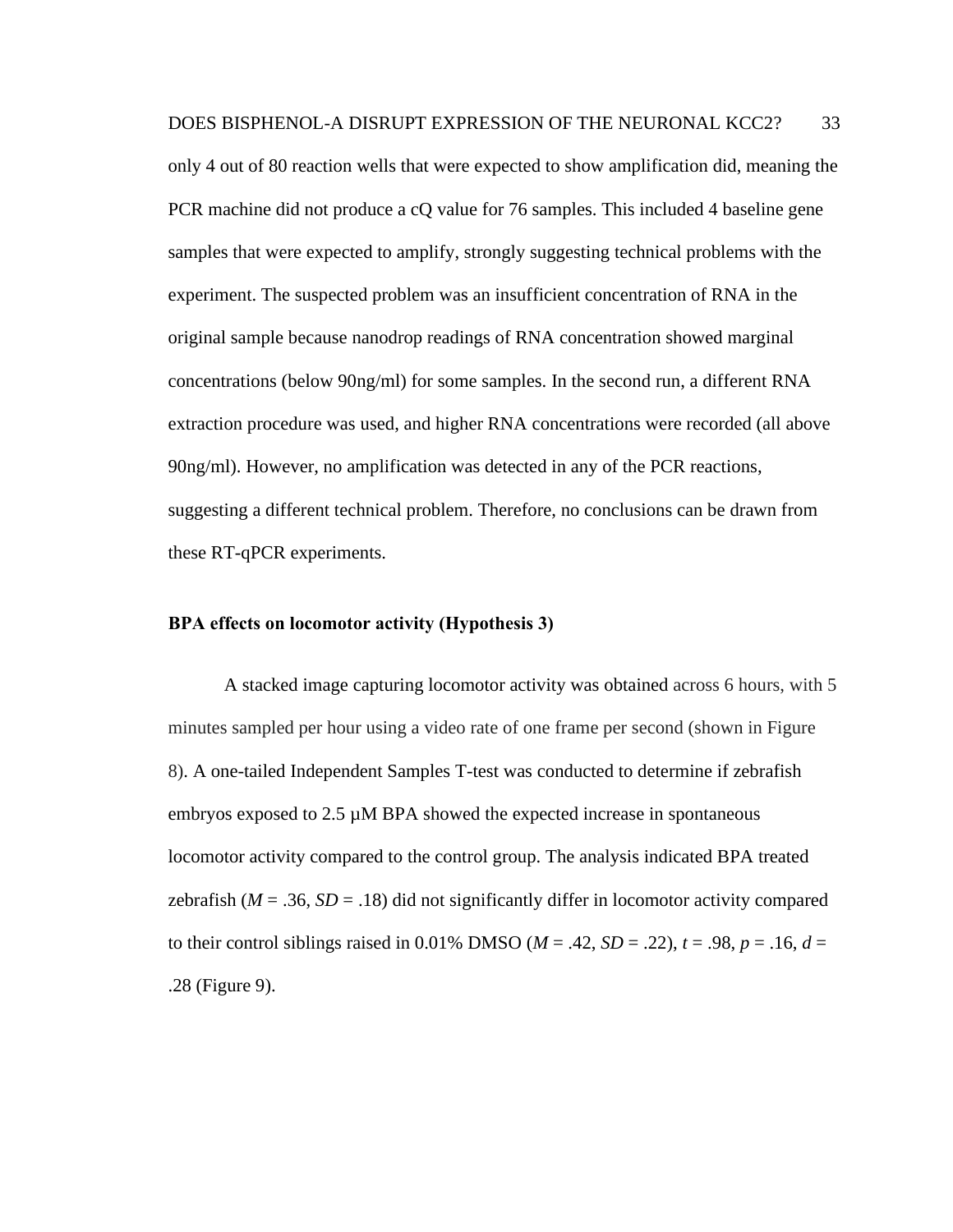<span id="page-41-0"></span>*A Stack image capturing locomotor activity*



*Note.* The stack image shows the locomotor activity across 6 hours, with 5 minutes sampled per hour using a video rate of one frame per second. Wells in the left 4 columns contain BPA-treated larvae and the right 4 columns are the controls.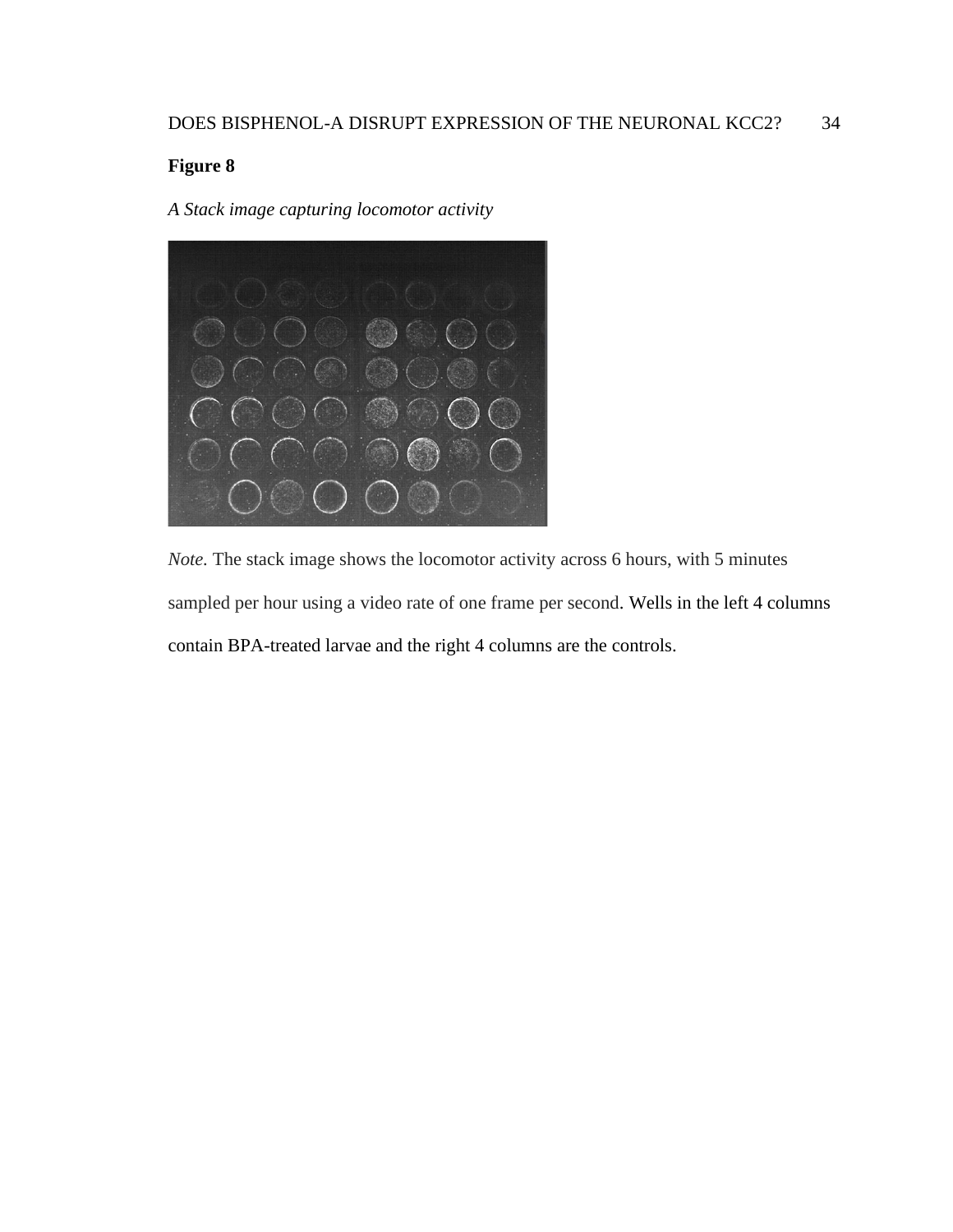

<span id="page-42-1"></span>Locomotor activity at 7dpf in BPA and control zebrafish larvae.

*Note.* Zebrafish larvae treated with BPA from 8hpf to 7dpf or with 0.01% DMSO (control group) had no difference in locomotor activity that is indicative of hyperactivity. Error bars show the standard deviation of the mean.

#### <span id="page-42-0"></span>**BPA effects on CYP 19 expression (Hypothesis 4)**

A one-tailed independent t-test was conducted to determine if there was a statistically significant brightness intensity increase in CYP19a1b:GFP after BPA treatment compared to the control. Zebrafish embryos exposed to BPA ( $M = 522.99$ ,  $S =$ 99.09) had a statistically significant higher CYP19a1b fluorescence intensity compared to their sibling control ( $M = 425.62$ ,  $S = 55.32$ ),  $t = 2.94$ ,  $p = .004$ ,  $d = 1.23$ . In other words, zebrafish exposed to 2.5µM BPA showed more fluorescence indicating more CYP19a1b compared to their sibling control raised in water (Figure 10).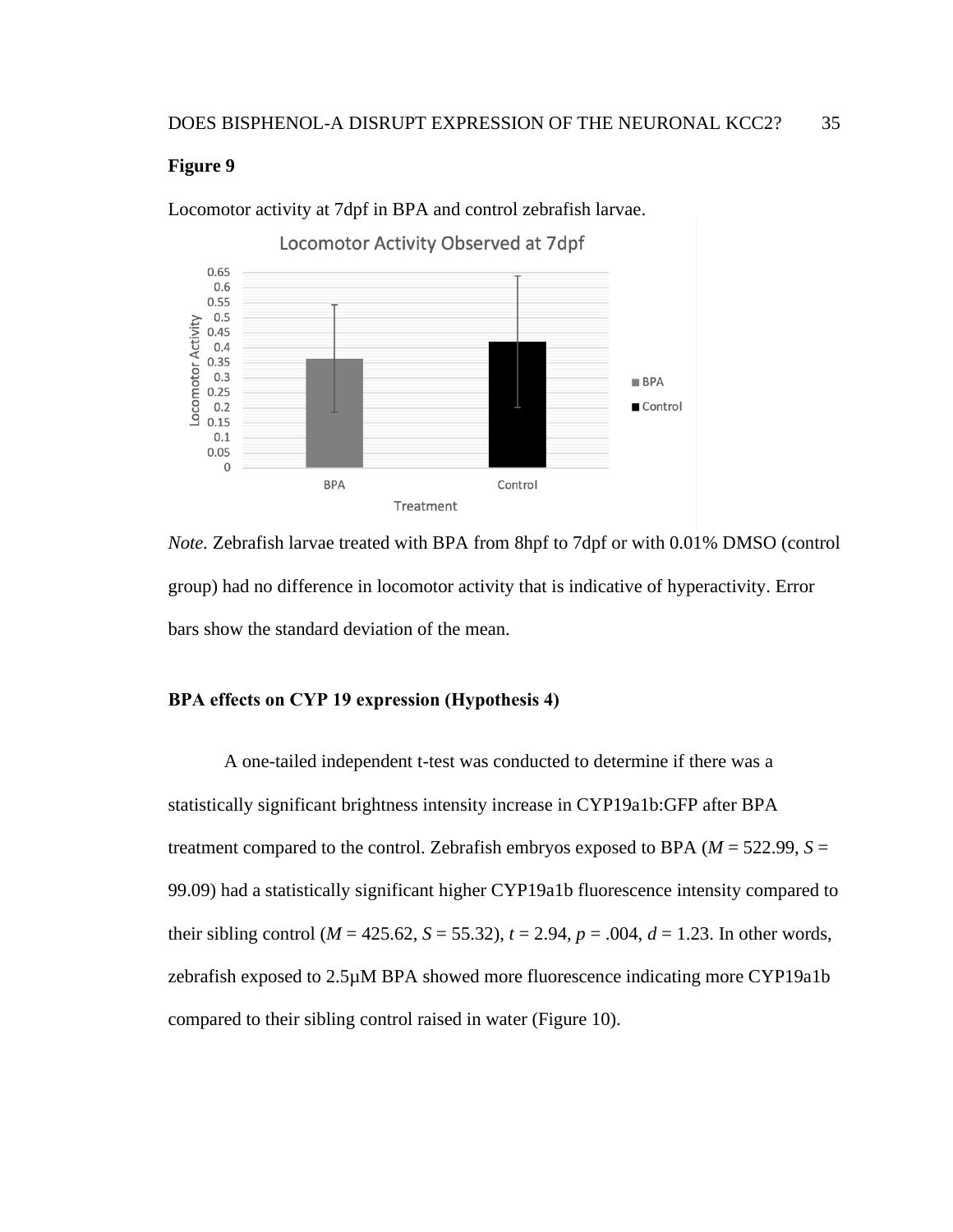

<span id="page-43-0"></span>CYP19a1b brightness intensity observed at 7dpf

*Note*. At 7dpf, there was higher CYP19a1b brightness indicating more CYP19a1b expression in zebrafish larvae treated with BPA as opposed to the control group.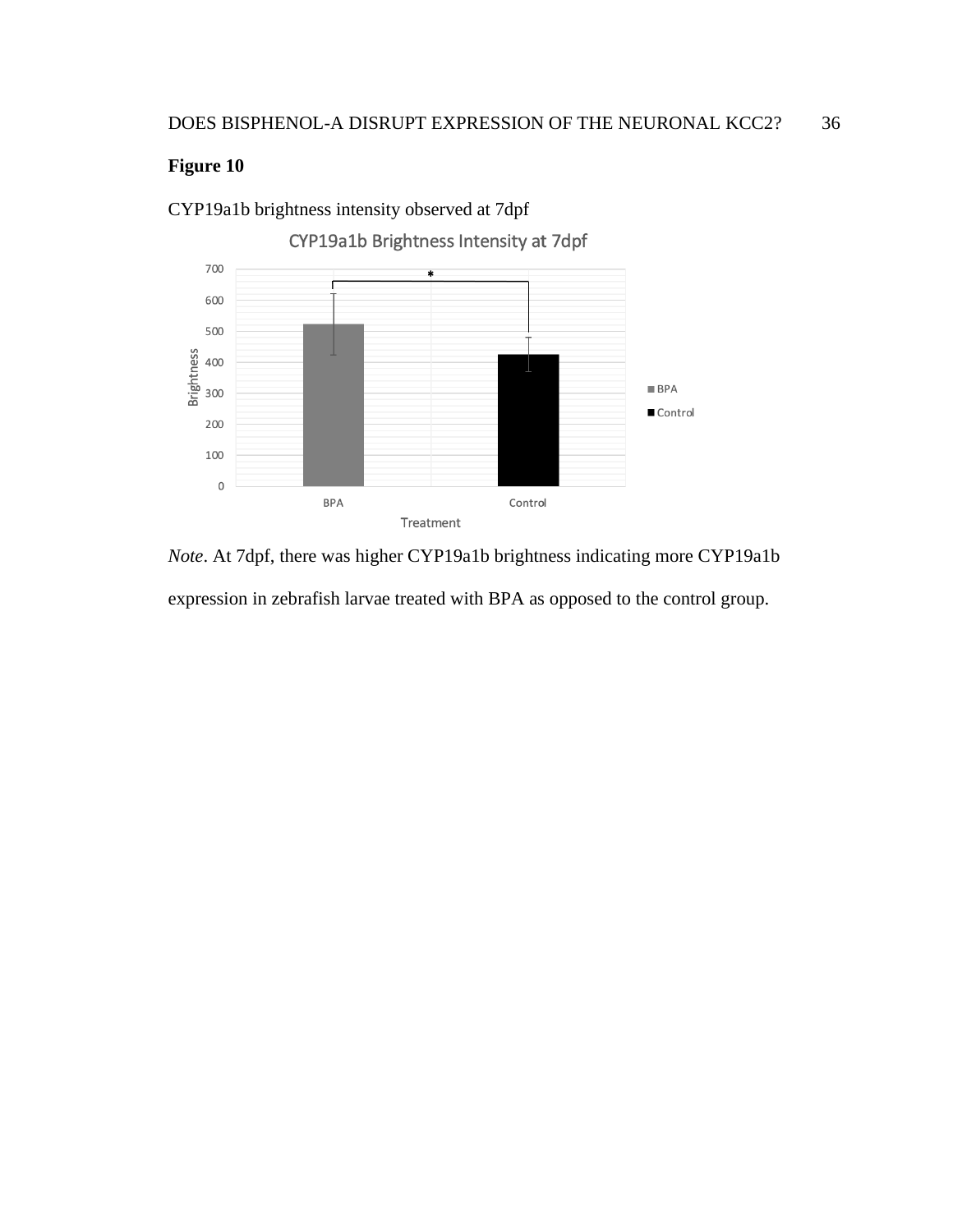## <span id="page-44-0"></span>DOES BISPHENOL-A DISRUPT EXPRESSION OF THE NEURONAL KCC2? 37 **Discussion**

Bisphenol A is widely found in various customer products. BPA acts as a weak estrogen analog and therefore it is able to mimic estrogen's actions on receptors. Since estrogen influences early brain development, this study attempted to determine if exposure to BPA would downregulate KCC2 expression in zebrafish as shown previously in cell culture (Yeo et al., 2013). A downregulation in KCC2 has been associated with hyperexcitability that is seen in patients with autism spectrum disorder and epilepsy. These neurological disorders, and others, are characterized by increased synchronous electrical activity in the brain. Epilepsy affects 1 in 200 people and about 70% of them have no known cause (Sander & Shorvon, 1996; Fuller et al., 2018), raising the possibility that KCC2 dysregulation could explain some cases of idiopathic disease.

#### <span id="page-44-1"></span>**BPA effects on KCC2 expression during development (Hypothesis 1)**

The pallium is a part of the zebrafish telencephalon. The pallium has been implicated to play a role in epilepsy due to the pallium having a role in the control of sensory and motor autonomic function (Ganz et al., 2014). A previous study found the *zfhx3* gene to be implicated in epilepsy and from 2dpf to 3dpf zebrafish have high amounts of *zfhx3* expressed in the pallium (Fuller et al., 2018). A downregulation in the *zfhx3* resulted in seizure sensitivity. In this current experiment, zebrafish embryos were exposed to 2.5µM BPA from 8hpf to 6dpf to determine if there was a decrease in KCC2 brightness which would indicate a downregulation in KCC2. The epifluorescence images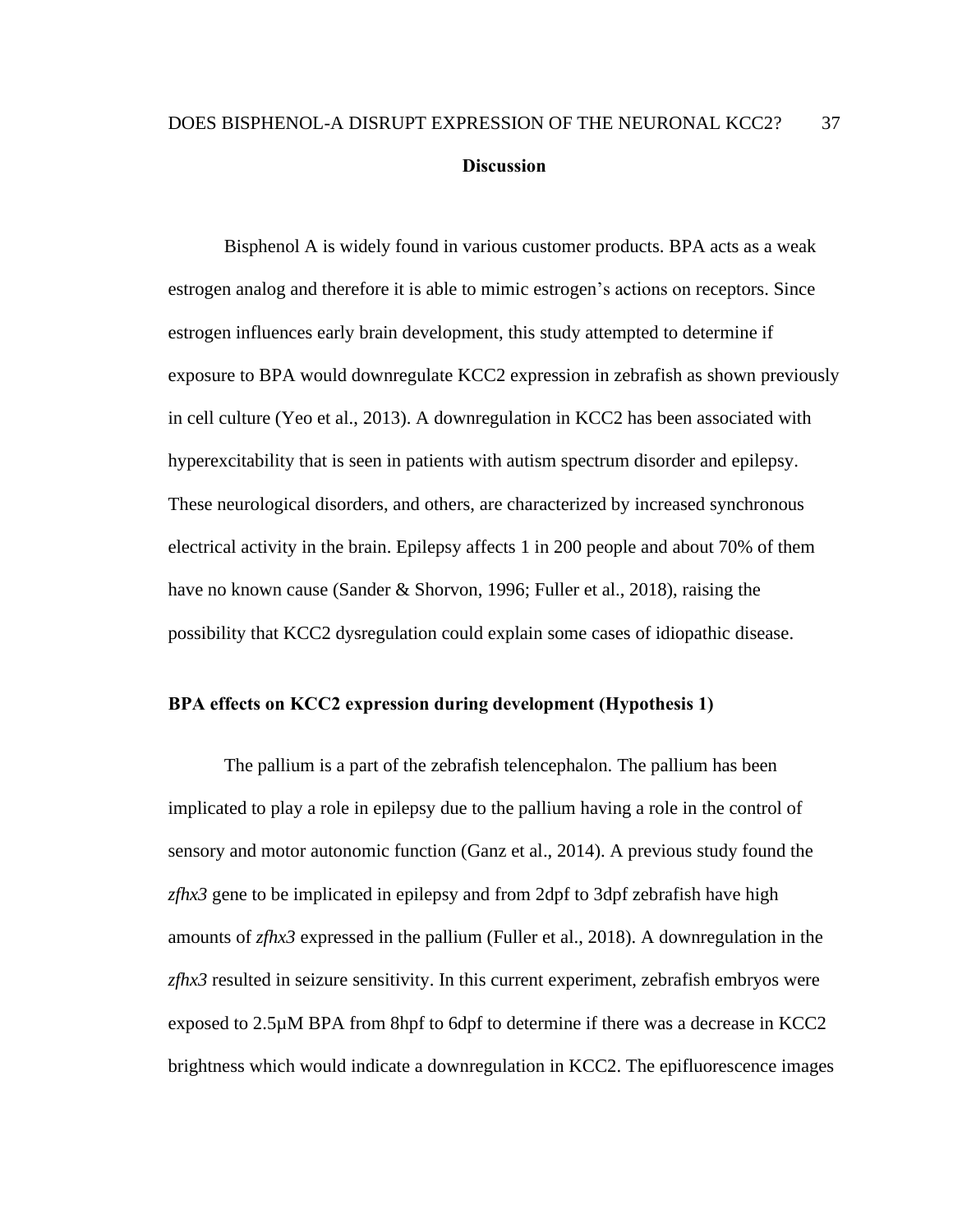DOES BISPHENOL-A DISRUPT EXPRESSION OF THE NEURONAL KCC2? 38 taken at 2dpf and 4dpf show there was a decrease in KCC2 brightness intensity compared to the control. However, at 6dpf the noticeable differences in KCC2 brightness intensity between the BPA treated and their sibling controls were gone. This indicates the pallium might be susceptible to BPA at an early stage of development as opposed to a later stage in development. The gradual increase in KCC2 fluorescence brightness seen from 2dpf to 6dpf in BPA and control groups is consistent with the GABA switch hypothesis of a delayed upregulation of KCC2 expression. A more noticeable steep increase in KCC2 fluorescence brightness was seen from 4dpf to 6dpf. These results are consistent with the literature. Zhang and colleagues found that in zebrafish retinal ganglion cells the GABA excitatory/inhibitory switch takes place at 2.5dpf (2010). The steep increase in KCC2 fluorescence was therefore likely a result of upregulation in KCC2. Although there were no noticeable differences at 6dpf between BPA and control, it indicates that BPA has an effect only during the early stages of development and pallial neurons are able to recover from BPA exposure.

BPA exposure was also shown to decrease KCC2:mCitrine fluorescence when analyzing the whole brain as opposed to just the pallium, although in that analysis the effect was seen only in larvae aged 6dpf. These results are in agreement with previous studies on the epigenetic suppression BPA has on KCC2. Exposure to BPA decreased KCC2mRNA and therefore the synthesis of KCC2 protein (Yeo et al., 2013). Furthermore, a decrease in KCC2 protein led to less Cl- ions being extruded out of the cell, resulting in a Cl- imbalance and ultimately to neuronal hyper-excitability.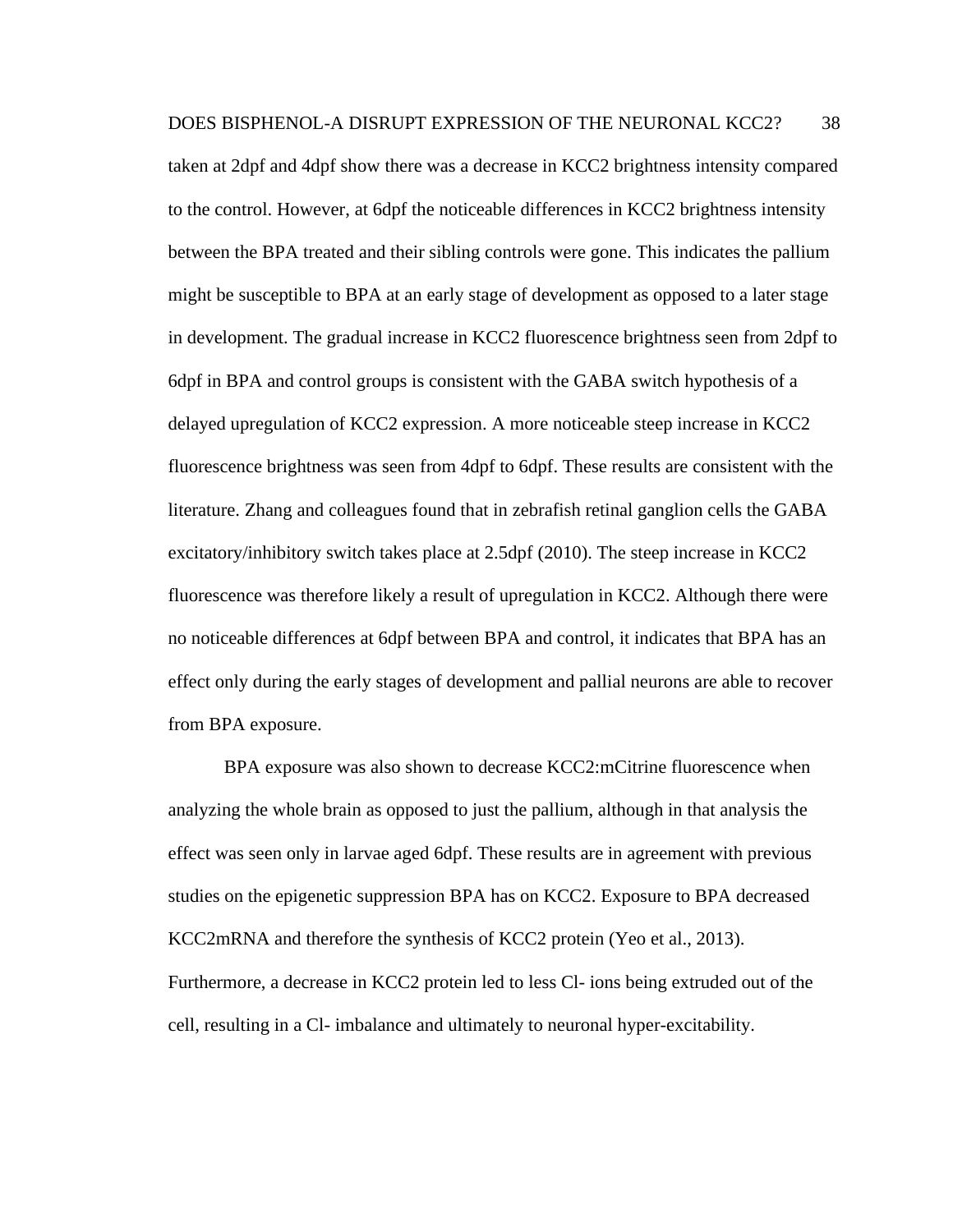#### <span id="page-46-0"></span>**RT- qPCR, quantifying KCC2 mRNA (Hypothesis 2)**

Reverse transcriptase-quantitative polymerase chain reaction (RT-qPCR) is the gold standard for measuring gene expression (Lan et al., 2009), and I set out to use this method to test the external validity of our fluorescence brightness measures. In this study, RT-qPCR was used to determine the amount of KCC2b mRNA in the BPA treated zebrafish embryos and the control. On 2/26/2022 and 3/16/2022 two RT-qPCR experiments were conducted. Unfortunately, both data were uninterpretable. In the first RT-qPCR attempt, only 4 out of 80 reaction wells that were expected to show amplification did, meaning the PCR machine did not produce a cQ value for 76 samples. A possible technical issue was an insufficient concentration of RNA in the original sample. In the second attempt, a different RNA extraction kit was used, and it produced higher RNA concentrations. However, no amplification was detected in any of the PCR reactions, suggesting there was a different technical problem. Our team consulted with the PCR kit manufacturer, Qiagen, and they agreed to send us a new kit free of charge in case our previous failure was caused by defects in the kit materials. Therefore, at this time no results for the planned PCR experiments are available. Without the external validation from RT-qPCR, the fluorescence measures cannot be relied on. There are several external variables that affect reproducibility such as the thickness of the coverslip and how the zebrafish were mounted in agar.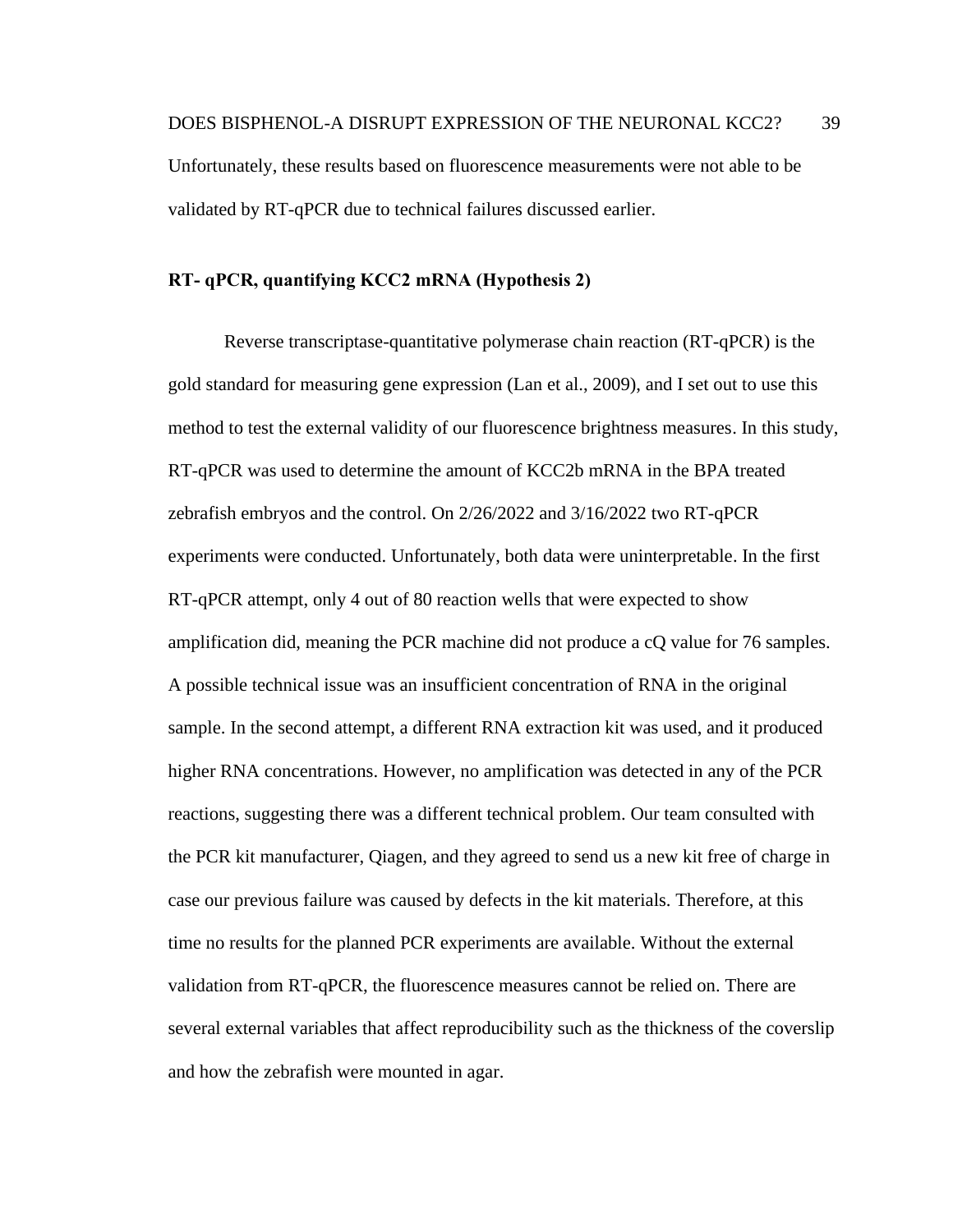## <span id="page-47-0"></span>DOES BISPHENOL-A DISRUPT EXPRESSION OF THE NEURONAL KCC2? 40 **BPA effects on locomotor activity (Hypothesis 3)**

A downregulation in KCC2 has been associated with hyperexcitability in animal models and in patients with epilepsy related to KCC2 dysfunction (Duy et al., 2019; Hübner et al., 2001; Tang, 2020; Merner et al., 2015; Kaila et al., 2014). Seizures are characterized by an increased and synchronous electrical activity in the brain due to an excitatory/inhibitory imbalance. Therefore, a locomotor behavioral assay was conducted because a decrease in KCC2 was expected to lead to an increase in spontaneous locomotor activity in zebrafish larvae exposed to BPA. The locomotor behavioral assay demonstrated that BPA-treated larvae did not exhibit spontaneous locomotor activity compared to the control even though there was a significant downregulation in KCC2 expression in the entire brain. However, the pallium has a role in the control of sensory and motor autonomic function (Ganz et al., 2014). Since there was no difference in KCC2 fluorescence in pallium compared to the control, which indicated both groups had roughly the same about of KCC2 protein. Hence, there was no difference in BPA-treated larvae when looking at locomotor activity. However, due to the fact, that the RT-qPCR was deemed equivocal there is no way to determine if the apparent difference in KCC2 expression was valid. The result obtained from the locomotor assay was in agreement with the literature. In zebrafish, neurogenesis occurs between 16hpf to 36hpf, and Kinch et al., 2015 exposed 0.1µM BPA zebrafish before and during neurogenesis occurs. Kinch and colleagues found when zebrafish were treated with a low dose of BPA, they showed an increase in locomotor activity when exposed at 16-24hpf and 24-36hpf but not when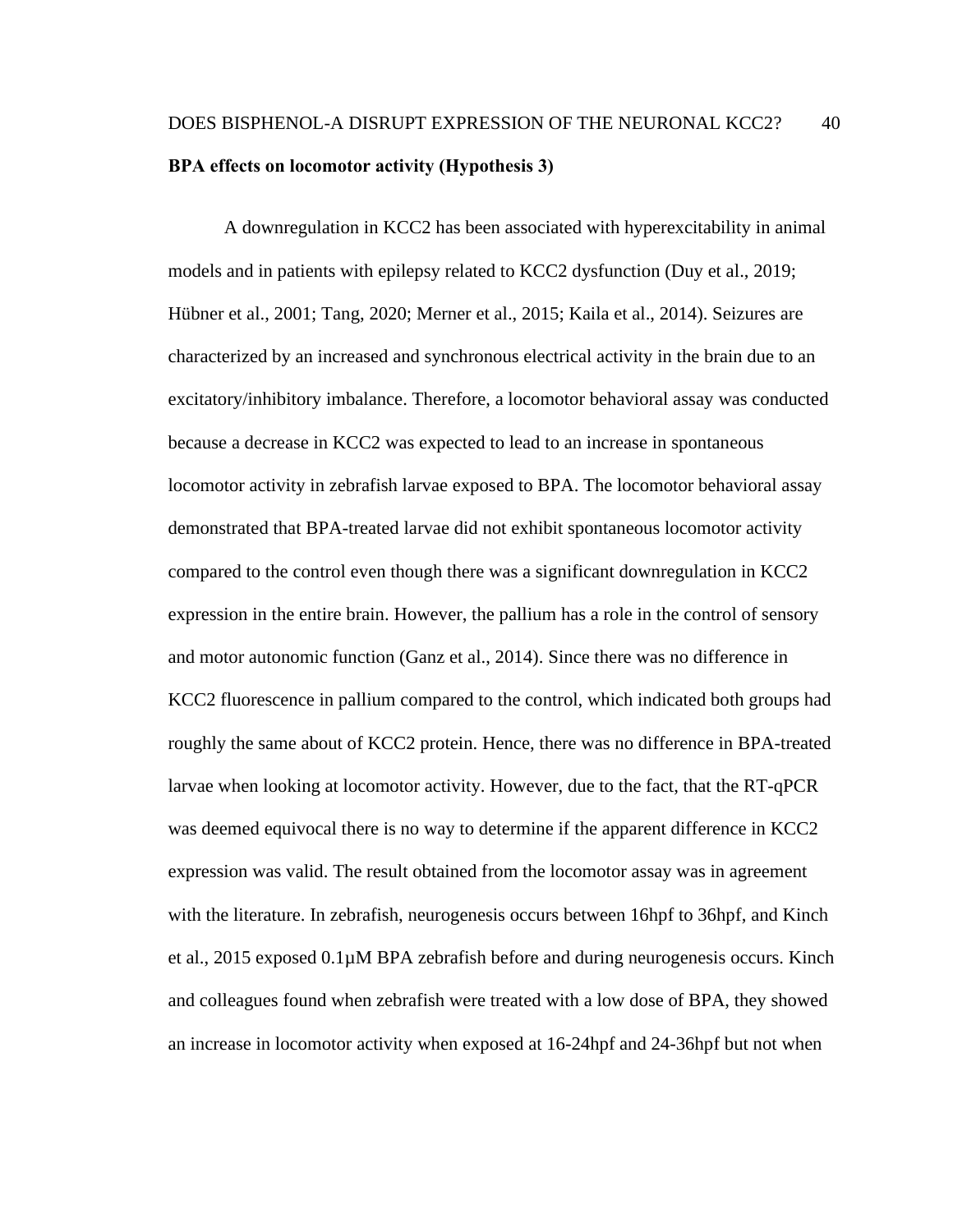BPA was exposed before 10-16hpf (2015). In addition, the locomotor behavior was recorded at 30 frames per second for 5 minutes in a dark setting following a resting 20 minute period of exposure to light (Saili et al., 2012). An explanation for the results in this current study is since zebrafish were exposed to BPA from 8hpf to 6dpf they were able to recover and overcome the toxic exposure of BPA. A limitation was that locomotor activity was recorded at 1 frame per second, and a possibility is that zebrafish larvae have a quick locomotor behavior that cannot be detected at 1 frame per second.

#### <span id="page-48-0"></span>**BPA effects on CYP 19 expression (Hypothesis 4)**

Adult zebrafish express high levels of CYP19a1b which is encoded by the *cyp19a1b* gene. CYP19a1b is also expressed in a developing zebrafish brain and is restricted to radial glial cells. In this current experiment, the effects of BPA on CYP19a1b served as a positive control to demonstrate that BPA does penetrate the bloodbrain barrier, binds to estrogen receptors regulating gene expression, and has the ability to affect early development. The results showed BPA does affect CYP19a1b expression. Zebrafish embryos exposed to BPA from 5hpf to 7dpf showed higher levels of CYP19a1b compared to their sibling control raised in water. These results indicated that BPA does pass the blood-brain barrier and due to its estrogenic properties, it is able to upregulate CYP19a1b. The data is consistent with previous studies. Mouriec et al., 2009 showed that the *cyp19a1b* gene is sensitive to estrogen and showed that *cyp19a1b* expression is upregulated by estrogen. In addition, Kinch et al., 2015 confirmed that an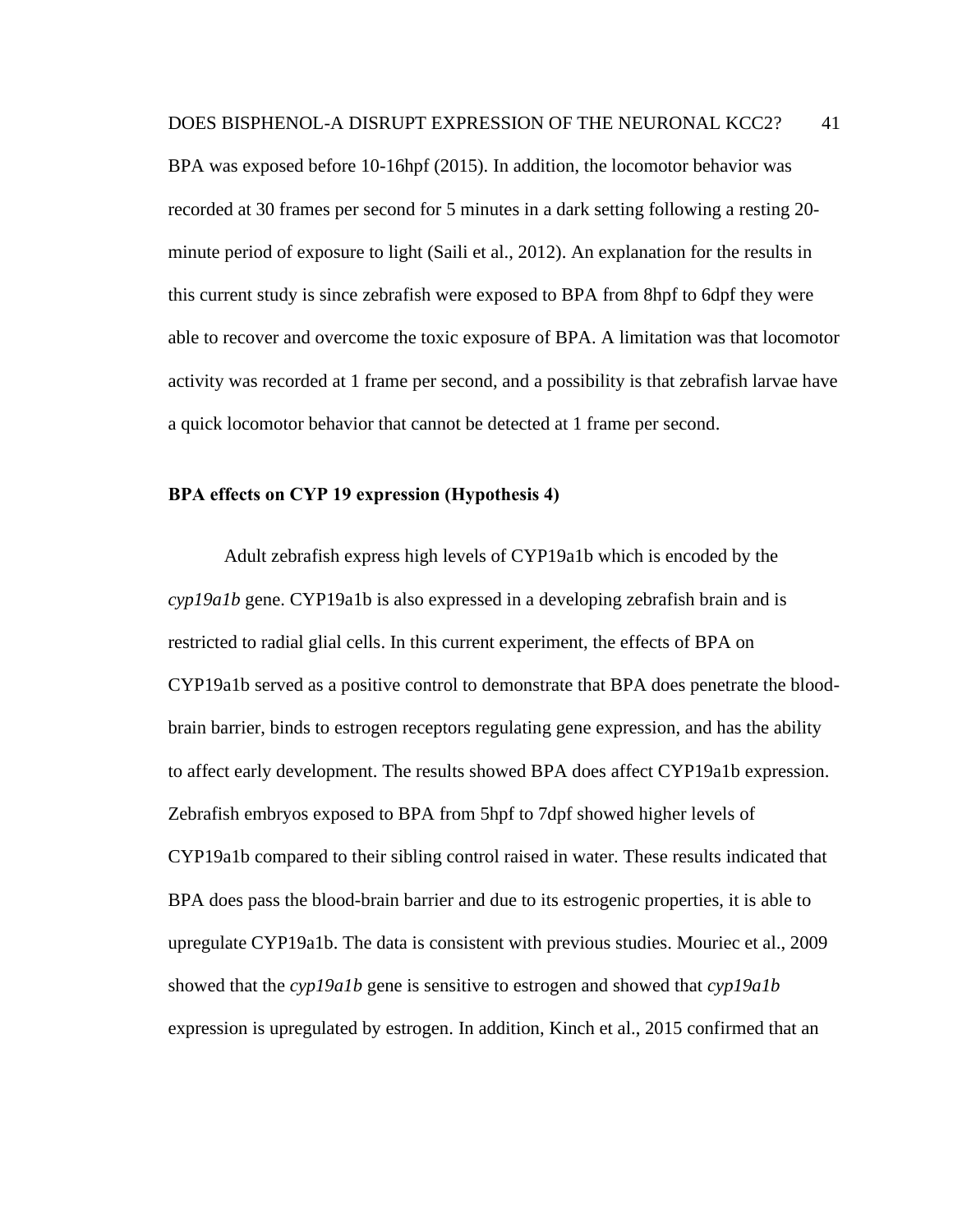upregulation of CYP19a1b expression is attributed to the metabolism of androgen to estrogen which then activates estrogen receptor binding to *cyp19a1b* regulatory factors.

#### <span id="page-49-0"></span>**Study limitation and Future directions**

There were several limitations in this series of experiments. First, sample size was limited due to time and difficulty involved in preparing larvae for fluorescence imaging and in performing the imaging. Second, the RT-qPCR methods did not work, and therefore the observed changes in fluorescence could not be directly validated as reflecting changes in KCC2 gene expression. Since our KCC2:mCitrine transgenic fluorescence marker zebrafish are a novel tool, it is a priority to validate these fluorescence measurements.

Aside from RT-qPCR, another validation approach is to test whether drugs known to increase KCC2 expression also increase KCC2:mCitrine fluorescence brightness in our zebrafish line. The neurohormone, brain derived neurotropic factors (BDNF) is known to regulate KCC2 expression. BDNF has an essential role in early neurodevelopment such as neuronal growth, differentiation, and has been implicated in plasticity and synaptic function (De Felice et al., 2014). BDNF binds to its receptor Tyrosine receptor kinase B (TrkB), which activates a series of signaling pathways that regulate KCC2 expression. In immature neurons, BDNF upregulates KCC2 expression through a series of signaling cascades. In immature neurons, the BDNF-TrkB, signaling MAP/ERK (MEK) and extracellular signal-regular kinase 1/2 (ERK1/2) signaling pathway to increase Erg 4 expression (Lee-Hotta et al., 2019). An increase in the transcription factor Erg 4 leads to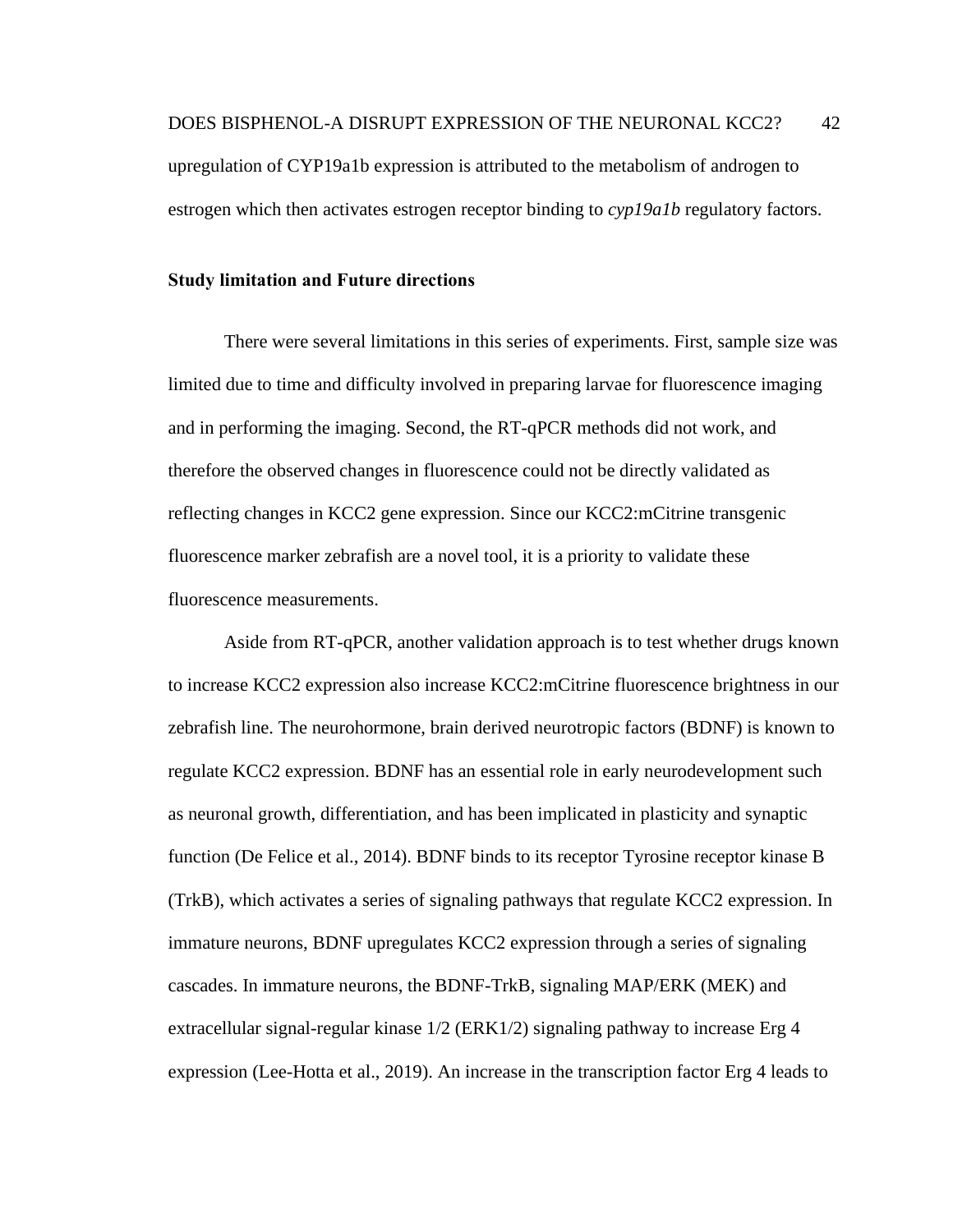an increase in KCC2 expression and protein levels (Lee-Hotta et al., 2019). Therefore, if BDNF has the potential to upregulate KCC2:mCitrine expression. Interestingly, there is also evidence that BPA can inhibit *Bdnf* transcription (Kundakovic et al., 2014; Wang et al., 2016).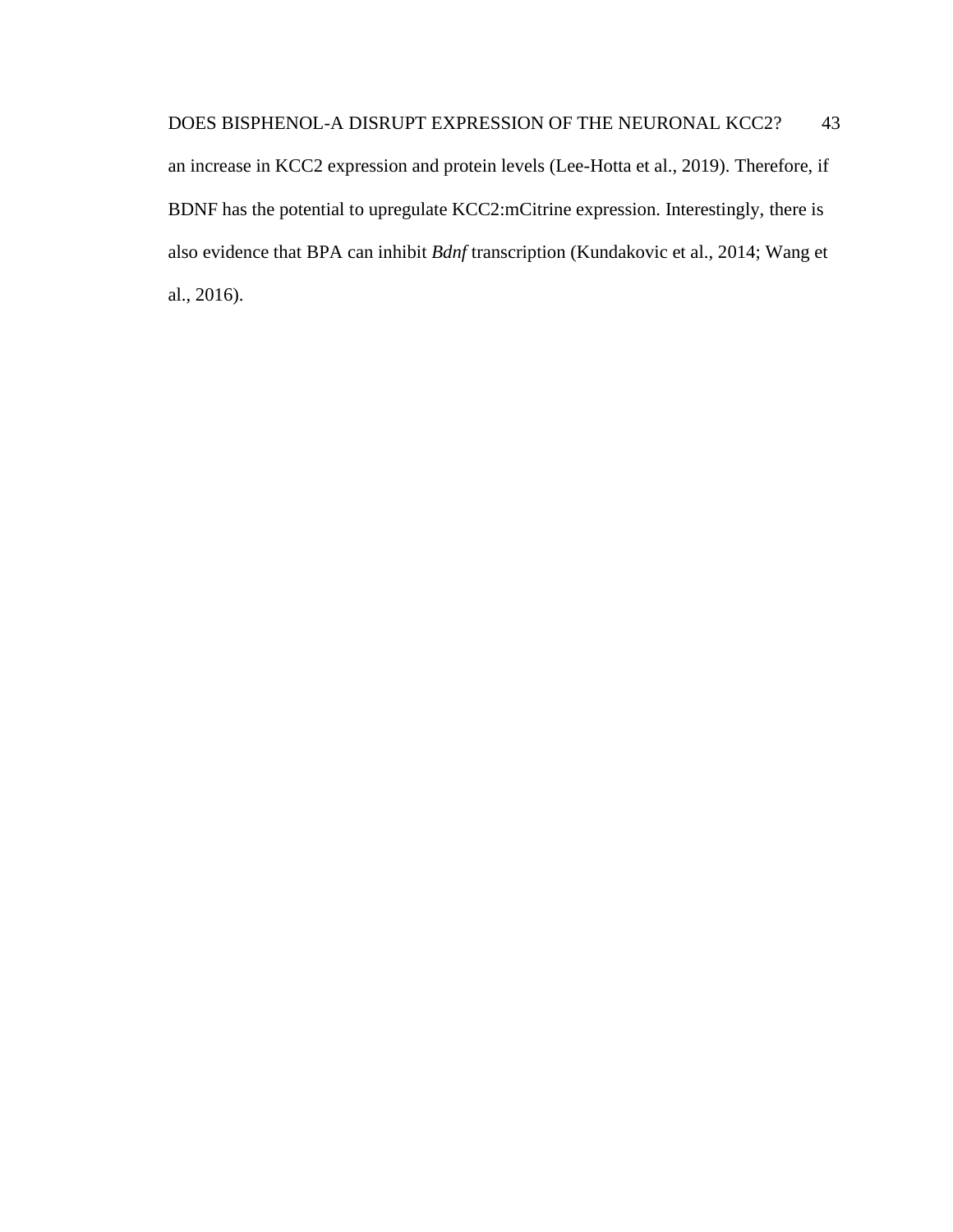## <span id="page-51-0"></span>DOES BISPHENOL-A DISRUPT EXPRESSION OF THE NEURONAL KCC2? 44 **Conclusions**

Downregulation of KCC2 during development can disrupt neuronal Cl- regulation and lead to neurological symptoms (Cellot & Cherubini, 2014; Tang, 2020; Watanabe et al., 2019). For instance, in humans, some cases of idiopathic epilepsy result from the KCC2 dysregulation (Duy et al., 2019). Previous studies have shown, in mouse models, that complete knockout of the KCC2 gene results in fatality immediately after birth due to respiratory complications and grievous motor dysfunctions, while less extreme deficiencies in KCC2 activity result in neural network hyperexcitability and neurobehavioral disorders including autism-like and seizure-like symptoms (Hübner et al 2001; Tang, 2020; Merner et al., 2015; Kaila et al., 2014). Therefore, KCC2 upregulation, perhaps through treatment with BDNF or other factors, has the potential of being a safe way to modulate intracellular Cl- levels for therapeutic effects. The fact that KCC2 is expressed only in neurons makes this approach more promising because specific upregulation of KCC2 would avoid off-target effects on other physiological systems. For many cases of autism and epilepsy, there is no known cause and limited treatment options. Therefore, research on KCC2 should continue to determine whether the extent to which this protein relates to the etiology of human neurological disorders and whether it is a good biological target for treatment.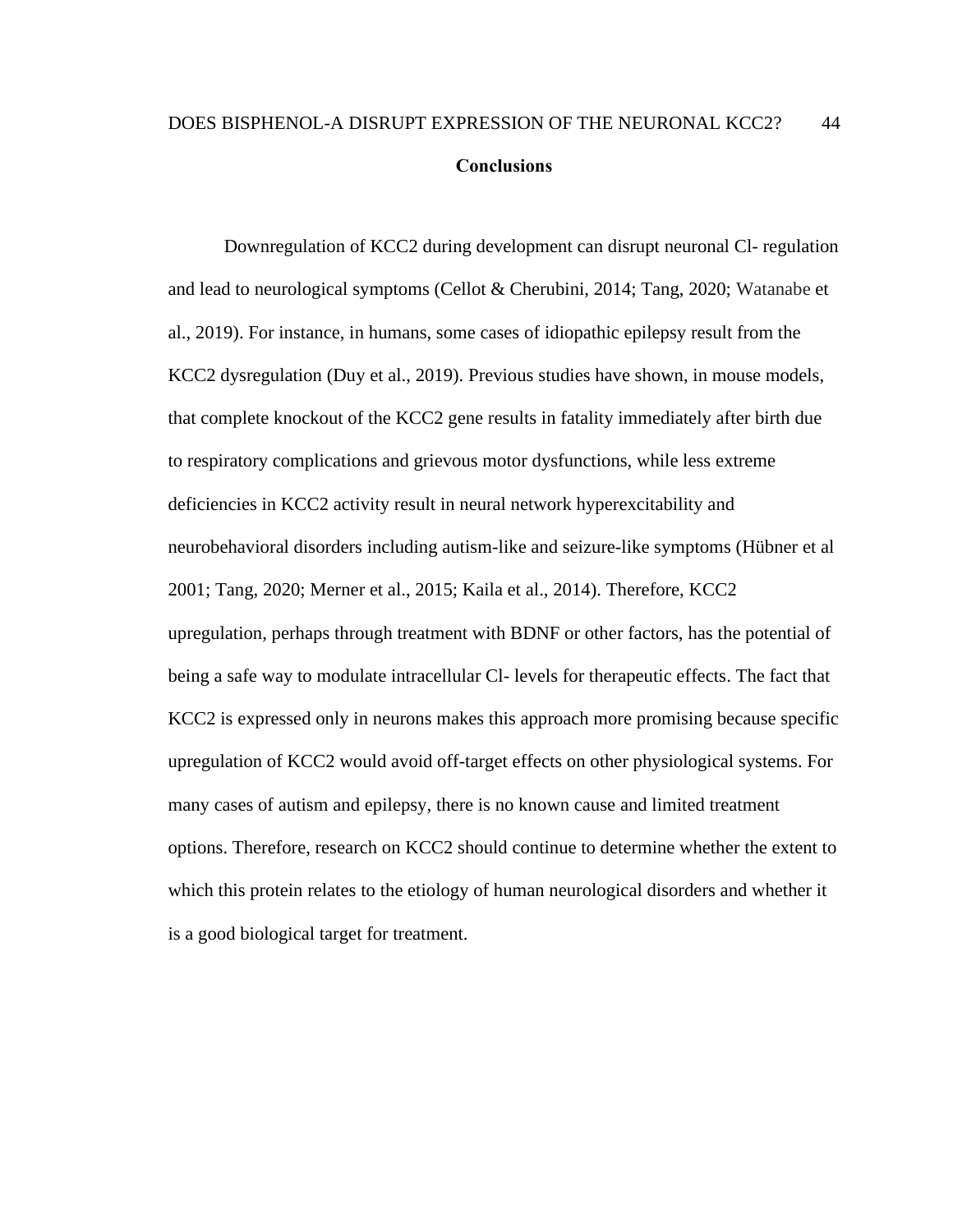## <span id="page-52-0"></span>DOES BISPHENOL-A DISRUPT EXPRESSION OF THE NEURONAL KCC2? 45 **References**

- Arevalo, M.-A., Azcoitia, I., Gonzalez-Burgos, I., & Garcia-Segura, L. M. (2015). Signaling mechanisms mediating the regulation of synaptic plasticity and memory by estradiol. Horm Behav, 74, 19–27. https://doi.org/10.1016/j.yhbeh.2015.04.016
- Barbato, C., Ruberti, F., Pieri, M., Vilardo, E., Costanzo, M., Ciotti, M. T., Zona, C., & Cogoni, C. (2010). MicroRNA-92 modulates K(+) Cl(-) co-transporter KCC2 expression in cerebellar granule neurons. *Journal of neurochemistry*, *113*(3), 591– 600. https://doi.org/10.1111/j.1471-4159.2009.06560.x
- Ben-Ari, Y. (2002). Excitatory actions of gaba during development: the nature of the nurture. *Nature reviews. Neuroscience*, *3*(9), 728–739. https://doi.org/10.1038/nrn920
- Cellot, G., & Cherubini, E. (2014). GABAergic signaling as therapeutic target for autism spectrum disorders. *Frontiers in pediatrics*, *2*, 70. https://doi.org/10.3389/fped.2014.00070
- De Felice, E., Porreca, I., Alleva, E., De Girolamo, P., Ambrosino, C., Ciriaco, E., Germanà, A., & Sordino, P. (2014). Localization of BDNF expression in the developing brain of zebrafish. Journal of anatomy, 224(5), 564–574. https://doi.org/10.1111/joa.12168
- Fuller, T. D., Westfall, T. A., Das, T., Dawson, D. V., & Slusarski, D. C. (2018). Highthroughput behavioral assay to investigate seizure sensitivity in zebrafish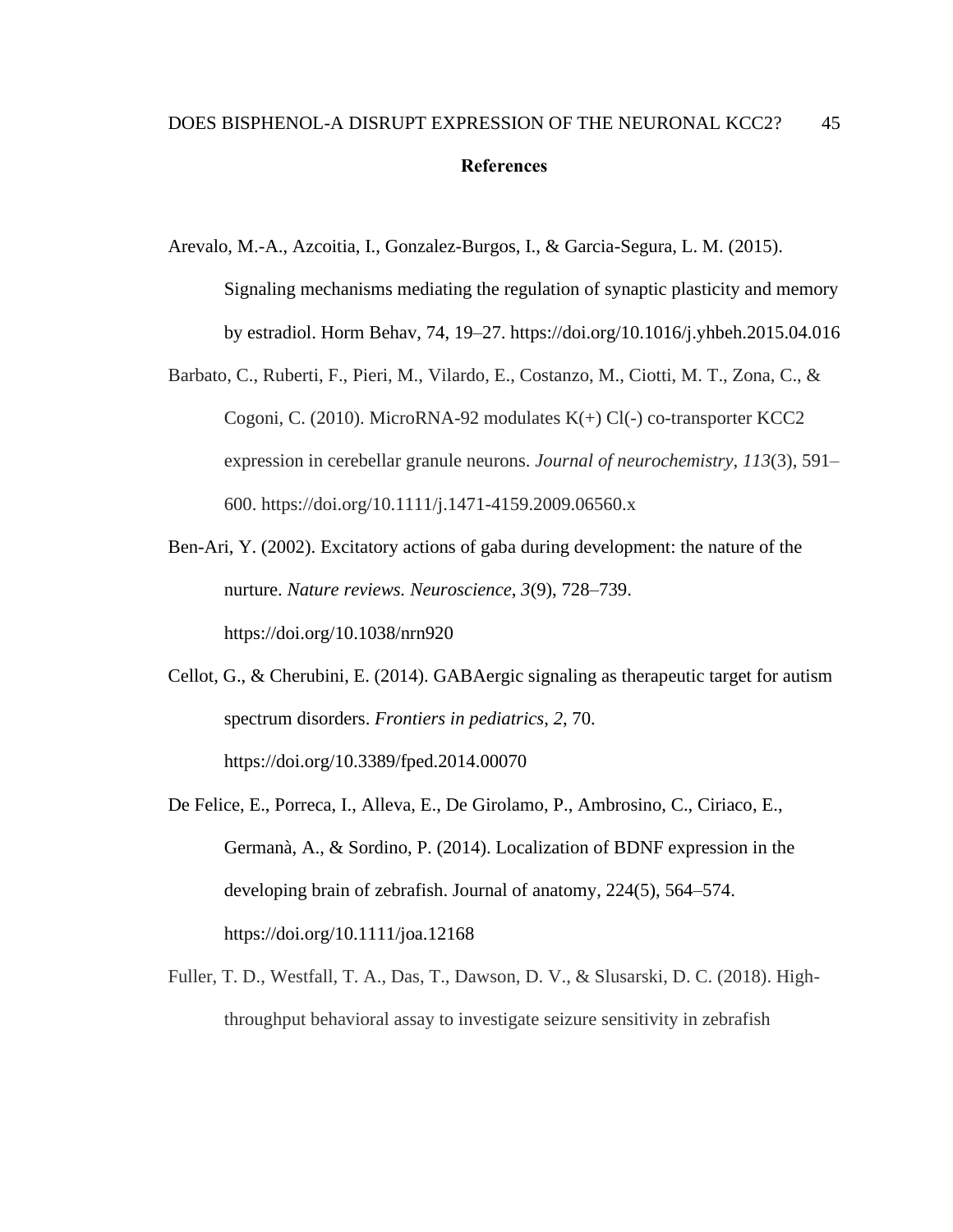- DOES BISPHENOL-A DISRUPT EXPRESSION OF THE NEURONAL KCC2? 46 implicates ZFHX3 in epilepsy. *Journal of neurogenetics*, *32*(2), 92–105. https://doi.org/10.1080/01677063.2018.1445247
- Galanopoulou, A. S., & Moshé, S. L. (2003). Role of sex hormones in the sexually dimorphic expression of KCC2 in rat substantia nigra. *Experimental neurology*, *184*(2), 1003–1009. https://doi.org/10.1016/S0014-4886(03)00387-X
- Ganz, J., Kroehne, V., Freudenreich, D., Machate, A., Geffarth, M., Braasch, I., Kaslin, J., & Brand, M. (2014). Subdivisions of the adult zebrafish pallium based on molecular marker analysis. F1000Research, 3, 308. https://doi.org/10.12688/f1000research.5595.2
- Holmes, G. L., Tian, C., Hernan, A. E., Flynn, S., Camp, D., & Barry, J. (2015). Alterations in sociability and functional brain connectivity caused by early-life seizures are prevented by bumetanide. *Neurobiology of disease*, *77*, 204–219. https://doi.org/10.1016/j.nbd.2015.02.015
- Howe K., Clark M.D., Torroja C.F., Torrance J., Berthelot C., Muffato M., Collins JE., et al. (2013). The zebrafish reference genome sequence and its relationship to the human genome. Nature, 496(7446): 498-503.
- Hübner, C. A., Stein, V., Hermans-Borgmeyer, I., Meyer, T., Ballanyi, K., and Jentsch, T. J. (2001). Disruption of KCC2 reveals an essential role of K-Cl cotransport already in early synaptic inhibition. *Neuron,* 30, 515–524. doi: 10.1016/s0896-6273(01)00297-5
- Hyman, S. L., Levy, S. E., Myers, S. M., & Council on children with disabilities, section on developmental and behavioral pediatrics (2020). Identification, evaluation, and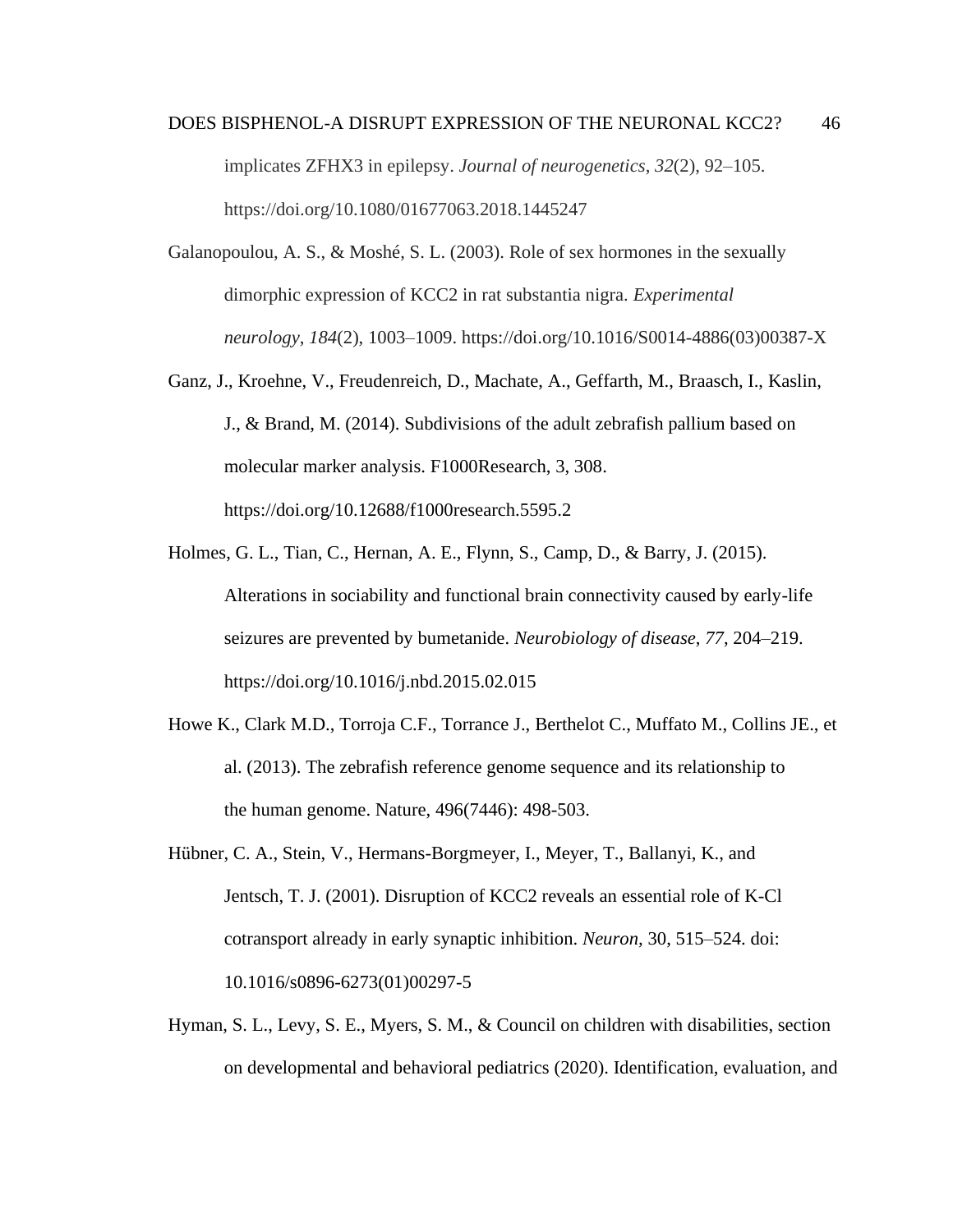- DOES BISPHENOL-A DISRUPT EXPRESSION OF THE NEURONAL KCC2? 47 management of children with autism spectrum disorder. *Pediatrics*, *145*(1), e20193447. DOI: https://doi.org/10.1542/peds.2019-3447
- Kaila K, Price TJ, Payne JA, Puskarjov M, and Voipio J. 2014 Cation-chloride cotransporters in neuronal development, plasticity and disease. Nature reviews 15: 637–654.
- Kinch, C. D., Ibhazehiebo, K., Jeong, J. H., Habibi, H. R., & Kurrasch, D. M. (2015). Low-dose exposure to bisphenol A and replacement bisphenol S induces precocious hypothalamic neurogenesis in embryonic zebrafish. *Proceedings of the National Academy of Sciences of the United States of America*, *112*(5), 1475– 1480. https://doi.org/10.1073/pnas.1417731112
- Kossack, M. E., & Draper, B. W. (2019). Genetic regulation of sex determination and maintenance in zebrafish (Danio rerio). *Current topics in developmental biology*, *134*, 119–149. https://doi.org/10.1016/bs.ctdb.2019.02.004
- Kundakovic, M., Gudsnuk, K., Herbstman, J. B., Tang, D., Perera, F. P., & Champagne, F. A. (2015). DNA methylation of BDNF as a biomarker of early-life adversity. Proceedings of the National Academy of Sciences of the United States of America, 112(22), 6807–6813. https://doi.org/10.1073/pnas.1408355111
- Lan, C. C., Tang, R., Un San Leong, I., & Love, D. R. (2009). Quantitative real-time RT-PCR (qRT-PCR) of zebrafish transcripts: optimization of RNA extraction, quality control considerations, and data analysis. *Cold Spring Harbor protocols*, *2009*(10), https://doi.org/10.1101/pdb.prot5314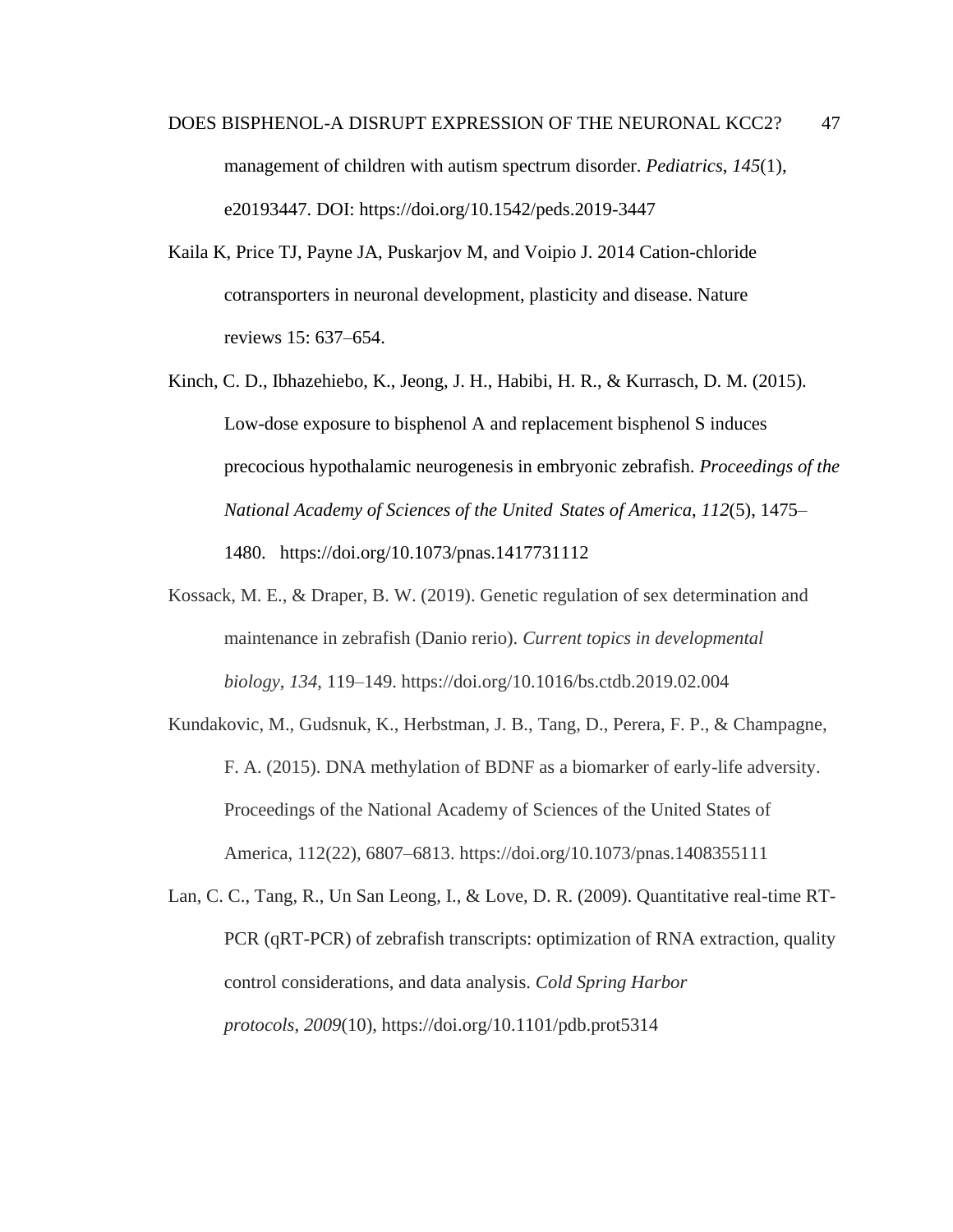Lee-Hotta, S., Uchiyama, Y., & Kametaka, S. (2019). Role of the BDNF-TrkB pathway in KCC2 regulation and rehabilitation following neuronal injury: A mini review. Neurochemistry international, 128, 32–38. https://doi.org/10.1016/j.neuint.2019.04.003

Lemonnier, E., Degrez, C., Phelep, M., Tyzio, R., Josse, F., Grandgeorge, M., Hadjikhani, N., & Ben-Ari, Y. (2012). A randomised controlled trial of bumetanide in the treatment of autism in children. *Translational psychiatry*, *2*(12), e202. https://doi.org/10.1038/tp.2012.124

- Liang, Y., Li, J., Jin, T., Gu, T., Zhu, Q., Hu, Y., Yang, Y., Li, J., Wu, D., Jiang, K., & Xu, X. (2018). Bisphenol-A inhibits improvement of testosterone in anxiety- and depression-like behaviors in gonadectomied male mice. Hormones and behavior, 102, 129–138. https://doi.org/10.1016/j.yhbeh.2018.05.012
- Lucini, C., D'Angelo, L., Cacialli, P., Palladino, A., & Girolamo, P. D. (2018). Bdnf, brain, and regeneration: Insights from zebrafish. *International Journal of Molecular Sciences,19*(10), 3155. doi:10.3390/ijms19103155.
- Mavrovic, M., Uvarov, P., Delpire, E., Vutskits, L., Kaila, K., & Puskarjov, M. (2020). Loss of non-canonical KCC2 functions promotes developmental apoptosis of cortical projection neurons. EMBO reports, 21(4), e48880. https://doi.org/10.15252/embr.201948880
- Merner, N. D., Chandler, M. R., Bourassa, C., Liang, B., Khanna, A. R., Dion, P., Rouleau, G. A., & Kahle, K. T. (2015). Regulatory domain or CpG site variation in SLC12A5, encoding the chloride transporter KCC2, in human autism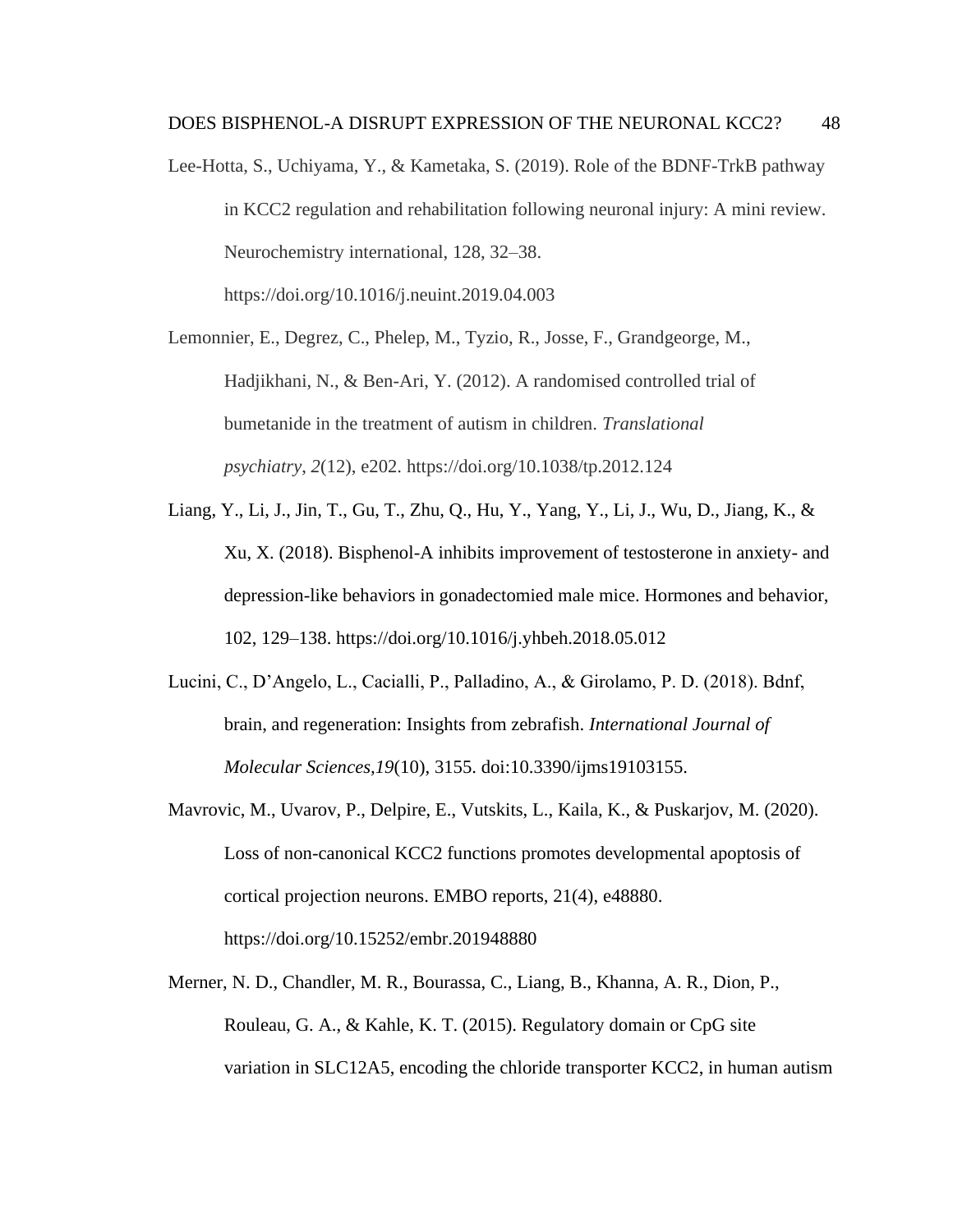- DOES BISPHENOL-A DISRUPT EXPRESSION OF THE NEURONAL KCC2? 49 and schizophrenia. *Frontiers in cellular neuroscience*, *9*, 386. https://doi.org/10.3389/fncel.2015.00386
- Mouriec, K., Lareyre, J. J., Tong, S. K., Le Page, Y., Vaillant, C., Pellegrini, E., Pakdel, F., Chung, B. C., Kah, O., & Anglade, I. (2009). Early regulation of brain aromatase (cyp19a1b) by estrogen receptors during zebrafish development. Developmental dynamics: an official publication of the American Association of Anatomists, 238(10), 2641–2651. https://doi.org/10.1002/dvdy.22069
- Murata, M., & Kang, J. H. (2018). Bisphenol A (BPA) and cell signaling pathways. *Biotechnology advances*, *36*(1), 311–327. https://doi.org/10.1016/j.biotechadv.2017.12.002
- Nishikawa, M., Iwano, H., Yanagisawa, R., Koike, N., Inoue, H., & Yokota, H. (2010). Placental transfer of conjugated bisphenol A and subsequent reactivation in the rat fetus. Environmental health perspectives, 118(9), 1196–1203. https://doi.org/10.1289/ehp.0901575
- Podlasz, P., Jakimiuk, A., Kasica-Jarosz, N., Czaja, K., & Wasowicz, K. (2018). Neuroanatomical Localization of Galanin in Zebrafish Telencephalon and Anticonvulsant Effect of Galanin Overexpression. *ACS chemical neuroscience*, *9*(12), 3049–3059. https://doi.org/10.1021/acschemneuro.8b00239
- Saili, K. S., Corvi, M. M., Weber, D. N., Patel, A. U., Das, S. R., Przybyla, J., Anderson, K. A., & Tanguay, R. L. (2012). Neurodevelopmental low-dose bisphenol A exposure leads to early life-stage hyperactivity and learning deficits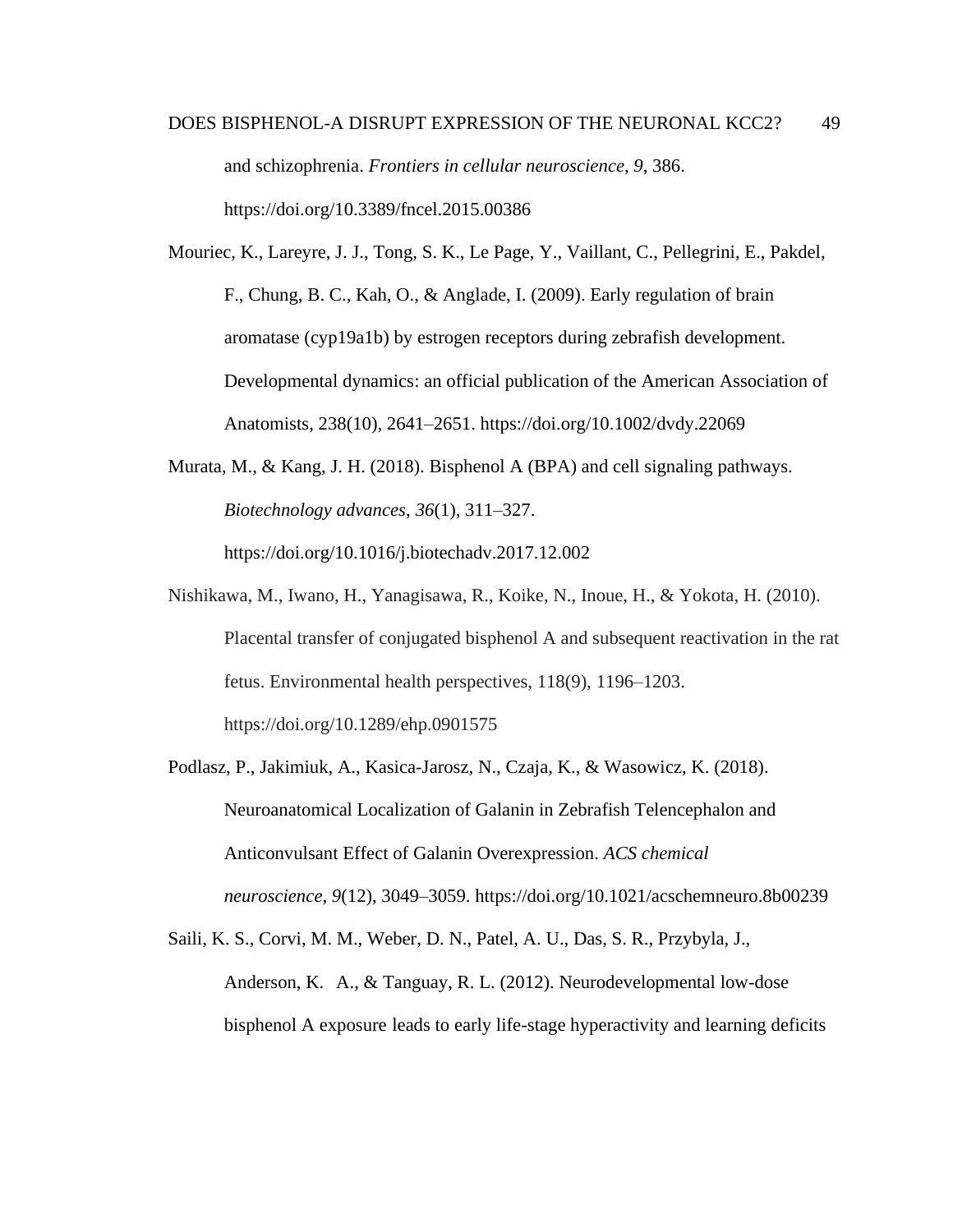# DOES BISPHENOL-A DISRUPT EXPRESSION OF THE NEURONAL KCC2? 50 in adult zebrafish. *Toxicology*, *291*(1-3), 83–92. https://doi.org/10.1016/j.tox.2011.11.001

Sander, J. W., & Shorvon, S. D. (1996). Epidemiology of the epilepsies. Journal of neurology, neurosurgery, and psychiatry, 61(5), 433–443. https://doi.org/10.1136/jnnp.61.5.433

Santoriello, C., & Zon, L. I. (2012). Hooked! Modeling human disease in zebrafish. *Journal of Clinical Investigation,122*(7), 2337-2343. doi:10.1172/jci60434.

- Tang B. L. (2020). The expanding therapeutic potential of neuronal KCC2. *Cells*, *9*(1), 240. https://doi.org/10.3390/cells9010240
- Tang, X., Kim, J., Zhou, L., Wengert, E., Zhang, L., Wu, Z., Carromeu, C., Muotri, A. R., Marchetto, M. C., Gage, F. H., & Chen, G. (2016). KCC2 rescues functional deficits in human neurons derived from patients with Rett syndrome. *Proceedings of the National Academy of Sciences of the United States of America*, *113*(3), 751–756. https://doi.org/10.1073/pnas.1524013113
- Tiwari, S.K., Agarwal, S., Seth, B., Yadav, A., Ray, R.S., Mishra, V.N., et al., (2015). Inhibitory effects of bisphenol-A on neural stem cells Proliferation and Differentiation in the Rat Brain Are Dependent on Wnt/β-Catenin Pathway. *Mol. Neurobiol*. 52, 1735–1757.
- Virtanen, M. A., Uvarov, P., Mavrovic, M., Poncer, J. C., & Kaila, K. (2021). The Multifaceted Roles of KCC2 in Cortical Development. Trends in neurosciences, 44(5), 378–392. https://doi.org/10.1016/j.tins.2021.01.004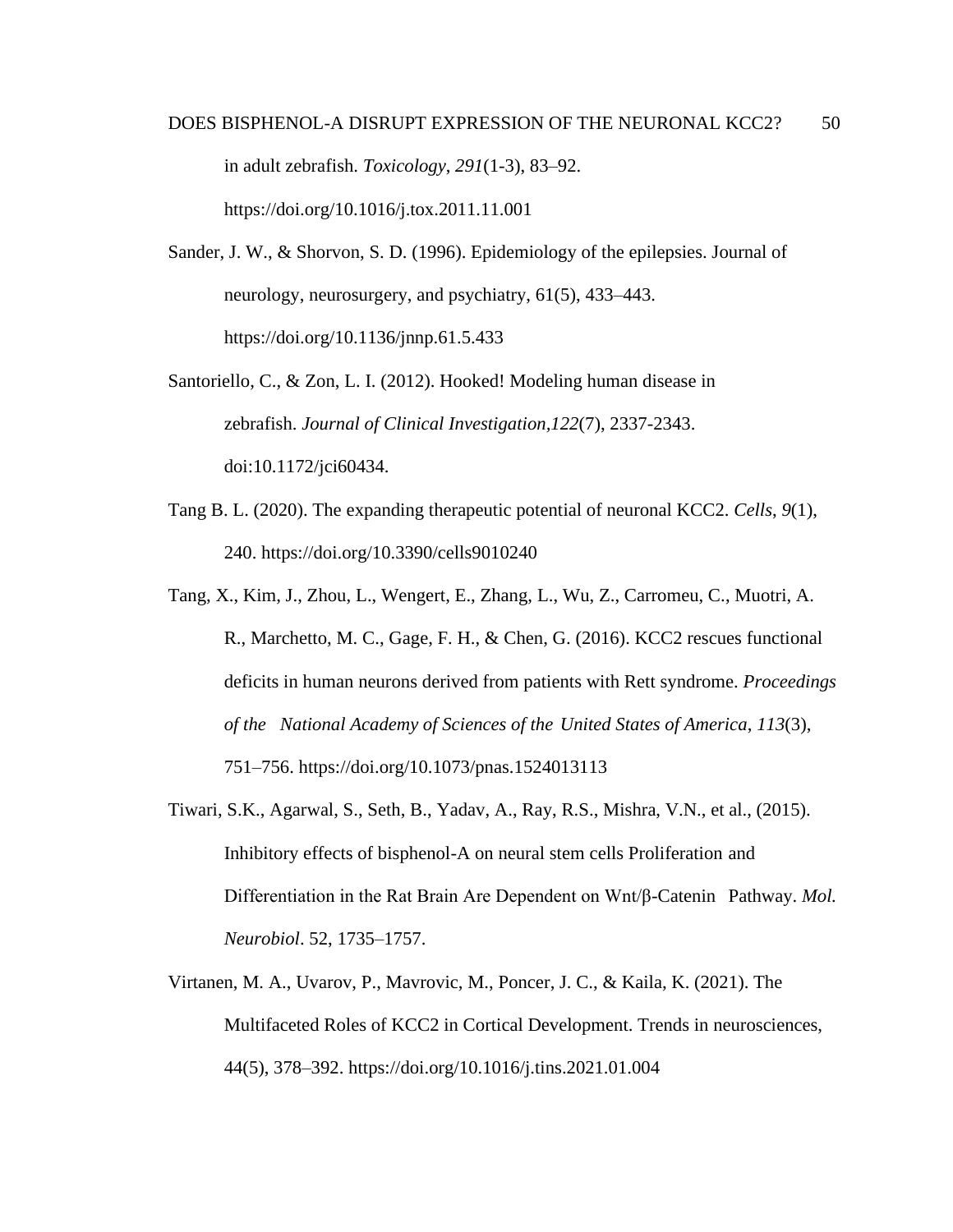- Wang, C., Li, Z., Han, H., Luo, G., Zhou, B., Wang, S., & Wang, J. (2016). Impairment of object recognition memory by maternal bisphenol A exposure is associated with inhibition of Akt and ERK/CREB/BDNF pathway in the male offspring hippocampus. Toxicology, 341-343, 56–64. https://doi.org/10.1016/j.tox.2016.01.010
- Watanabe, M., Zhang, J., Mansuri, M. S., Duan, J., Karimy, J. K., Delpire, E., Alper, S. L., Lifton, R. P., Fukuda, A., & Kahle, K. T. (2019). Developmentally regulated KCC2 phosphorylation is essential for dynamic GABA-mediated inhibition and survival. *Science Signaling*, *12*(603), eaaw9315. https://doi.org/10.1126/scisignal.aaw9315
- Weber, D. N., Hoffmann, R. G., Hoke, E. S., & Tanguay, R. L. (2015). Bisphenol A exposure during early development induces sex-specific changes in adult zebrafish social interactions. Journal of toxicology and environmental health. Part A, 78(1), 50–66. https://doi.org/10.1080/15287394.2015.958419
- Xu, X., Lu, Y., Zhang, G., Chen, L., Tian, D., Shen, X., Yang, Y., & Dong, F. (2014). Bisphenol A promotes dendritic morphogenesis of hippocampal neurons through estrogen receptor-mediated ERK1/2 signal pathway. *Chemosphere*, *96*, 129–137. https://doi.org/10.1016/j.chemosphere.2013.09.063
- Xu, X., Ye, Y., Li, T., Chen, L., Tian, D., Luo, Q., & Lu, M. (2010). Bisphenol-A rapidly promotes dynamic changes in hippocampal dendritic morphology through estrogen receptor-mediated pathway by concomitant phosphorylation of NMDA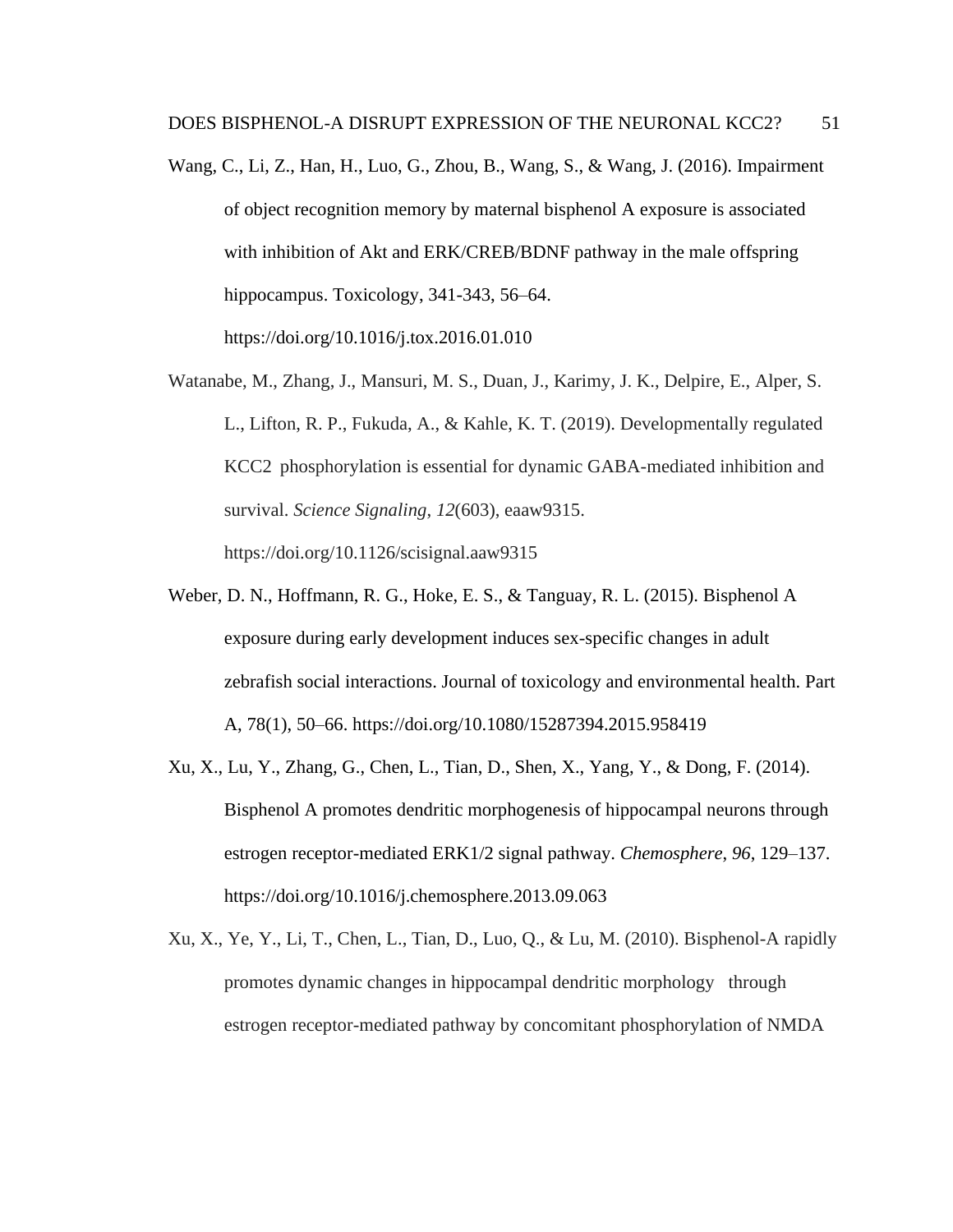- DOES BISPHENOL-A DISRUPT EXPRESSION OF THE NEURONAL KCC2? 52 receptor subunit NR2B. *Toxicology and applied pharmacology*, *249*(2), 188–196. https://doi.org/10.1016/j.taap.2010.09.007
- Yang, Y., Fang, Z., Dai, Y., Wang, Y., Liang, Y., Zhong, X., . . . Xu, X. (2018). Bisphenol-A antagonizes the rapidly modulating effect of DHT on spinogenesis and long-term potentiation of hippocampal neurons. *Chemosphere, 195*, 567-575. doi:10.1016/j.chemosphere.2017.12.086
- Yeo, M., Berglund, K., Hanna, M., Guo, J. U., Kittur, J., Torres, M. D., Abramowitz, J., Busciglio, J., Gao, Y., Birnbaumer, L., & Liedtke, W. B. (2013). Bisphenol A delays the perinatal chloride shift in cortical neurons by epigenetic effects on the Kcc2 promoter. *Proceedings of the National Academy of Sciences of the United States of America*, *110*(11), 4315–4320. https://doi.org/10.1073/pnas.1300959110
- Yoon, K., Kwack, S. J., Kim, H. S., & Lee, B. M. (2014). Estrogenic endocrinedisrupting chemicals: molecular mechanisms of actions on putative human diseases. *Journal of Toxicology and Environmental Health. Part B, Critical reviews*, *17*(3), 127–174. https://doi.org/10.1080/10937404.2014.882194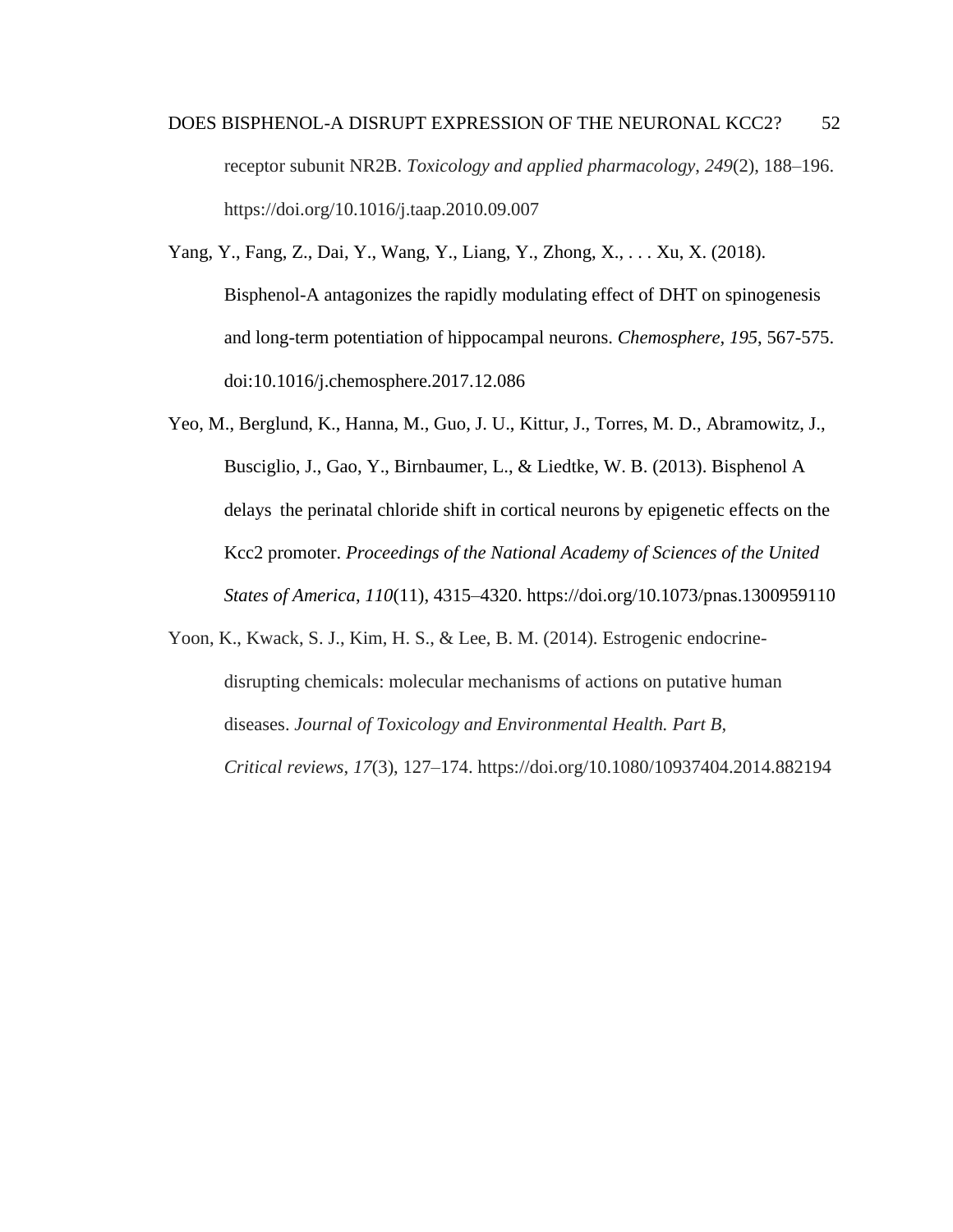#### **Appendix**

<span id="page-60-0"></span>A mixed model ANOVA to examine whether KCC2:mCitrine fluorescence

intensity measured across the pallium and whole brain differed over time. The R code

used to analyze the data are listed below.

A mixed model ANOVA – Pallium KCC2:mCitrine brightness

```
Pallium2_6dpf$Time<ordered(Pallium2_6dpf$Time, levels=c("2dpf",
"4dpf", "6dpf"))
levels(Pallium2_6dpf$Time)
Pallium2 6dpf$Treatment<-as.factor(Pallium2 6dpf$Treatment)
levels(Pallium2_6dpf$Treatment)
Pallium2 6dpf$Brightness<-as.numeric(Pallium2 6dpf$Brightness)
library(ez)
option(contrasts=c("contr.helmert","contr.poly"))
model2<-ezANOVA(data=Pallium2_6dpf, dv=.("Brightness"), 
wid=.(ID), within = .(time), between = .(Treatment), type=3,
detail=TRUE
model2
```
A mixed model ANOVA – Whole brain KCC2:mCitrine brightness

```
WholeBrain2 6dpf$Time<ordered(WholeBrain2 6dpf $Time,
levels=c("2dpf", "4dpf", "6dpf"))
levels(WholeBrain2_6dpf$Time)
WholeBrain2 6dpf$Treatment<-as.factor(WholeBrain2 6dpf$Treatment)
levels(WholeBrain2_6dpf$Treatment)
WholeBrain2_6dpf$Brightness<-
as.numeric(WholeBrain2_6dpf$Brightness)
library(ez)
option(contrasts=c("contr.helmert","contr.poly"))
model1<-ezANOVA(data= WholeBrain2_6dpf, dv=.("Brightness"), 
wid=.(ID), within = .(time), between = .(Treatment), type=3,
detail=TRUE
model1
```